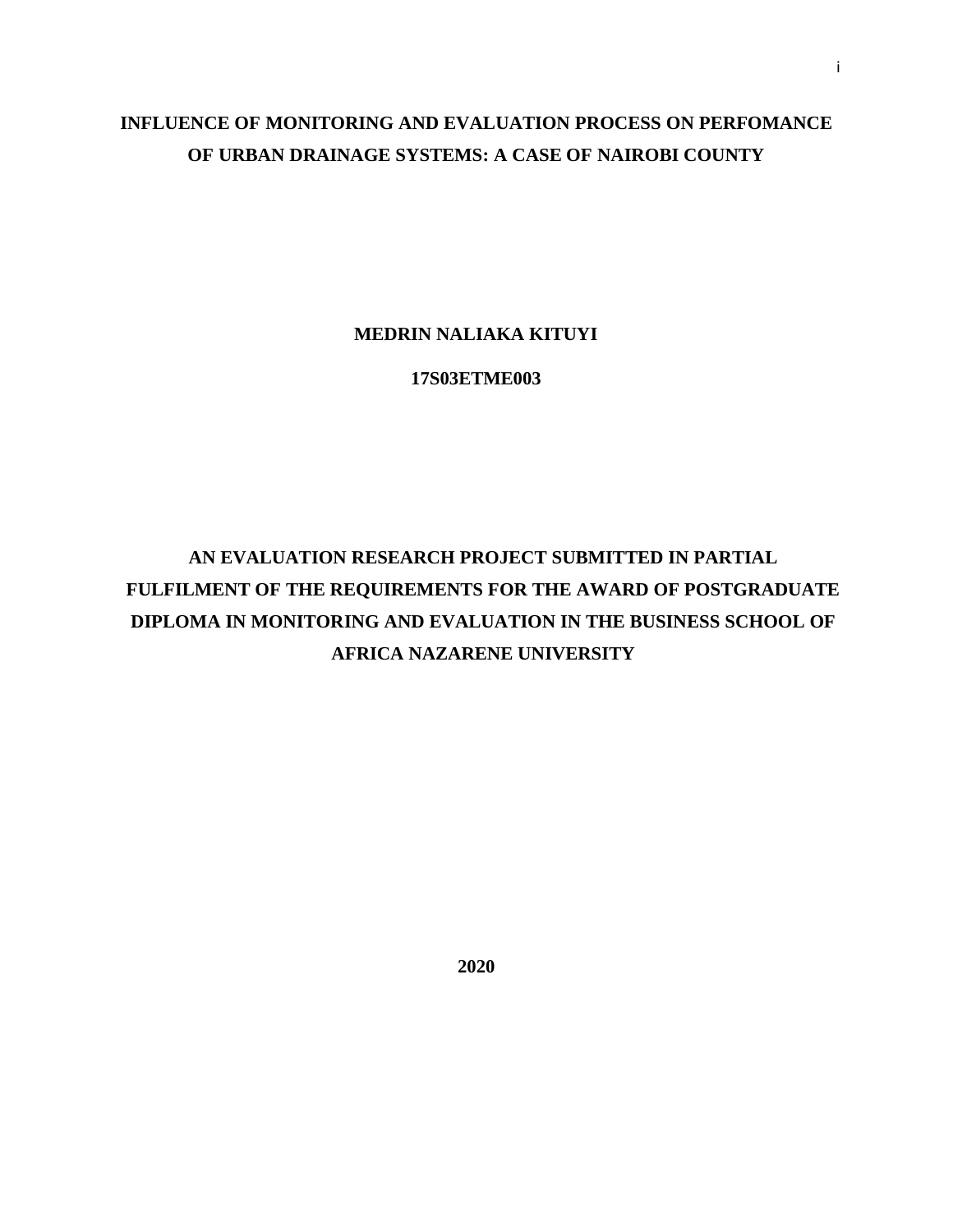### **DECLARATION**

<span id="page-1-0"></span>I declare that this applied research project is my original work and that it has not been presented in any other university for academic credit.

Name: MEDRIN NALIAKA KITUYI

Hoberta. Signature: …………….. Date: 16/08/2020……………………………..

This research was conducted under my supervision and is submitted with our approval as university supervisors.

Supervisor name (printed): DR. STELLA KARIMI SILAS\_\_\_\_\_\_\_\_

 $????$  Sig  $.2?$  Date?

University supervisor signature Date (dd/mm/yyyy)

**Africa Nazarene University Nairobi, Kenya**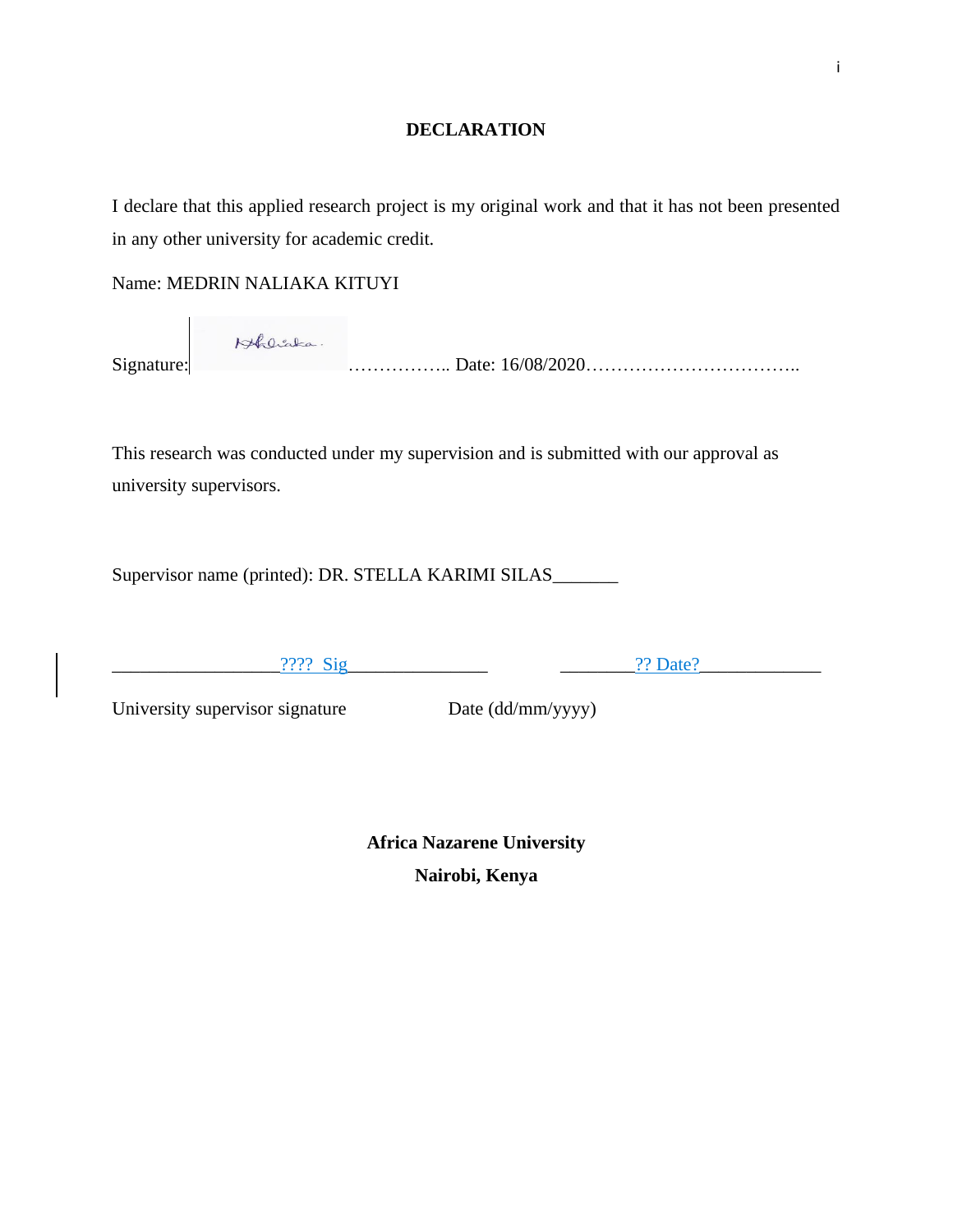#### **DEDICATION**

<span id="page-2-0"></span>I dedicate this work to my parents Dr. Evans Kituyi and Ms. Beatrice Wangusi who have continuously encouraged me and supported me both emotionally and financially towards completion of this Research, my siblings; Emma, Tracy, Trevor, Amanda and Tiffany, and my colleagues at Africa Nazarene University, who without their contribution I would not have successfully compiled this project proposal.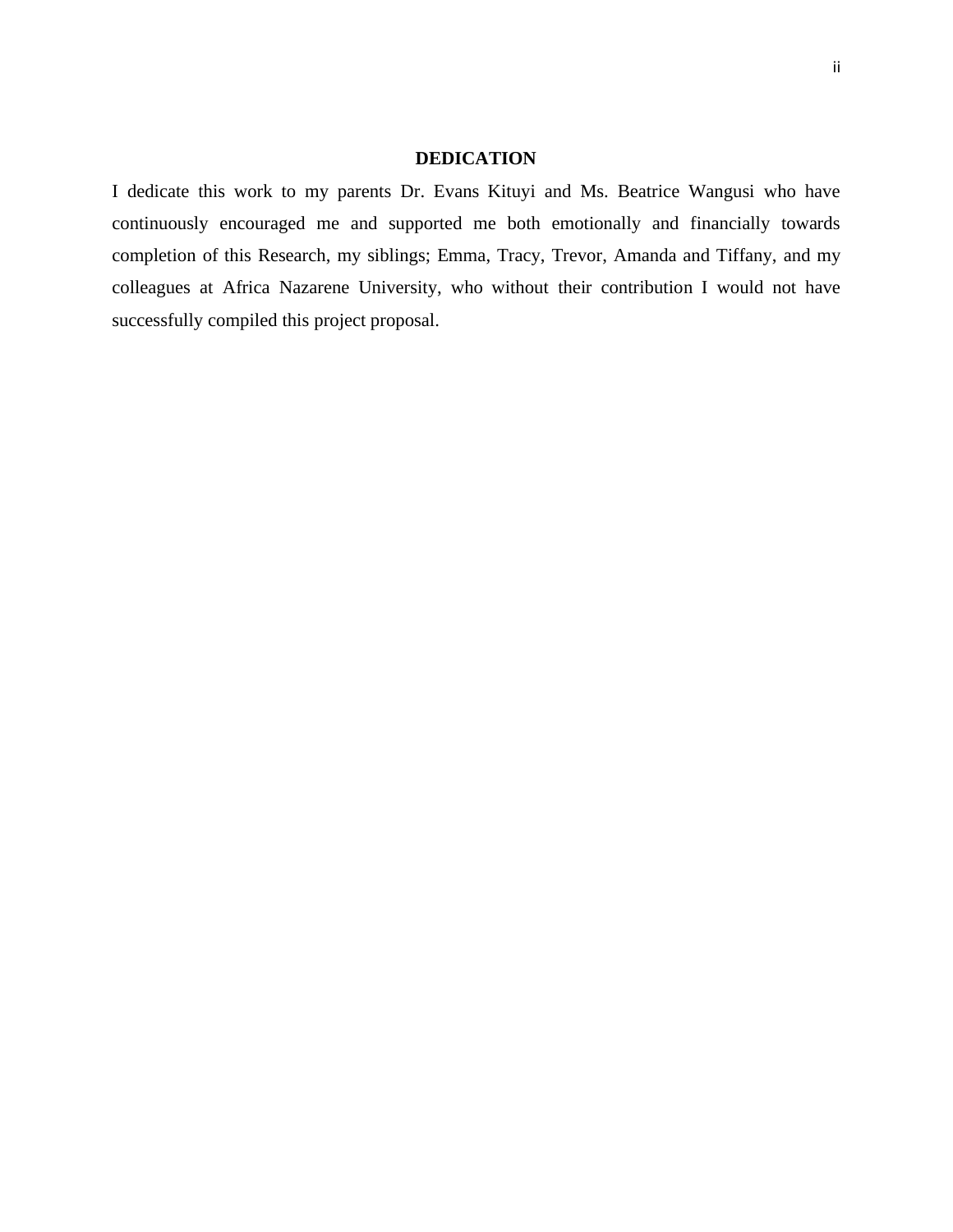# **TABLE OF CONTENTS**

<span id="page-3-0"></span>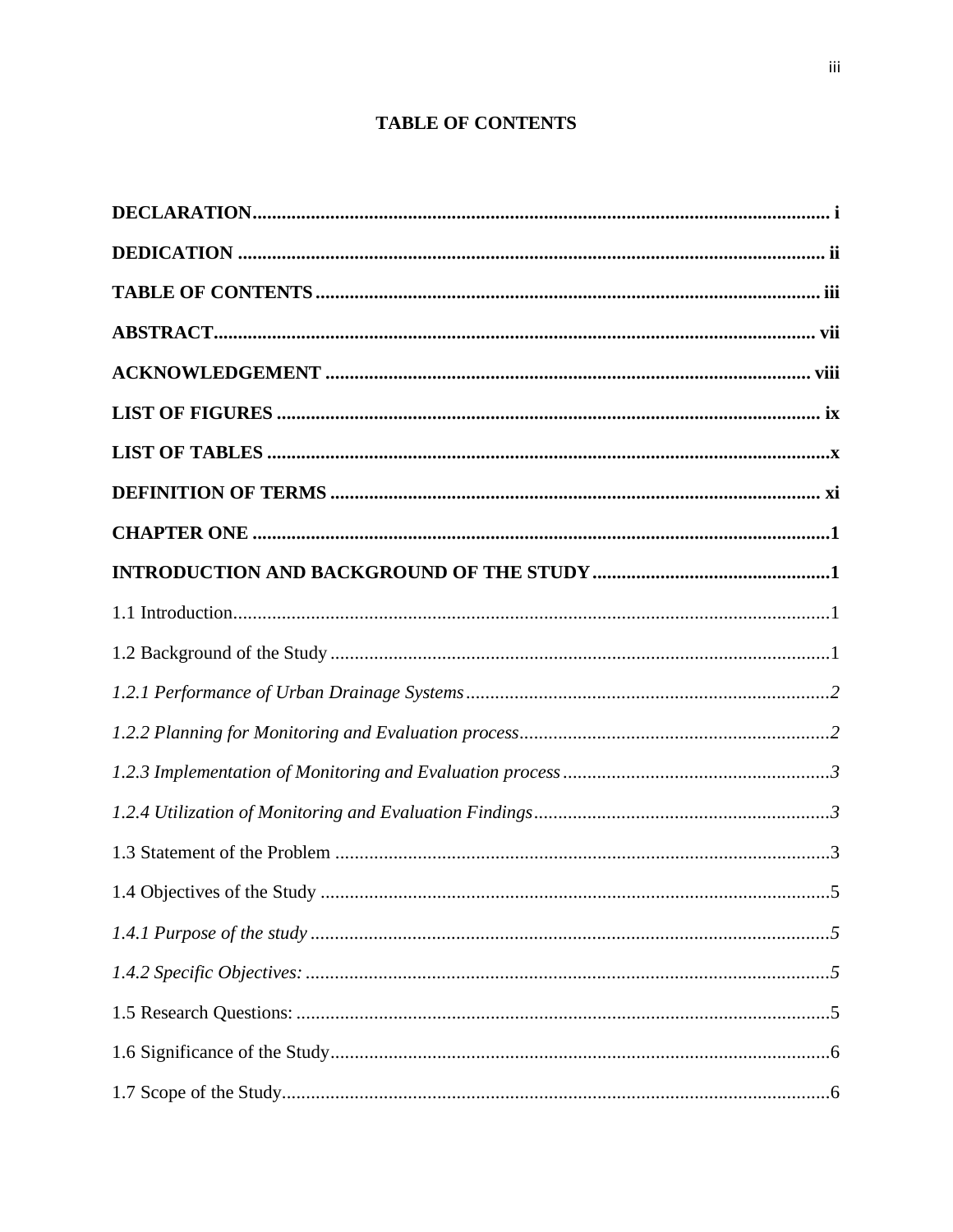| 2.2.1 Planning for Monitoring and Evaluation and Performance of Urban Drainage Systems14 |
|------------------------------------------------------------------------------------------|
| 2.2.2 Implementation of Monitoring and Evaluation and Performance of Urban Drainage      |

|--|

| 2.2.3 Utilization of Monitoring and Evaluation Findings and Performance of Urban Drainage |  |
|-------------------------------------------------------------------------------------------|--|
| $Systems \dots 16$                                                                        |  |
|                                                                                           |  |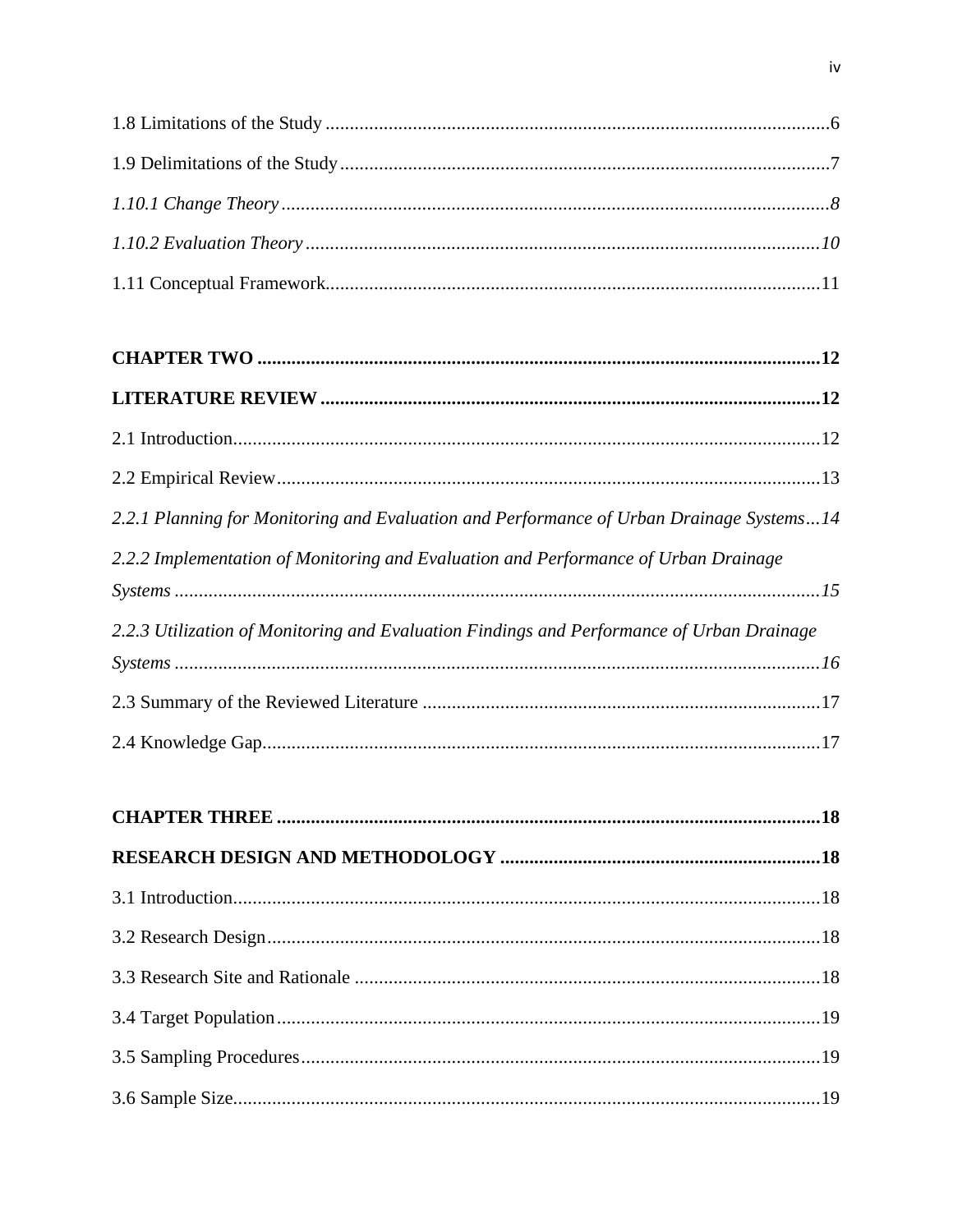| 4.1                                                                                         |     |
|---------------------------------------------------------------------------------------------|-----|
| 4.2                                                                                         |     |
| 4.3                                                                                         |     |
|                                                                                             |     |
|                                                                                             |     |
| 4.4 Influence of Planning for Monitoring and Evaluation process on the performance of urban |     |
|                                                                                             |     |
|                                                                                             |     |
|                                                                                             |     |
|                                                                                             |     |
| 4.5.1 Extent to which planning for Monitoring and Evaluation process influences the         |     |
|                                                                                             |     |
| 4.5.2 Extent to which implementation of Monitoring and Evaluation process influences        |     |
|                                                                                             |     |
| 4.5.3 Influence of Utilization of Findings of the Monitoring and Evaluation process on the  | .30 |
|                                                                                             |     |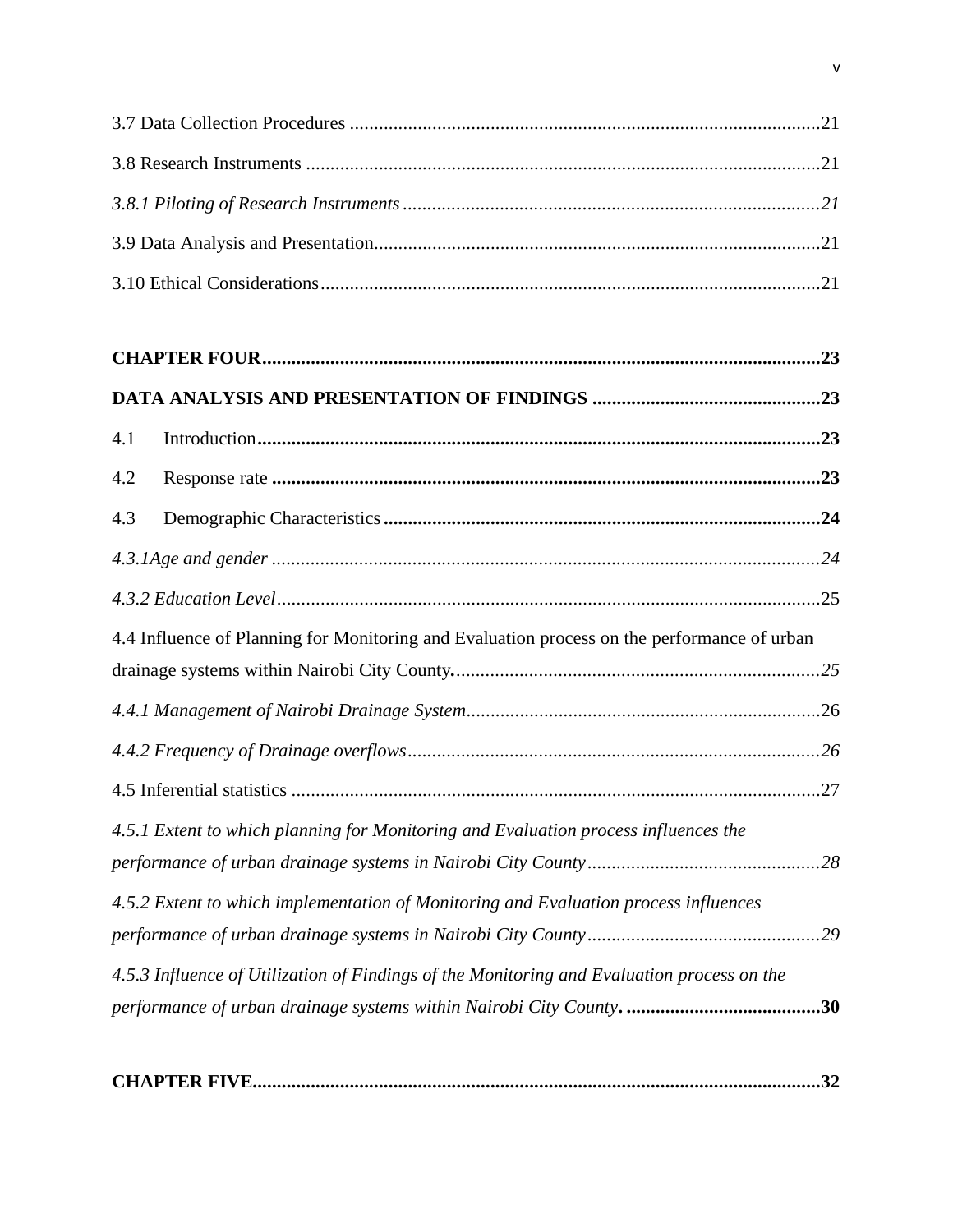# SUMMARY OF FINDINGS DICUSSION CONCLUSION AND RECOMMENDATIONS

| I<br>×<br>v |  |
|-------------|--|

| 5.3.1 Influence of Planning for Monitoring and Evaluation process on the performance of urban |  |
|-----------------------------------------------------------------------------------------------|--|
| 5.3.2 Influence of Implementation of Monitoring and Evaluation process on the performance of  |  |
| 5.3.3 Influence of Utilization of Findings of the Monitoring and Evaluation process on the    |  |
|                                                                                               |  |
|                                                                                               |  |
|                                                                                               |  |
|                                                                                               |  |
|                                                                                               |  |
|                                                                                               |  |
|                                                                                               |  |
|                                                                                               |  |
|                                                                                               |  |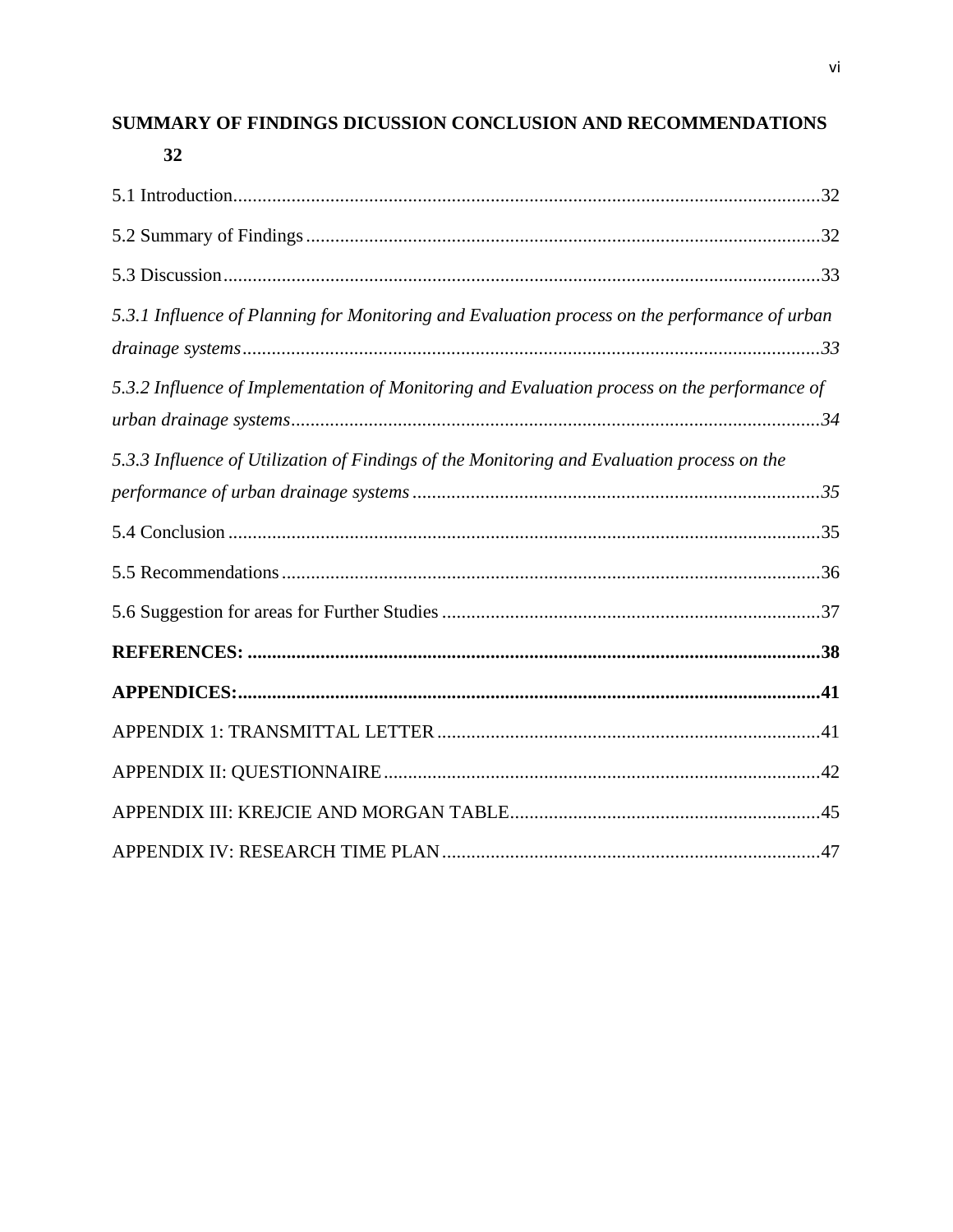#### **ABSTRACT**

<span id="page-7-0"></span>Nairobi, Kenya's capital City, experienced periods of heavy rainfall that disclosed a major gap in the City's drainage system. The drainage situation in the city had become a major problem and there was need for the generation of a sustainable solution. This study sought to investigate and find out whether the Monitoring and Evaluation process had an impact on the performance of the drainage systems within Nairobi. This research focused on establishing the influence of the Monitoring and Evaluation process on the performance of urban drainage systems within Nairobi County. The Researcher identified three independent variables which included planning for monitoring and evaluation process, implementation of monitoring and evaluation process and utilization of monitoring and evaluation process results. The main objective of this study was to determine the influence of Monitoring and Evaluation process on the performance of urban drainage systems within Nairobi County. This was guided by three specific objectives; to establish the extent to which planning for Monitoring and Evaluation process influences the performance of urban drainage systems in Nairobi County; to establish the extent to which implementation of Monitoring and Evaluation process influences performance of urban drainage systems in Nairobi County; and to assess whether implementation of Monitoring and Evaluation process findings influenced the performance of urban drainage systems within Nairobi County. The study was carried out within Nairobi County. The study was conducted by descriptive research design including both qualitative and quantitative data collection procedures. Data was collected by questionnaires; desk review of previous research documents and key informant interviews. A total of 150 respondents were targeted. Data was analyzed descriptively using advanced Microsoft Office suite. The findings were represented in form of tables. The main beneficiary of the findings will be Nairobi County management. The findings indicated that the Monitoring and Evaluation process has little influence on the performance of urban drainage systems. Planning for M&E process, implementation of M&E process and utilization of findings of the M&E process were identified to have little influence on the performance of urban drainage systems. The study also found out that females and young people were greatly involved in the management of urban drainage systems. The study noted that it was important to have a well-organized and adequately staffed unit whose purpose is to coordinate the M&E process in the management of urban drainage systems. In resource allocation, it was emphasized that there should be adequate resources channeled towards the M&E process. The study established that there was equal representation of either gender in the various departments within Nairobi County. The study recommends that this trend be maintained for successful management of the urban drainage systems. This study further recommends training of all stakeholders and the public on the M&E process, their key indicators and how they can be used in the management of urban drainage systems, adoption of a more inclusive and wider consultation between the stakeholders and County staff and finally the study recommends that the Nairobi County management should make program monitoring and evaluation an inherent part of program implementation and thus a mandatory exercise. For further reading, this study recommends studies on how M&E approaches influence the performance of urban drainage systems.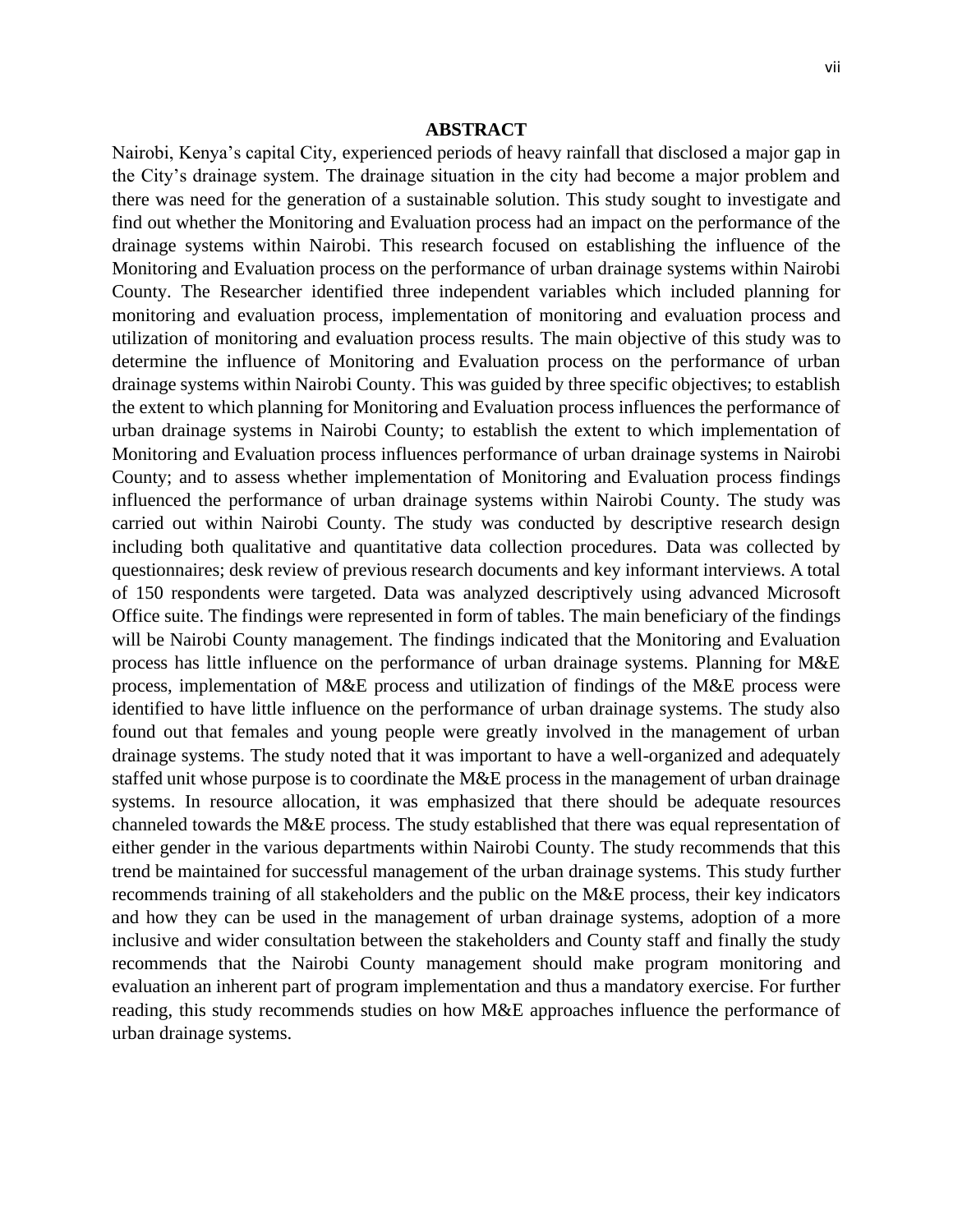#### **ACKNOWLEDGEMENT**

<span id="page-8-0"></span>This proposal would not have actualized without support from the Africa Nazarene University Monitoring and Evaluation academic staff. I would like to appreciate my supervisor Dr. Stella Karimi for her selfless guidance throughout the proposal writing phase. I am grateful to Dr. Wanjiru Nderitu for continuously motivating and guiding me, and my course mates Monica, Joyce and Virginia for all the team work that described this research project writing phase. I would also like to thank my parents for their continuous financial and emotional support throughout my studies, and my siblings Emma, Tracy, Trevor, Tiffany and Amanda. Most important, I thank Almighty God for his provision and endless guidance throughout this phase.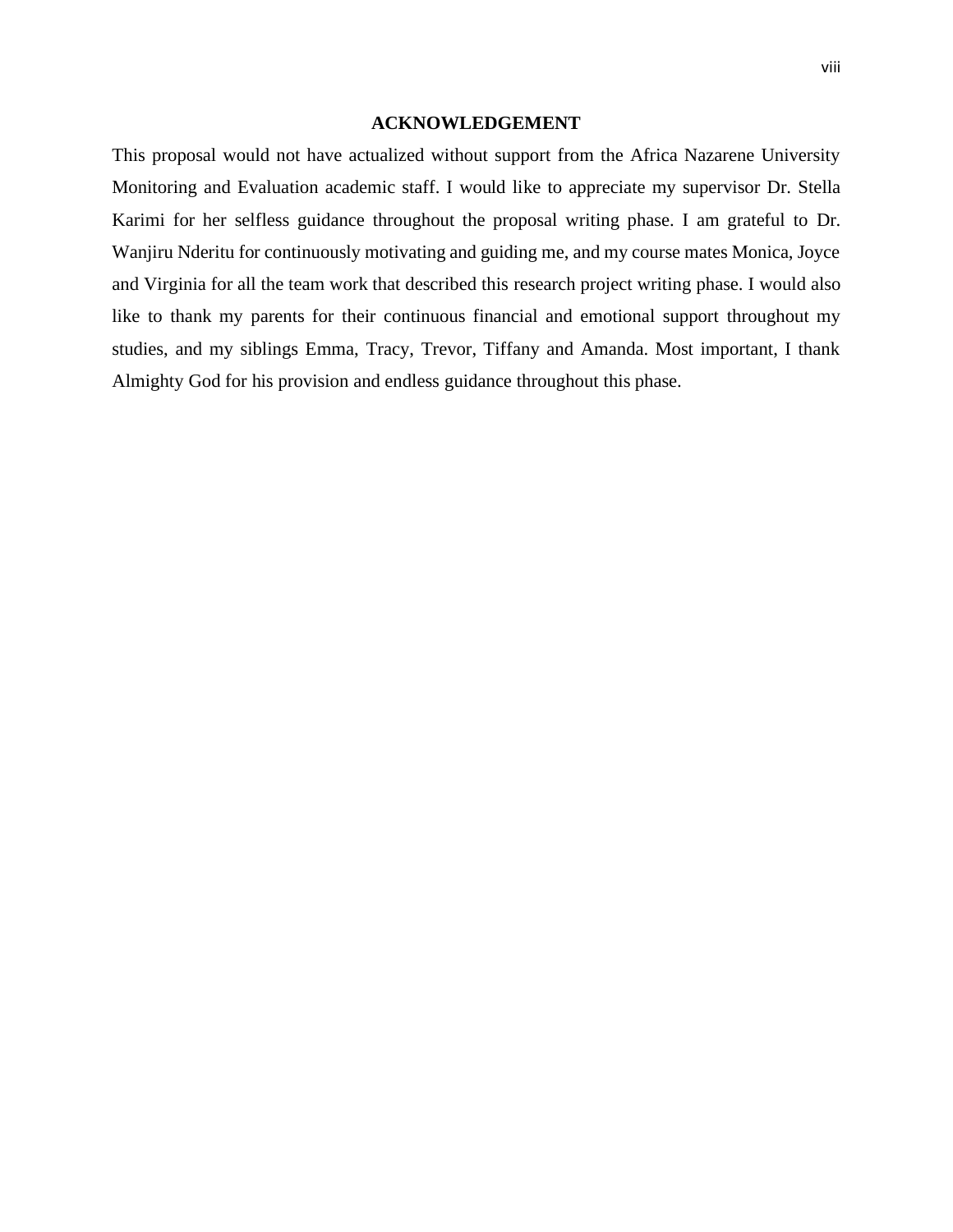# **LIST OF FIGURES**

<span id="page-9-0"></span>

|--|--|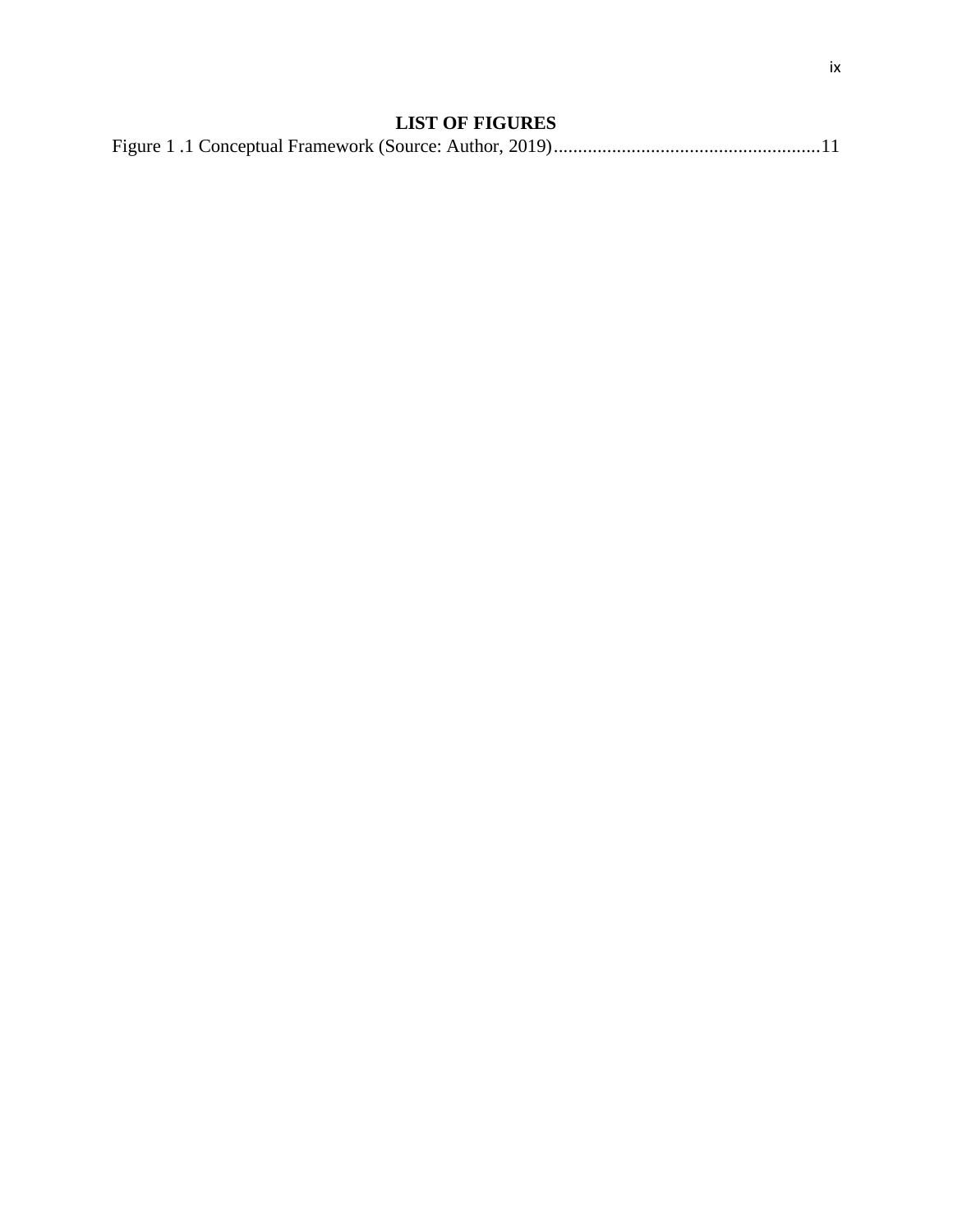# **LIST OF TABLES**

<span id="page-10-0"></span>

| Table 4.4: Influence of Planning for Monitoring and Evaluation process on the performance of    |  |
|-------------------------------------------------------------------------------------------------|--|
|                                                                                                 |  |
| Table 4.5: Influence of Implementation of Monitoring and Evaluation process on the              |  |
|                                                                                                 |  |
| Table 4.6: Influence of Utilization of Findings of the Monitoring and Evaluation process on the |  |
|                                                                                                 |  |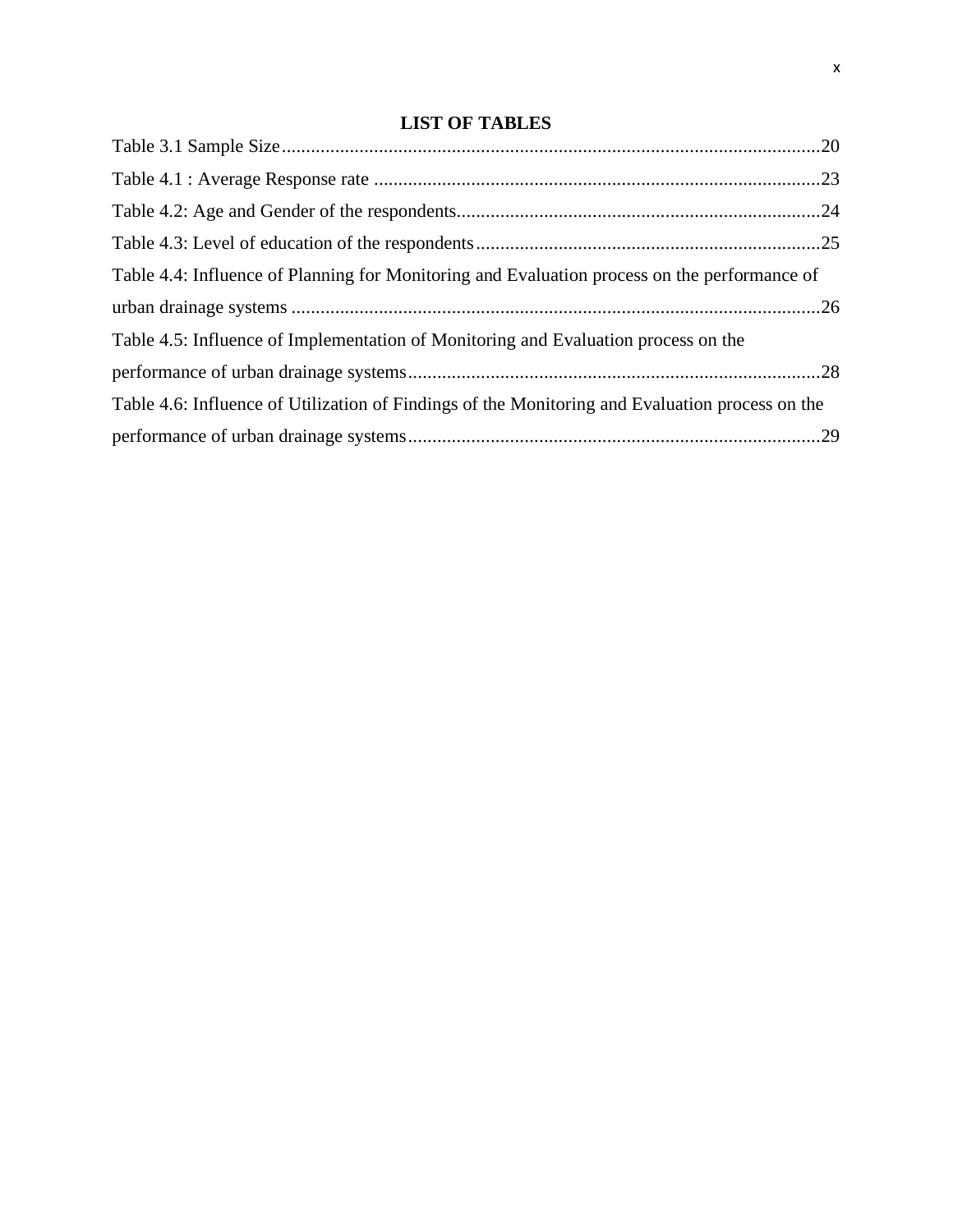#### **DEFINITION OF TERMS**

<span id="page-11-0"></span>**Monitoring** is the collection and analysis of information about a project or program, undertaken while the project/program is ongoing.

**Evaluation** is the periodic, retrospective assessment of an organization, project or program that might be conducted internally or by external independent evaluators.

**Sustainable Urban Drainage Systems (SUDS)** are methods and techniques that mimic natural ecosystem's ways of handling storm water runoff.

**Planning for Monitoring and Evaluation** includes identifying information that will be collected throughout the project and the indicators that shall be used to evaluate this information

**Implementation of Monitoring and Evaluation** activities mainly involves gathering and managing information through informal as well as more structured approaches.

**Utilization of Monitoring and Evaluation Findings** involves considering how the generated information can be used to check progress and make improvement as the project proceeds.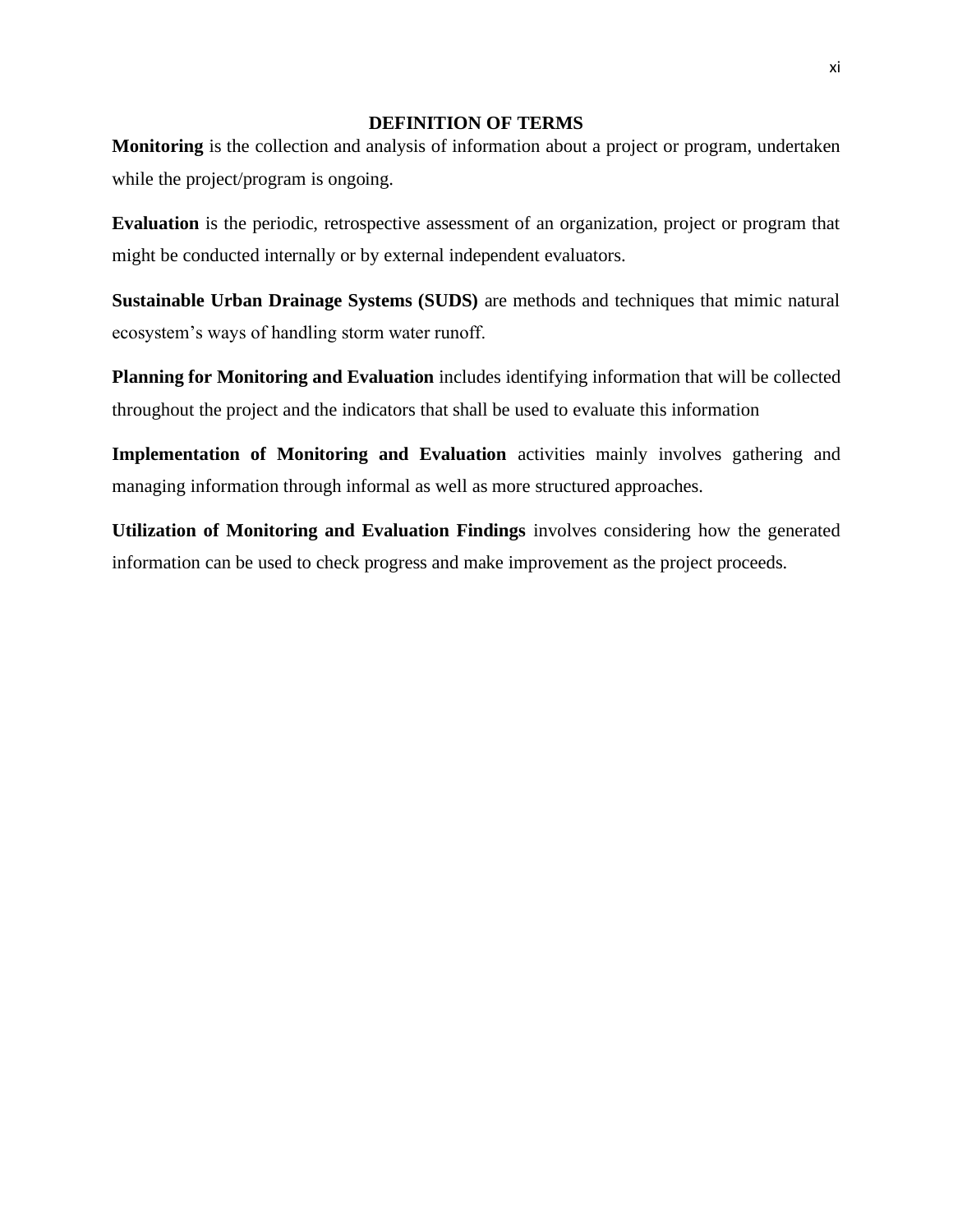#### **CHAPTER ONE**

# <span id="page-12-2"></span><span id="page-12-1"></span><span id="page-12-0"></span>**INTRODUCTION AND BACKGROUND OF THE STUDY 1.1 Introduction**

This study investigated the influence of the Monitoring and Evaluation process on performance of urban drainage systems in Kenya. The dependent variable was Performance of Urban Drainage Systems, which was important for maintaining the required public health standards within urban centers. Monitoring and Evaluation which was the independent variable was defined in terms of the key indicators identified, tools selected for the monitoring and evaluation process and the personnel used to collect the information. This chapter covered the Background of the study, Problem statement, Study objectives, Research questions, Significance of the study, Scope of the study, Limitations, Delimitations and the Conceptual framework.

#### <span id="page-12-3"></span>**1.2 Background of the Study**

Nairobi borders Central Kenya, whose highlands act as major catchment areas for the city's drainage networks. It also borders flat plains that also provide a tropical feel to the city. These two surroundings give Nairobi a hot and wet climate hence it's famously been dubbed as being 'The City under the Sun'. The rainy season often times saw Nairobi receiving so much rainfall that led to flooding of its roads (Mansour et al., 2017). Most sections that got flooded were those that bordered the flat plains. The drainage situation in the city had become a major problem and there was need for the generation of a sustainable solution. This study sought to investigate and find out whether the Monitoring and Evaluation process had an impact on the performance of the drainage systems within the urban areas.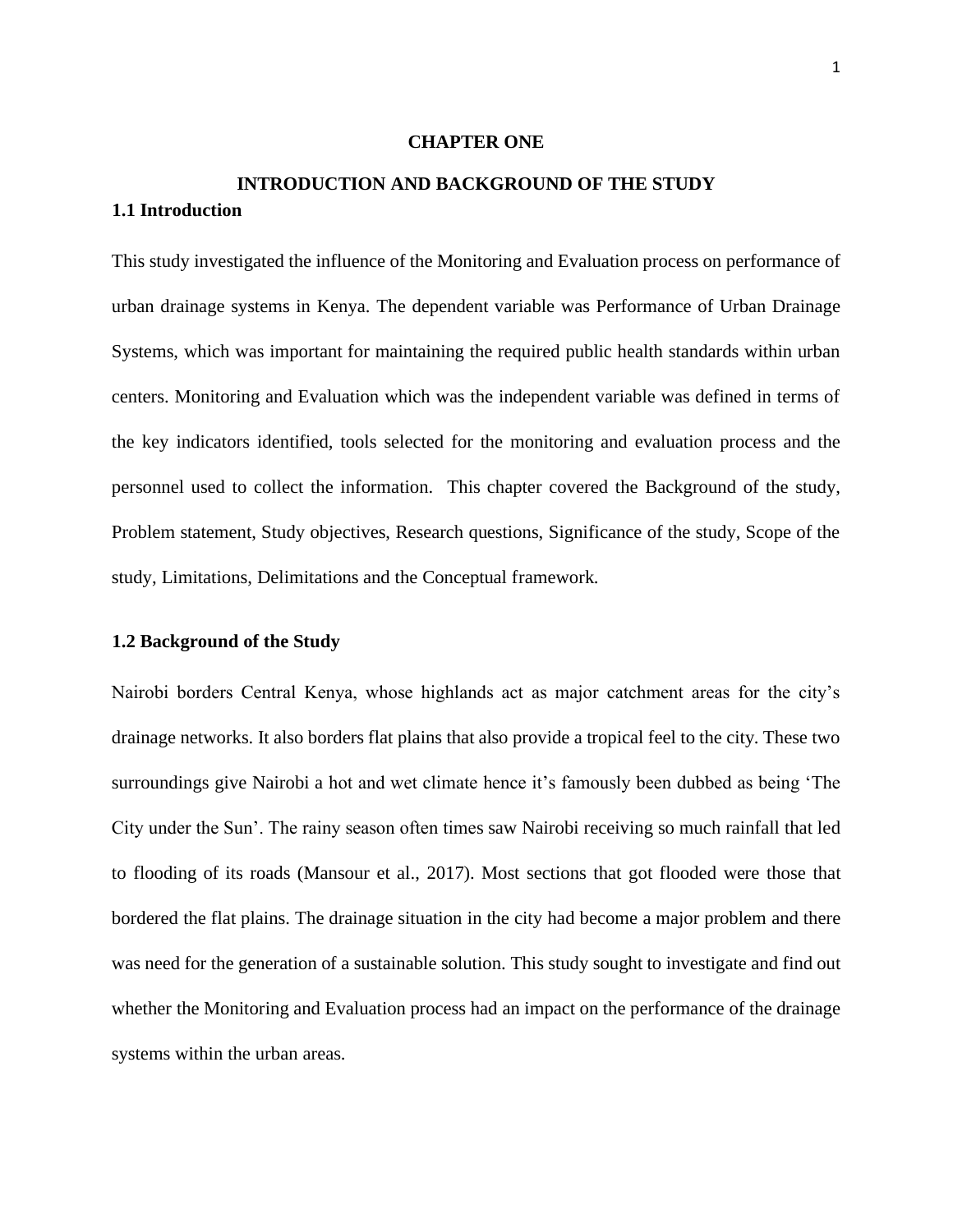#### <span id="page-13-0"></span>**1.2.1 Performance of Urban Drainage Systems**

While incorporating the monitoring and evaluation process in the performance of urban drainage systems, the specific areas the Researcher considered depended on the M&E indicators, and their stated outcomes. The key concerns included; the relevance, whether the set objectives and goals matched the problems or needs that were being addressed; the efficiency, whether the project was being delivered in a timely and cost-effective manner; the effectiveness, the extent to which the intervention achieved its objectives and any contributing factors or obstacles encountered during the implementation; the impact, which was any intended or unintended effects of the project; and sustainability, which was whether there were lasting benefits after the intervention is completed.

#### <span id="page-13-1"></span>**1.2.2 Planning for Monitoring and Evaluation process**

Monitoring and Evaluation planning included identifying information that would be collected throughout the project and the indicators that would be used to evaluate this information. The project manager completed a final evaluation report by analyzing the information provided in the plan to present the results of the project (Makivic, 2015). This involved listing the objectives of the Monitoring and Evaluation process, establishing SMART indicators, sources of information, the tools and instruments to be used during the whole process and the personnel and resources that would be required for the entire process. When planning for Monitoring and evaluation of urban drainage systems, it was important that indicators that depicted the true drainage situation be identified, sources of information or key informants about the drainage systems be established early enough and all the personnel, tools and resources that would be involved be planned for before commencement of the study.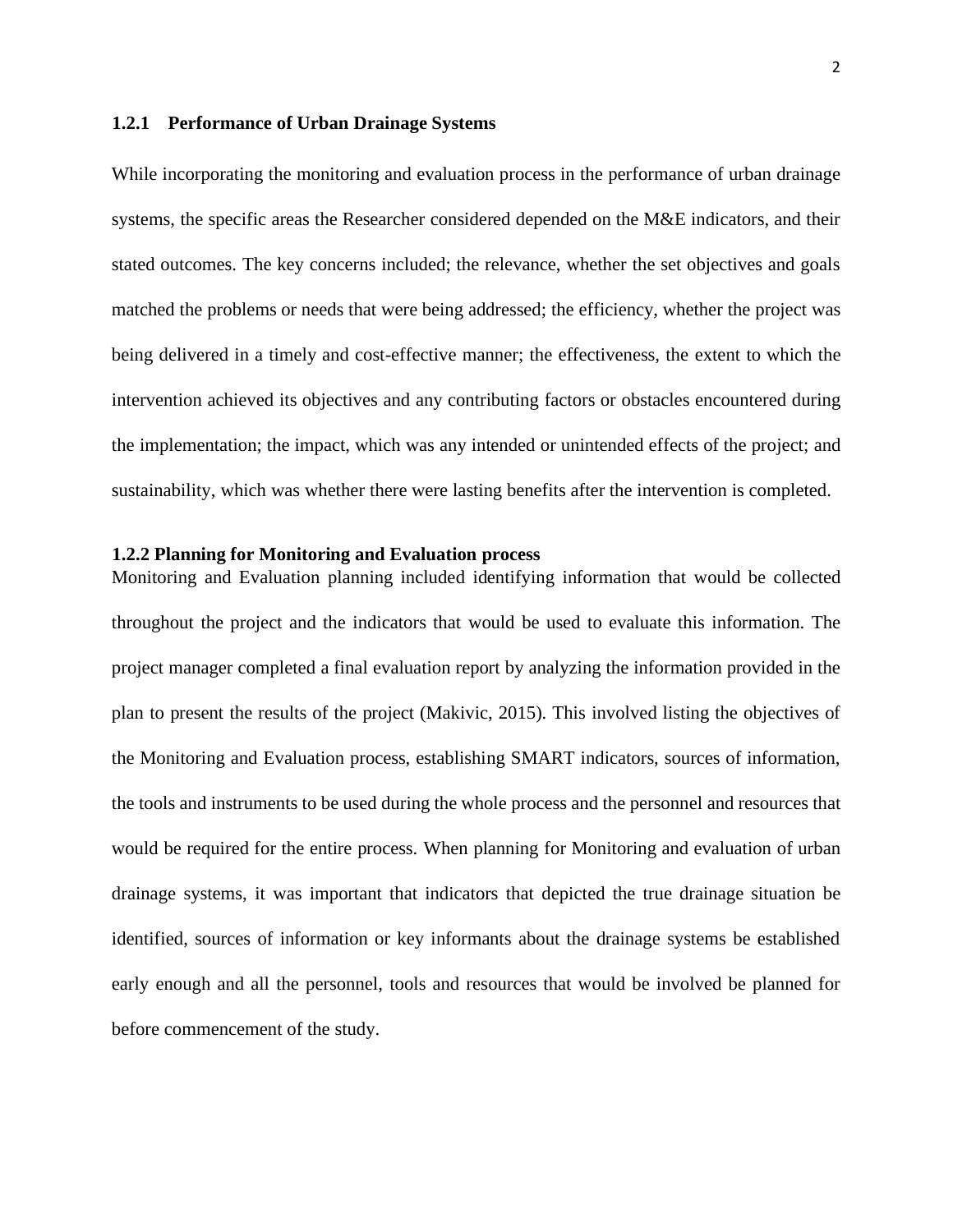#### <span id="page-14-0"></span>**1.2.3 Implementation of Monitoring and Evaluation process**

Implementation of monitoring and evaluation activities mainly involved gathering and managing information through informal as well as more structured approaches. Information came from tracking which outputs, outcomes and impacts were being achieved and checking project operations (ECCSFE, 2017).

#### <span id="page-14-1"></span>**1.2.4 Utilization of Monitoring and Evaluation Findings**

To ensure that data collected would be used and not just documented, it was important to organize the analysis of information for each research study question. More importantly, there was consideration on how the generated information could be used to check progress and make improvements as the project proceeded. The outcomes of these steps could be summarized in an M&E matrix, commonly known as a logical frame, which contained the following information: Questions on Inputs, outputs, outcomes and projected impacts; Information needs and indicators; Baseline information: Requirements, status and responsibilities; Data-gathering methods, frequency and responsibilities; Implementation Support: Required forms, planning, training, data management, expertise, resources and responsibilities and modes of communication of findings: Analysis, reporting, feedback and change processes and responsibilities (ECCSE, 2017).

#### <span id="page-14-2"></span>**1.3 Statement of the Problem**

The Government of Kenya has made some conceited efforts towards solving the recurrent drainage situation within most urban centers within the country, more so within the Nairobi Central Business District, which is regarded the largest business hub within the Eastern Africa Region ( Wikipedia). Kenya is still predominantly rural, but is experiencing strong urban growth (4.3% per annum). Nairobi's population makes up more than 45% of Kenya's urban residents: with an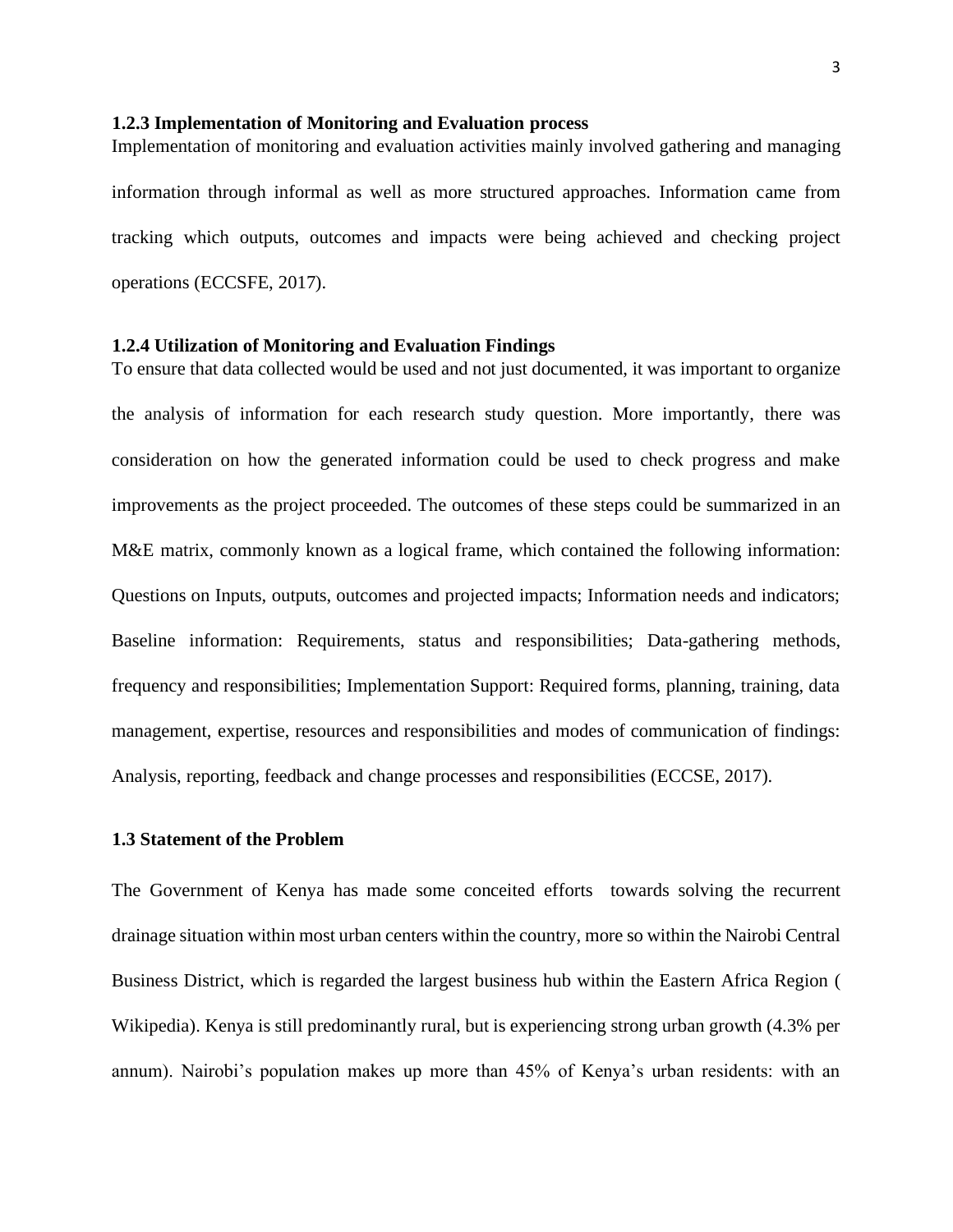estimated 3.9 million people, it is at least three times larger than the second city, Mombasa. An estimated 15% of the country's urban population lives in informal settlements: Kisumu has the highest proportion of population living in informal settlements (47%) followed by Nairobi (36%) (Mansour et al., 2017).

Urban conditions contributed to most of the drainage problems; runoff was increased by impermeable urban surfaces and, due to inadequate development control mechanisms and their incompetent enforcement, settlements were constructed with little consideration for storm water drainage. The poor were disproportionately affected; they often resided in informal settlements located on marginal land – low-lying land, riverbanks, floodplains and steep hillsides – that the formal housing market did not want or need (Main & William, 1994). Although these sites were vulnerable to the impacts of flooding, the benefits of living nearer sources of employment and urban services generally outweighed the disadvantages associated with flooding, which was generally perceived as a natural and seasonal event (Parkinson, 2002).

To assist in the analysis of problems related to storm water runoff and urban drainage, it was prudent that more sustainable options be adopted. Using the monitoring and evaluation process, the Researcher employed the use of variables that included planning for monitoring and evaluation process, implementation of the monitoring and evaluation process and utilization of the findings of the monitoring and evaluation process.

This study emphasized the adoption and establishment of a well-functioning M&E system as being a critical part of good management and accountability. It provided, timely and reliable M&E information; Contributed to organizational learning and knowledge sharing by reflecting upon and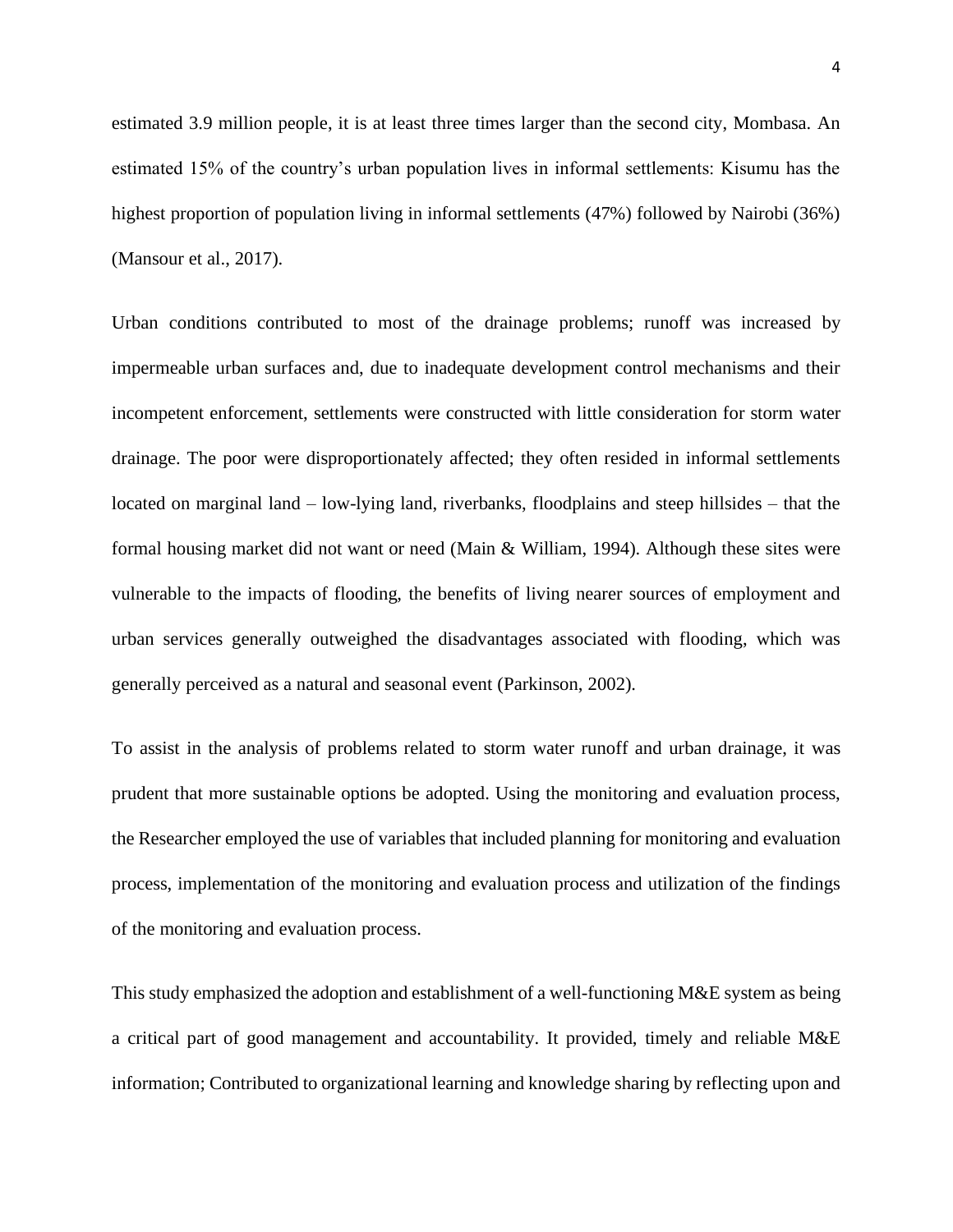sharing experiences and lessons, gaining the full benefit from "what we do and how we do it"; upheld accountability and compliance by demonstrating whether or not work had been carried out as agreed and in compliance with established standards; provided opportunities for stakeholder feedback, especially beneficiaries; provided input into and perceptions of the executed work, modelling openness to criticism, and willingness to learn from experiences and the ease of adapting to changing needs and promotion; and celebration of accomplishments and achievements which contributed to building morale and resource mobilization (IFRC, 2011).

#### <span id="page-16-0"></span>**1.4 Objectives of the Study**

#### <span id="page-16-1"></span>**1.4.1 Purpose of the study**

To determine the influence of the monitoring and evaluation process on the performance of urban drainage systems within Nairobi City County.

#### <span id="page-16-2"></span>**1.4.2 Specific Objectives:**

- i. To establish the extent to which planning for Monitoring and Evaluation processinfluences the performance of urban drainage systems in Nairobi City County.
- ii. To establish the extent to which implementation of Monitoring and Evaluation process influences performance of urban drainage systems in Nairobi City County.
- iii. To assess whether utilization of Monitoring and Evaluation process findings will influence the performance of urban drainage systems within Nairobi City County.

#### <span id="page-16-3"></span>**1.5 Research Questions:**

i. To what extent does planning for Monitoring and Evaluation process influence performance of urban drainage systems within Nairobi City County?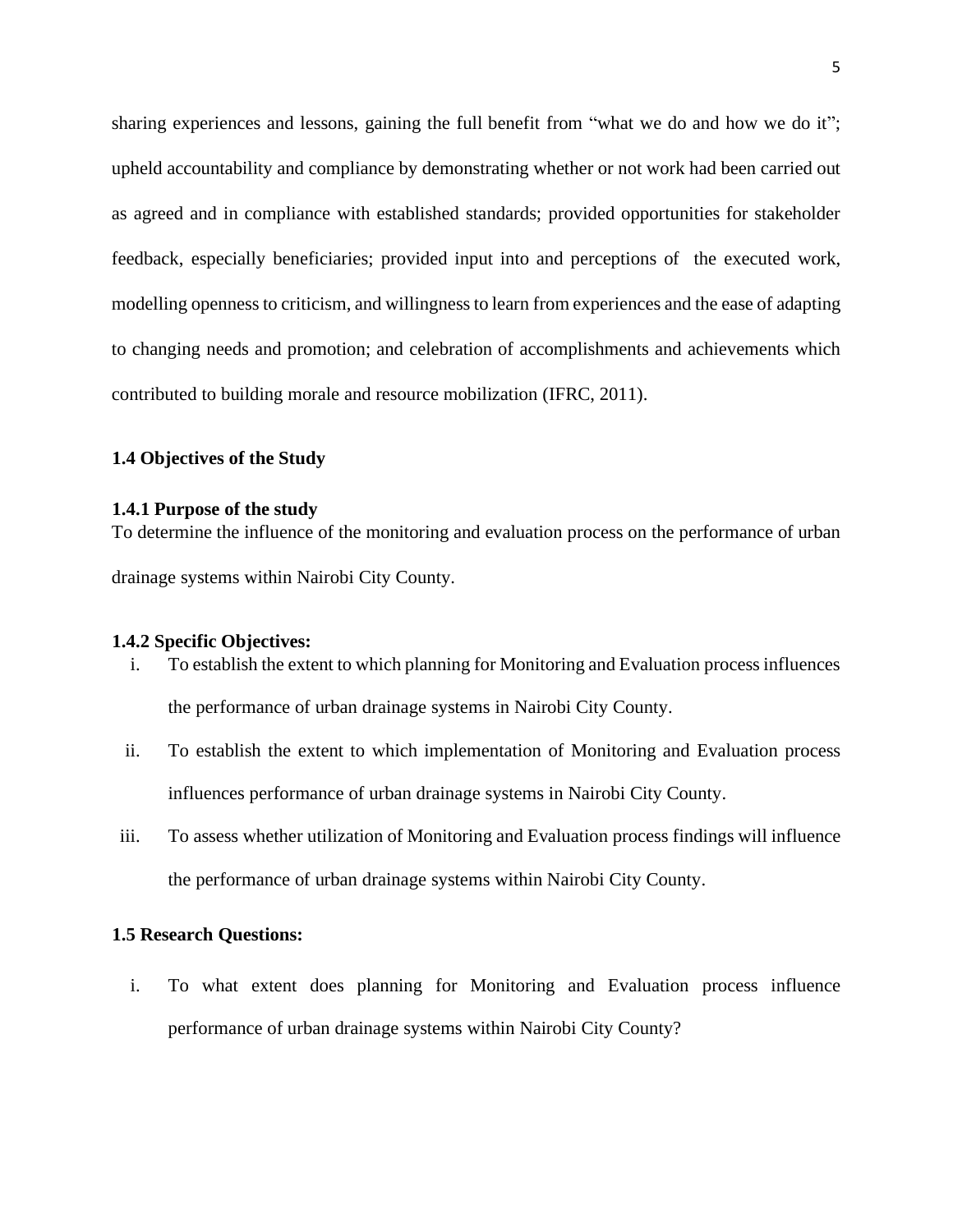- ii. To what extent does implementation of Monitoring and Evaluation process influence the performance of urban drainage systems within Nairobi City County?
- iii. What are the effects of the utilization of Monitoring and Evaluation process findings on the performance of urban drainage systems within Nairobi City County?

#### <span id="page-17-0"></span>**1.6 Significance of the Study**

Within the past few months, several Kenyans had lost their lives as a result of the floods that rocked the City and its environs. Other urban areas within the country also experienced heavy floods and subsequently, people either lost their lives or got displaced from their homes. In other instances, earth dams had collapsed under the force of sudden and extreme inflow resulting from heavy rainfall, and led to lose of lives. It was therefore prudent that a way be formulated to manage the drainage situation in urban centers within the country and prevent such catastrophic occurrences. Monitoring and Evaluation had not been fully utilized to aid management of public facilities such as the urban drainage systems within the large cities.

#### <span id="page-17-1"></span>**1.7 Scope of the Study**

The study focused on the drainage situation within Nairobi County and the reason as to why the roads within the city always flooded during the rainy season. This included drainage alongside major roads that passed through the City as well as the feeder roads that were found within residential estates.

#### <span id="page-17-2"></span>**1.8 Limitations of the Study**

The geographical spread of the various regions within Nairobi City which had varying elevations and different types of drainage systems necessitated a lot of movement between the various regions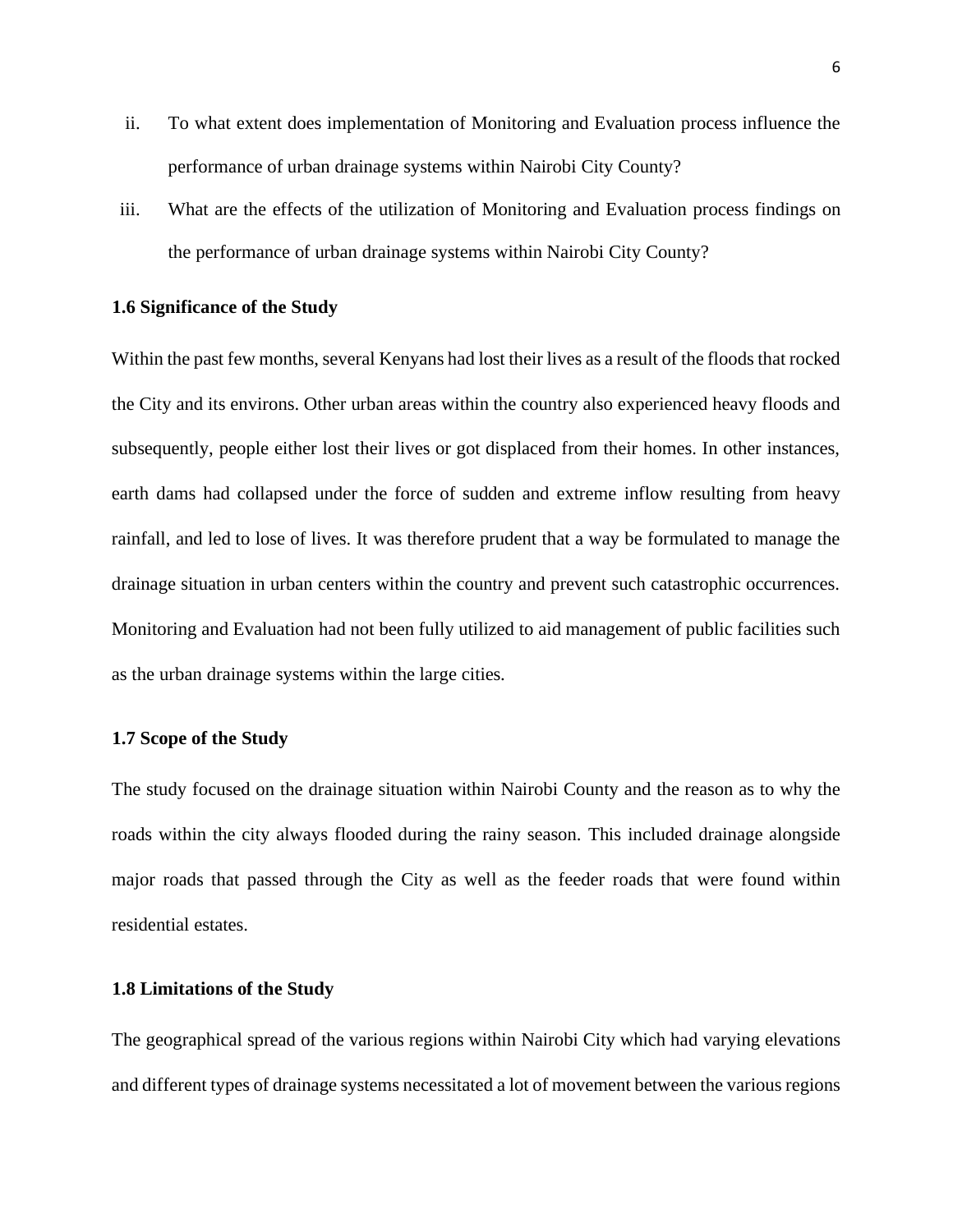within the City. To mitigate this, the Researcher focused on collecting data from within the areas around the Nairobi Central Business District which had an easily accessible population. The Researcher experienced a lack of enthusiasm in providing information from some of the respondents and hostility from some local political leaders. The inability to collect information that covered the opinion of most residents within the City was also a notable challenge. These challenges were mitigated by involving Key Informants (KI) within the various sectors that the Researcher sought to collect his data from. This proved worthwhile especially in areas where there was hostility form local political leaders.

#### <span id="page-18-0"></span>**1.9 Delimitations of the Study**

The study was delimited to the drainage problems within the Central Business District of Nairobi County and not all regions within the County. Since a suitable proportion of residents within Nairobi County, were unwilling to take part in the data collection exercise so that the Researcher could capture the true picture of the drainage situation within the County.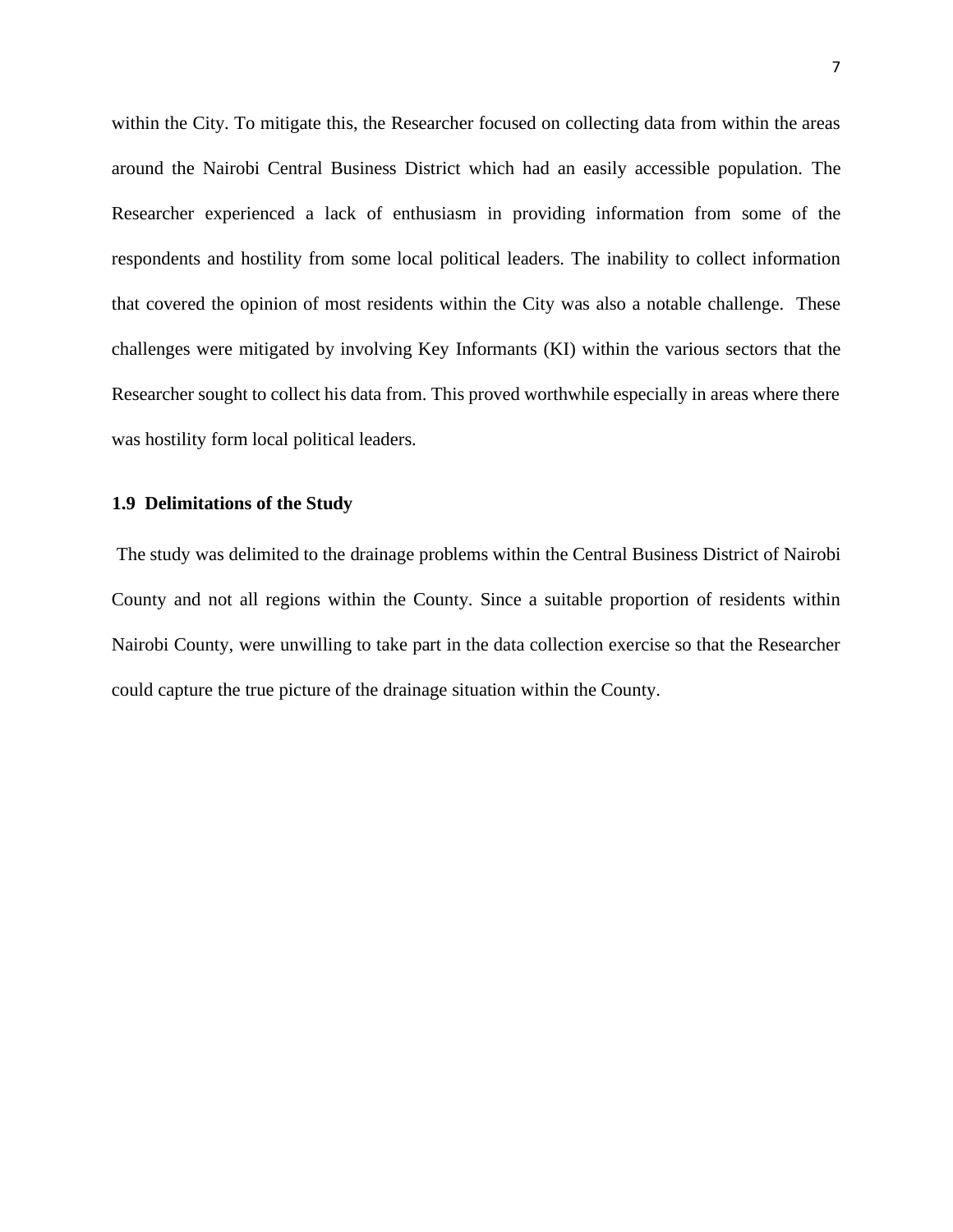### **1.10 Theoretical framework**

#### <span id="page-19-0"></span>**1.10.1 Change Theory**

A theory of change is a method that explains how a given intervention, or set of interventions, are expected to lead to a specific development change, drawing on a causal analysis based on available evidence (UNDAF, 2017).Theory of change could also be said as being a theory about how change happens, and how we, through our organization or program, intend to work to influence these changes. It took the form of an ongoing process of reflection to allow iterative learning over time. The process involved bringing together stakeholders and encouraging them to think more critically about the change they wanted to see and the realities of the context in which the program worked. Essential elements of change included vision, strategy, context and key questions (Child et al., 2015).

Theory of Change was said to have emerged from the field of program theory and [program](https://en.m.wikipedia.org/wiki/Program_evaluation)  [evaluation](https://en.m.wikipedia.org/wiki/Program_evaluation) in the mid-1990s as a new way of analyzing the theories motivating programs and initiatives working for social and political change (Weiss, 1995). Theory of change was both a process and a product (Vogel, 2012). To be successful, there was need to develop a theory of change that took into consideration both the historical context in which the existing urban drainage systems were established, challenges and problems, as well as considering new technologies such as the Internet, artificial intelligence (AI), and the block chain.

Therefore, if the theory of change was developed to underpin a program or project, it would be of great help to design and focus the M&E framework in an early stage of the design process; and not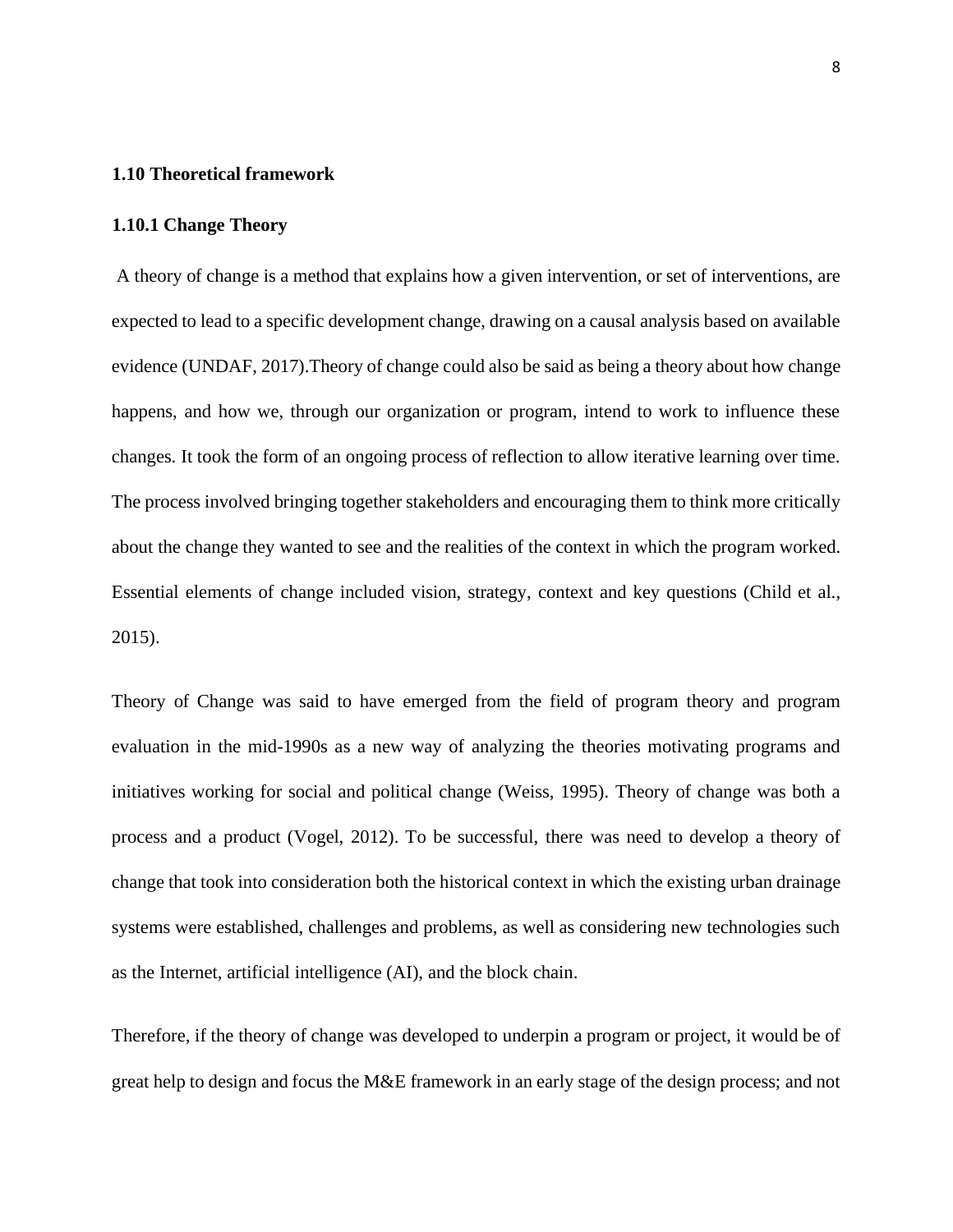in the early implementation phase as was often the case. In the case of the performance of urban drainage systems in Nairobi City County, the main actors, critical assumptions, intended outcomes and some key indicators were to be made available as a basis for the M&E framework. The sharper focus of the urban drainage program would facilitate the decision whose resulting information would guide on who would collect data and who should be involved. As the theory of change process enhanced the understanding of stakes and stakeholders, this assisted in thinking through the utilization of the M&E data and lessons and increase the consequence awareness (Mayne, 2008).

There was therefore a great need to observe and understand the change processes that already existed within a particular living social system, in this case within Nairobi City County. This could be done before rushing into doing any needs analyses and crafting projects to meet these needs, the Researcher could then choose how to respond more respectfully to the realities of existing change processes rather than imposing external or blind prescriptions based on assumed conditions for change (Reeler, 2007).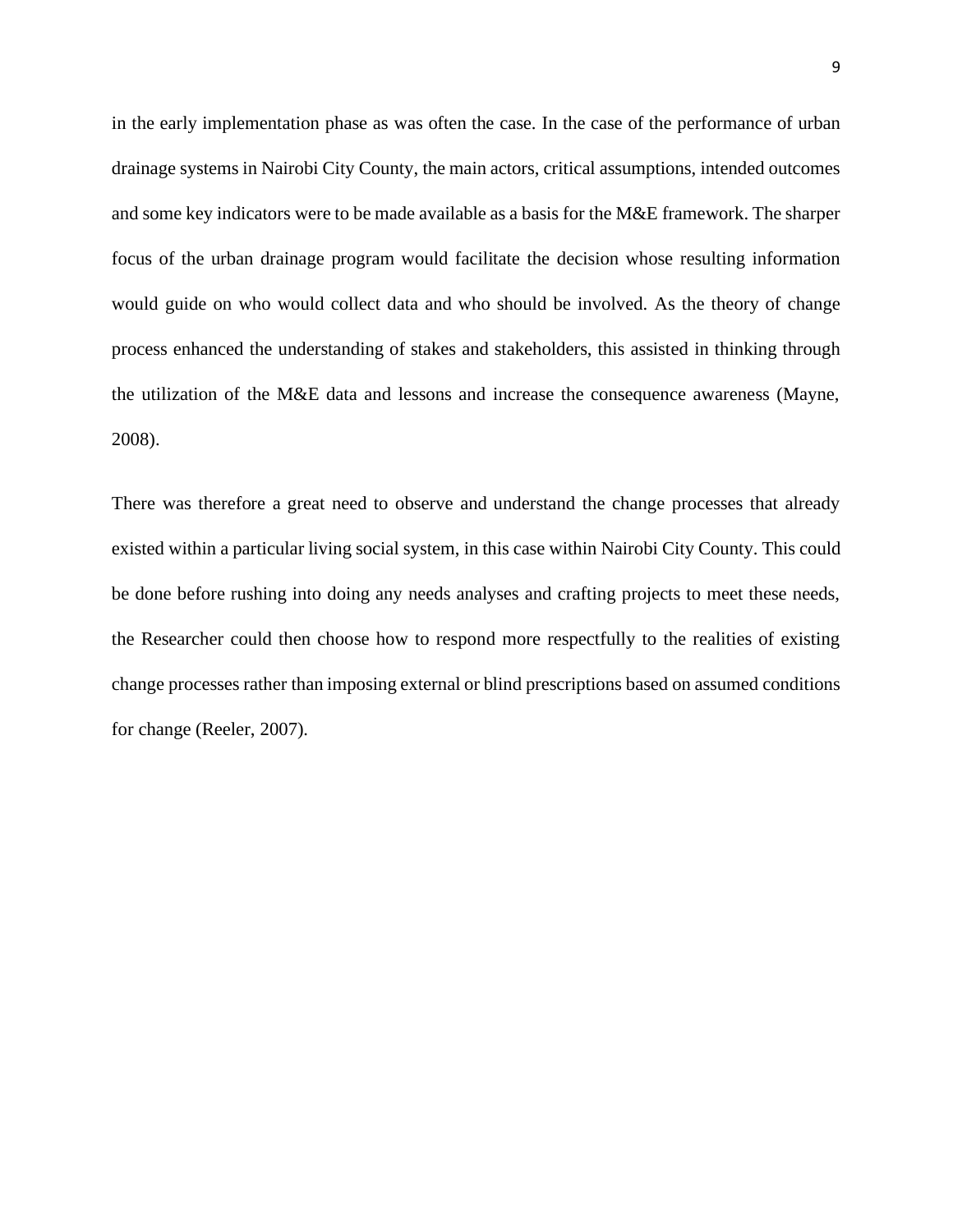#### <span id="page-21-0"></span>**1.10.2 Evaluation Theory**

Ralph W. Tyler chaired the committee that developed the National Assessment of Educational Progress (NAEP). He had been called by some as "the father of educational evaluation and assessment" (Wikipedia). According to Shadish, Cook, & Leviton (1991), the fundamental purpose of evaluation theory was to specify feasible practices that evaluators could use to construct knowledge about the value of social programs*.*

Michael Quinn Patton, was credited with developing the Utilization-Focused Evaluation (UFE) on the premise that "evaluations should be judged by their utility and actual use" (Patton, 2013). These citations sought to explain the need for evaluation in projects and their subsequent importance.

Shadish, 1998, argued that all evaluators should know the evaluation theory due to its importance in professional identity. He claimed that evaluation is what we talked about more than anything else, it seemed to give rise to our most trenchant debates, it gave us the language we used for talking to ourselves and others, and perhaps most important, it is what made us different from other professions. Especially in the latter regard, it was in our own self-interest to be explicit about this message, and to make evaluation theory the very heart of our identity. Every profession needed a unique knowledge base. For us, evaluation theory was that knowledge base (Shadish, 1998).

King, 2014, brought forth several arguments that sought to emphasize the importance of this evaluation theory. He argued that fields that had the theory could conduct research and advance purposefully and that it could help to enable evaluation to become a profession sooner.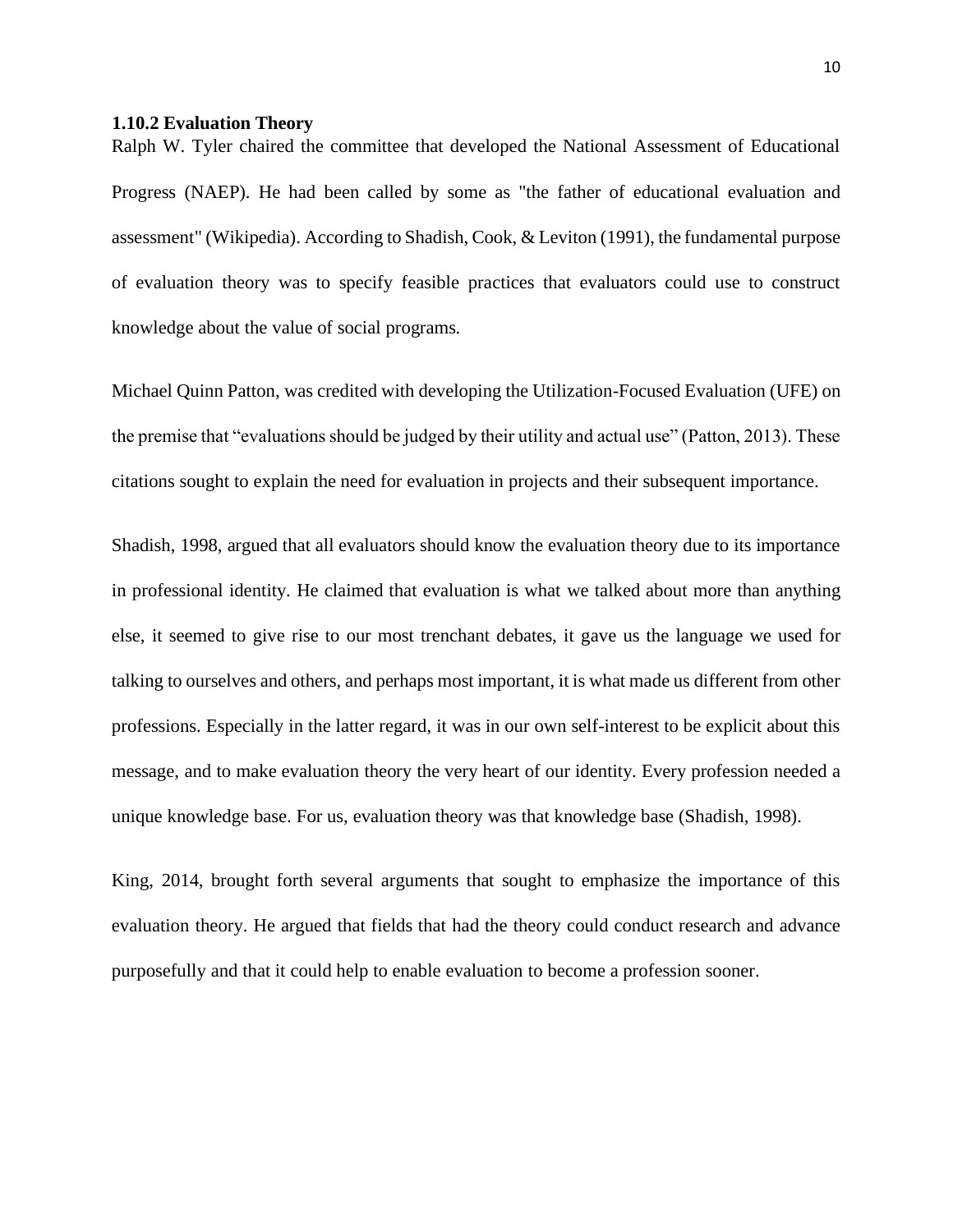### <span id="page-22-0"></span>**1.10 Conceptual Framework**

### **Independent Variables: Monitoring and Evaluation Process**



<span id="page-22-1"></span>**Figure 1 .1 Conceptual Framework (Source: Author, 2019)**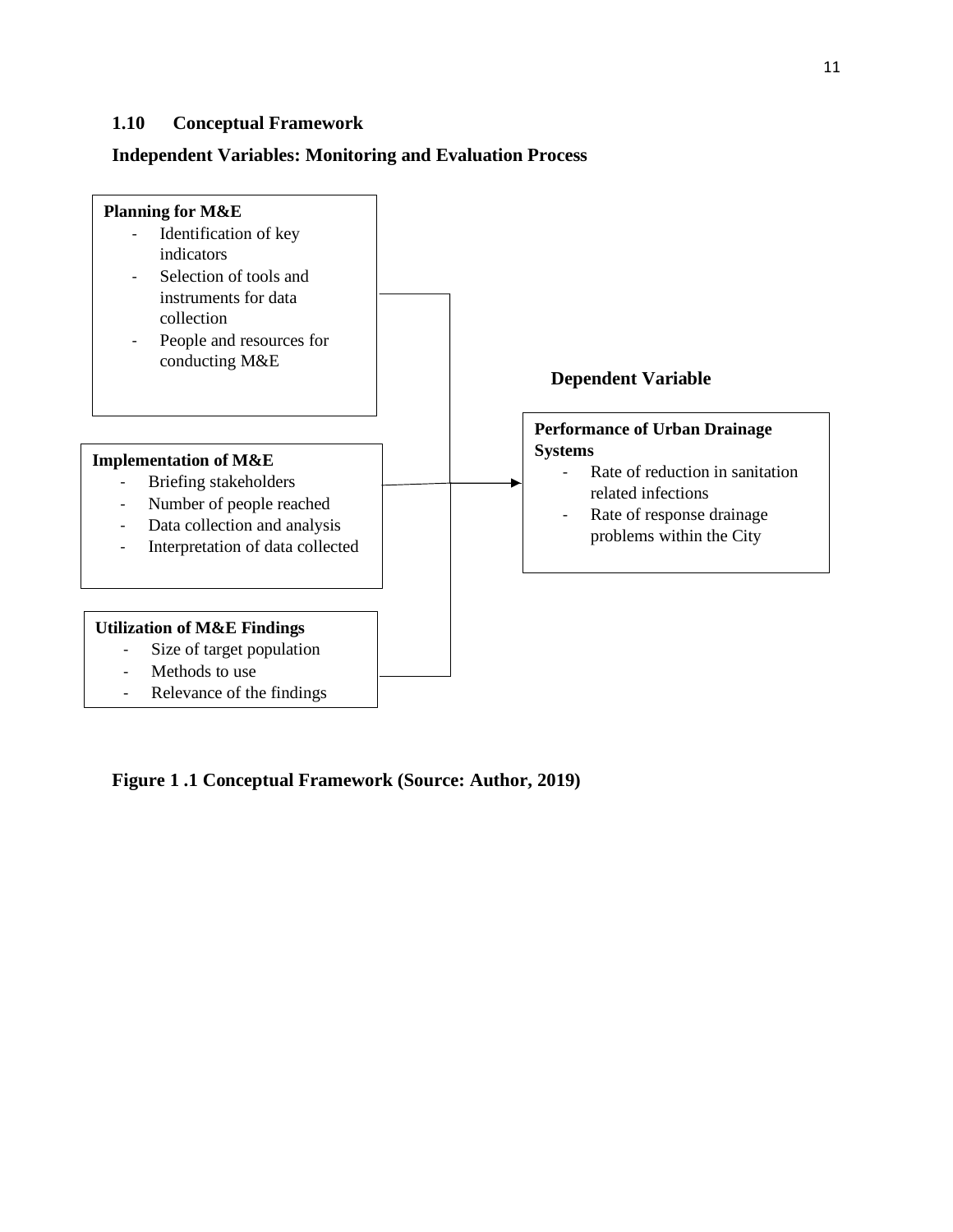#### **CHAPTER TWO**

### **LITERATURE REVIEW**

#### <span id="page-23-2"></span><span id="page-23-1"></span><span id="page-23-0"></span>**2.1 Introduction**

This chapter outlined the empirical review of the existing literature that supported this study. Literature summary and existing knowledge gaps are also outlined.

Most developing countries in Sub-Saharan Africa, such as Kenya, are found within the tropics. They were classified as developing countries based on a number of socio-economic indicators. Majority of the population living in urban areas in these developing countries live in slums (Armitage, 2015). Such slums like Kibera, Mathare and Mukuru kwa Reuben in Kenya, were often characterized by poor drainage. Kenyan urban centers, like many others in Sub-Saharan Africa, were greatly characterized by lack of sewers and if they existed, they covered only a small proportion of the population that dwelled within them (Satterthwaite, 2017).

There was therefore a great need for development of sustainable urban drainage facilities to counter the increasing population within urban centers in Kenya. There was need to provide proper and adequate drainage and sanitation facilities to match up with the steady rise in population within urban areas in sub-Saharan Africa. There was also lack of integration between roads and urban water drainage which could be attributed to natural causes. Such causes included: Intense rainfall, flat topography and a slow rate of infiltration into the ground surface (Olukanni et al., 2014).

This chapter looked at the empirical literature about my research topic. It also consisted of summary of reviewed literature and the knowledge gap.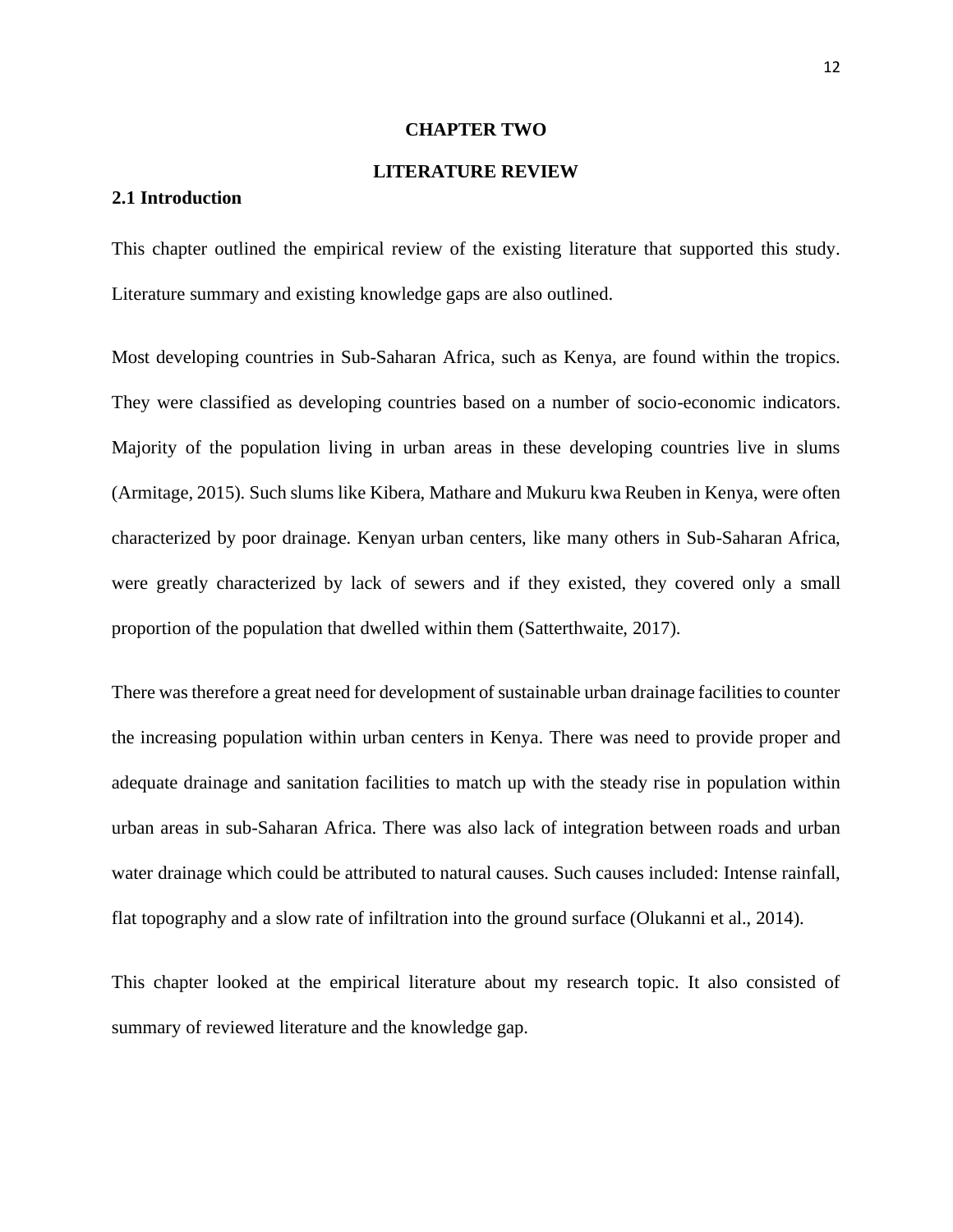#### <span id="page-24-0"></span>**2.2 Empirical Review**

It was generally accepted by all that sustained development hinged on good governance and accountability. In order to achieve this, stakeholders looked for evidence‐based decision‐making. They believed in the crucial role of M&E systems for doing this (UNESCO, 2016). Acknowledging its mandate to support Member States in this regard, UNESCO had taken up a Comparative Review of M&E systems of the Education Sector with the help of country case studies obtained from different regions.

The Sustainable Urban Drainage Systems (SUDS) are methods and techniques that mimic natural ecosystem's ways of handling storm water runoff. Sustainable urban drainage systems (SUDS) were widely understood as 'green' engineering techniques and design solutions that mimicked natural processes of rain water drainage. They included such techniques as rain sewers, surface drains, swales, rain gardens, filtration strips, open streams and ponds, detention basins, green roofs and filtration strips (Handbook on Sustainable Urban Drainage Systems).

The European Union's Water Framework Directive set a framework that should provide substantial benefits for the long-term water quality management of waters. The increasing urbanization of the world's population was constantly creating new challenges for urban storm water management. Although rain is vital for both human beings and their environment (to replenish rivers, water points and groundwater, grow vegetation, etc.), rainfall events generated flows and volumes of water that could be difficult to control and that accumulated in the lowest parts of towns, flooding residential areas and creating pools of stagnant water ( Le Jalle et al., 2013).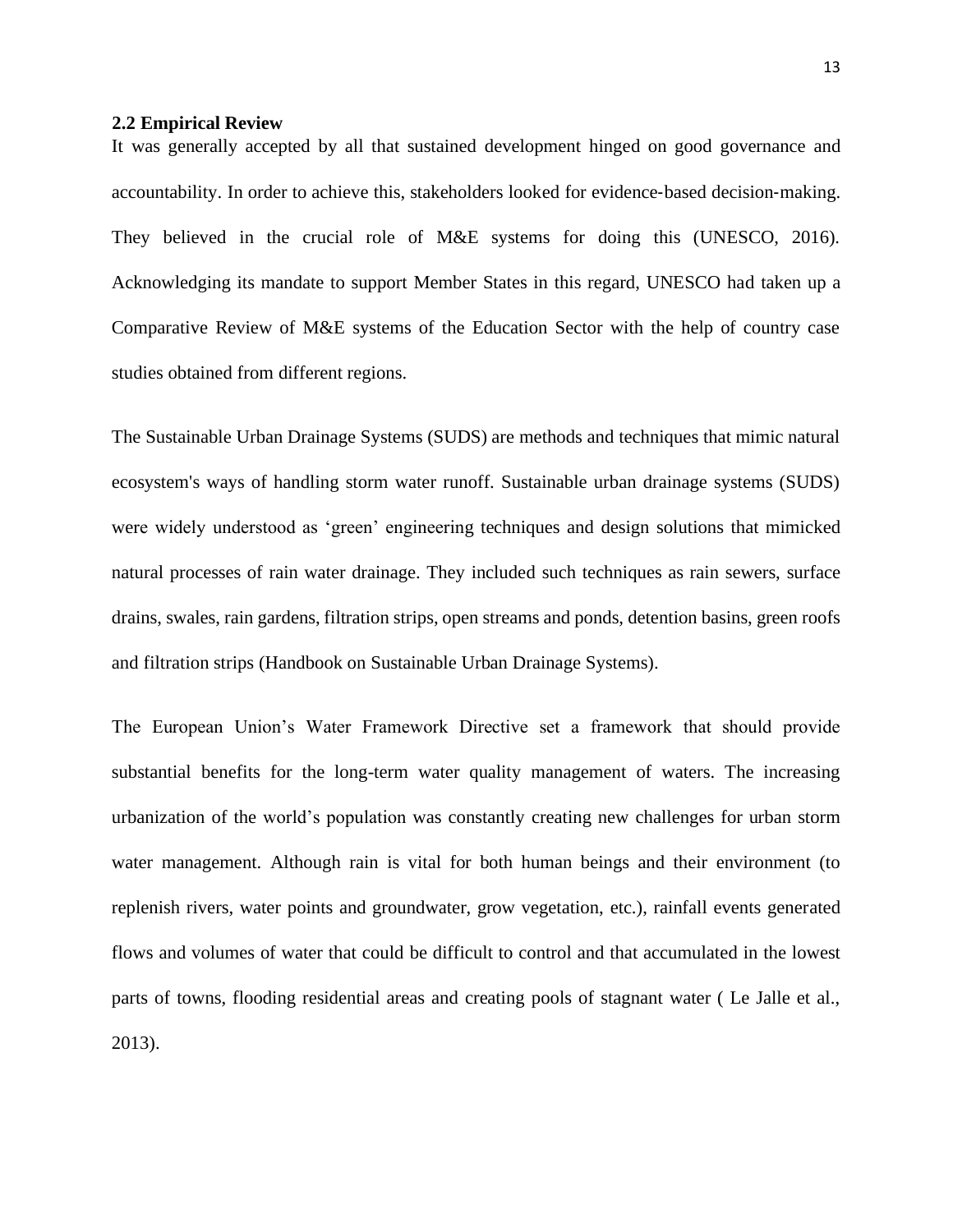There was an increased need for adoption and development of Sustainable Urban Drainage Systems in Africa, to improve the overall performance of urban drainage, more especially in Kenya. The techniques of sustainable drainage systems were widely recommended and applied in many parts of the world. In Europe, Sustainable Urban Drainage System (SUDS) were used with its main focus on maintaining good public health, protecting valuable water resources from pollution and preserving biological diversity and natural resources for future needs (Zhou, 2014). Some effort had been put into the development of urban drainage systems in African cities. However, there still existed significant drainage problems that affected mainly the urban poor and women. The problems of poor drainage and flooding of domestic properties tended to have a disproportionate effect upon women. Women had to deal not only with the economic devastation and disruption of livelihood systems but were also often left to cope with the social and emotional upheaval that came from dealing with death, disease and food shortages that invariably occurred in the aftermath of floods (Parkinson, 2003).

### <span id="page-25-0"></span>**2.2.1 Planning for Monitoring and Evaluation and Performance of Urban Drainage Systems**

Studies sought to explain that a monitoring and evaluation (M&E) plan was a document that outlined how an implementation research project was monitored and evaluated, and that linked strategic information obtained from various data collection systems to decisions about how to improve the project on an ongoing basis. The M&E plan served several main purposes, including: stating how achievements of the project would be measured; documentation of collected data, encouraging transparency and responsibility; guiding implementation of M&E and preserving institutional memory (UNESCO, 2016).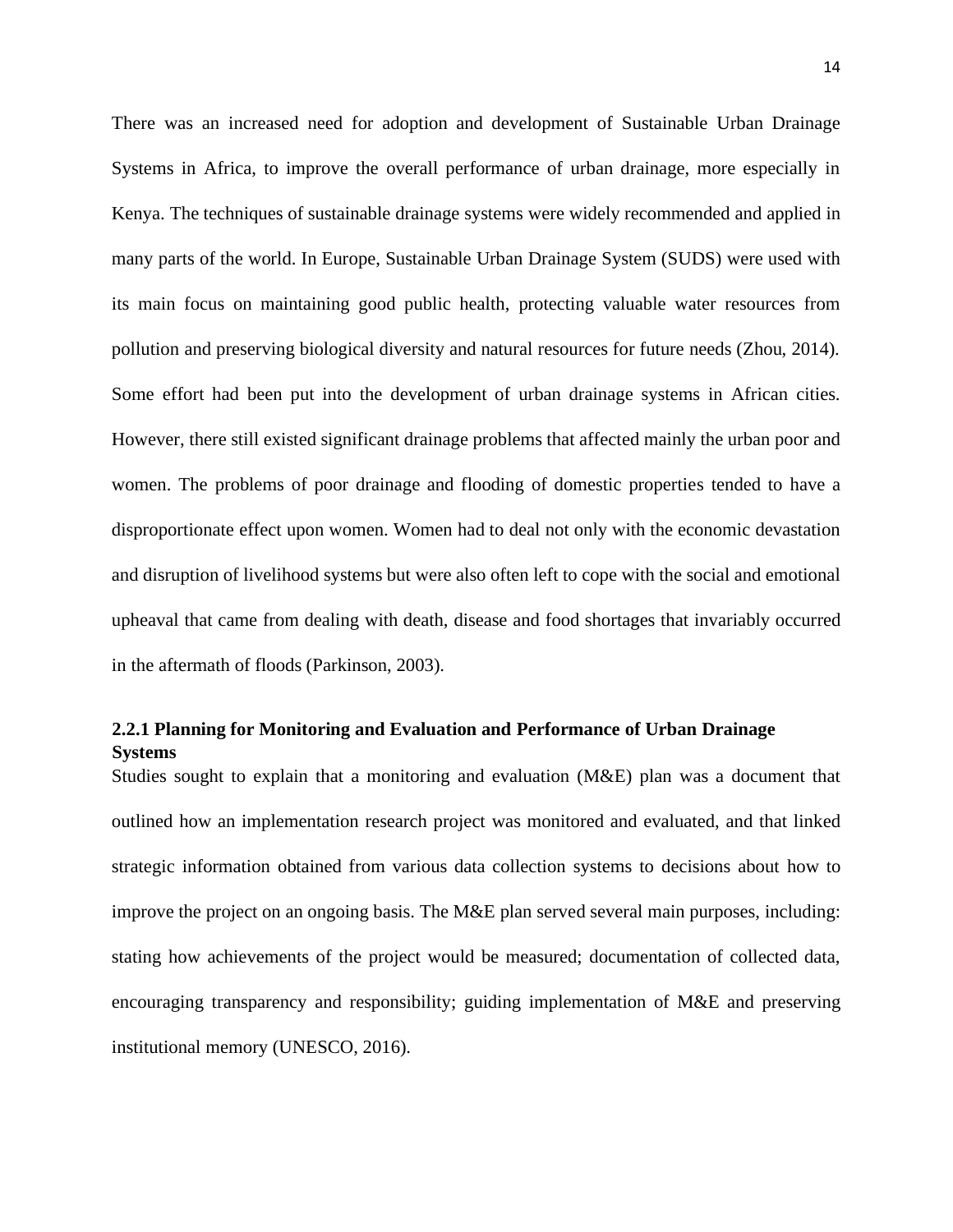An M&E plan was built on the key parameters of a project, which included the desired change or effect; primary beneficiaries of the project; assumptions that could link the project objectives to specific project interventions; project scope and size; the extent of participation in and capacity for M&E; project duration and the overall project budget. Each project had different M&E needs, depending on the operating context, implementing agency capacity, donor requirements, and other factors. In preparing an M&E plan, it was important to identify these needs and coordinate the methods, procedures and tools used to meet them; this conserved resources and streamlined M&E planning (WHO, 2014).

During planning, design and review of the project Logical framework was done. The log frame was a summary of the project operational design, based on the situation and problem analysis conducted during the project's design stage. It summarized the logical sequence of objectives to achieve the project's intended results, the indicators and means of verification measured these objectives, and any key assumptions (IFRC, 2011).

### <span id="page-26-0"></span>**2.2.2 Implementation of Monitoring and Evaluation and Performance of Urban Drainage Systems**

During Implementation of M&E activities, Results Based Monitoring (RBM) was commonly adopted. This was an approach to project management that was based on clearly defined results, and the methodologies and tools to measure and achieve them (IFRC, 2011). It supported better performance and greater accountability by applying a clear, logical framework to plan, manage and measure an intervention with a focus on the desired results.

Both the World Bank and IFAD worked with the notion of performance indicators or performance questions. Drawing from IFAD's concept of the Performance Question to aid in developing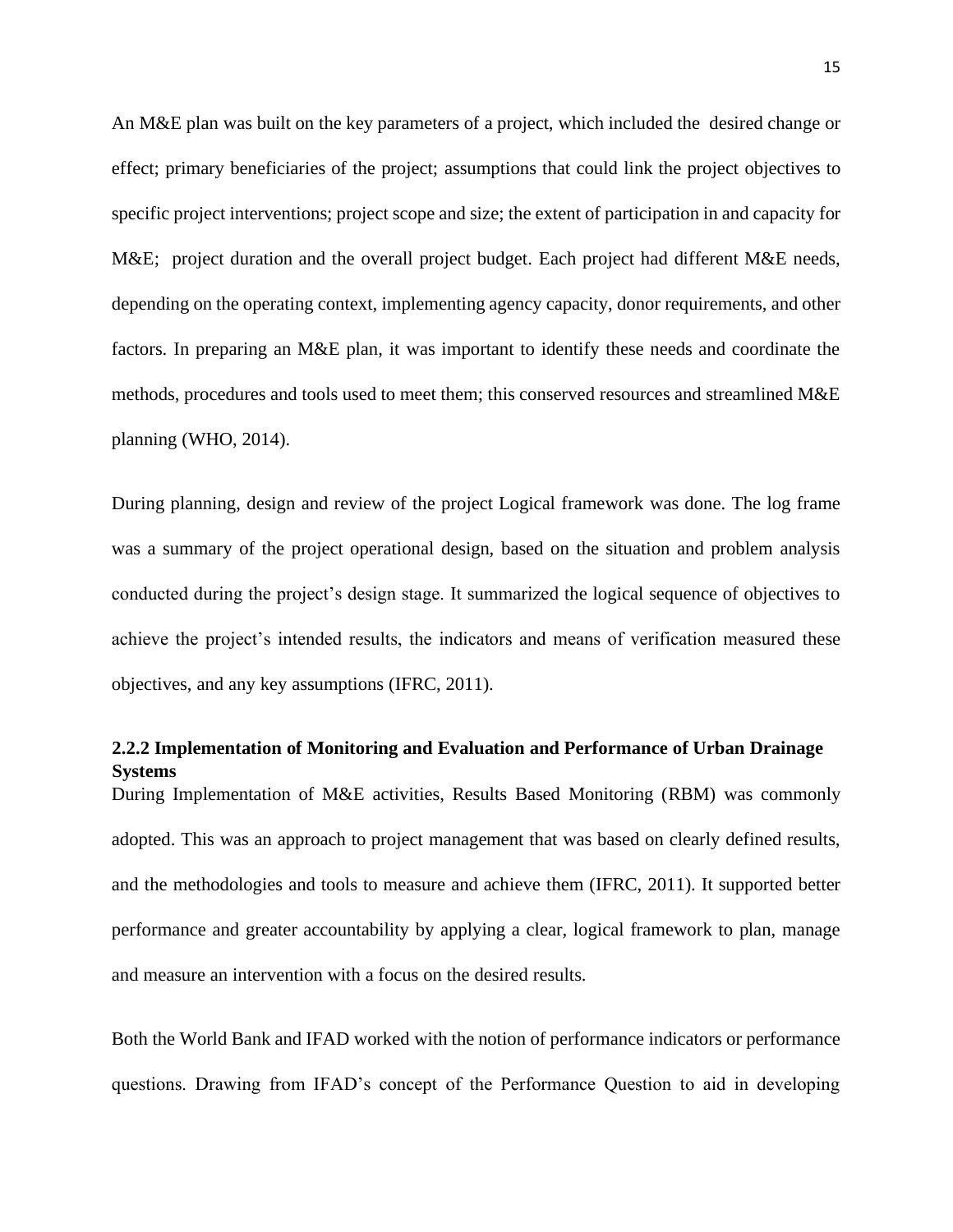indicators and components of the M&E matrix, using performance questions addressed one of the weaknesses of the log frame matrix, the often-overwhelming focus on target based indicators based on numbers of activities or outputs. The emphasis on targets detracted from the key question of what was being achieved, and hence measured for the results (ECCSE, 2017).

Regular collection and analysis of data, during the implementation of M&E, using specific provided indicators, contributed to timely decision making, ensuring accountability and provided the basis for learning. Monitoring was a continuing function that provided management and other stakeholders with valuable feedback on what was working, what wasn't and why, and early indications of progress and achievement of objectives. This ongoing monitoring was integral to a flexible and responsive Community Driven Development (CDD) program, and served as a management tool and as a means for advancing CDD goals of accountability, transparency and inclusion (World Bank Group, 2013).

## <span id="page-27-0"></span>**2.2.3 Utilization of Monitoring and Evaluation Findings and Performance of Urban Drainage Systems**

M&E findings could be utilized for accountability, learning and communications. This could happen at different levels by a range of different people. Thus, M&E could be designed so that the primary beneficiaries themselves were involved in a way that supported the development of their own critical thinking and learning, and the use of any resulting data for their own advocacy communication purposes (Chapman, 2014). Depending on the purpose of the M&E it might also be important to communicate the data to relevant stakeholders. This involved deciding key audiences such as specific community groups, community leaders, donors, policy makers and the media, tailoring and packaging the data to key stakeholders, converting data into graphical forms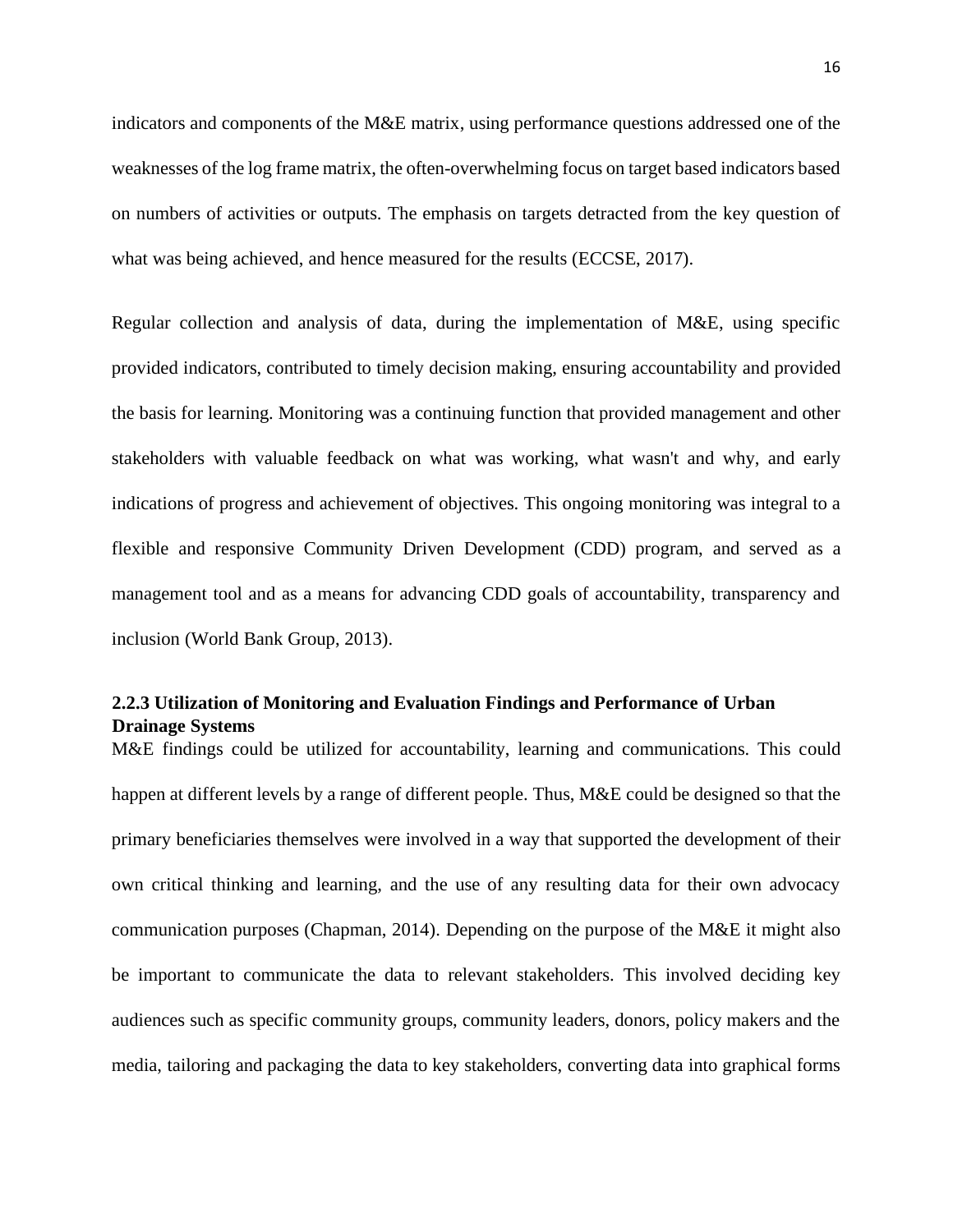and drawing out key lessons for key stakeholders. The information could then be incorporated into Annual reports such as the Annual Nairobi City Drainage Report, or provide a useful background document to give people who want to know what your group does (Oxford University, 2014).

#### <span id="page-28-0"></span>**2.3 Summary of the Reviewed Literature**

The theory of change and the evaluation theories in literature review brought out the importance of M&E approaches, planning and effective management on project implementation. Both theories put high importance on the need to plan, design and focus on projects right from the need assessment. Planning included proper organization, preparation, designing and critical thinking before starting any intervention. Through literature review, it was established that although different organizations carried out monitoring and evaluation, there was need for proper understanding of the key components of the M&E cycle.

#### <span id="page-28-1"></span>**2.4 Knowledge Gap**

The literature review showed that a lot had been done to understand project management in various sectors of the economy. However, little had been done to show how monitoring and evaluation processes could contribute to sustainable management of urban drainage systems.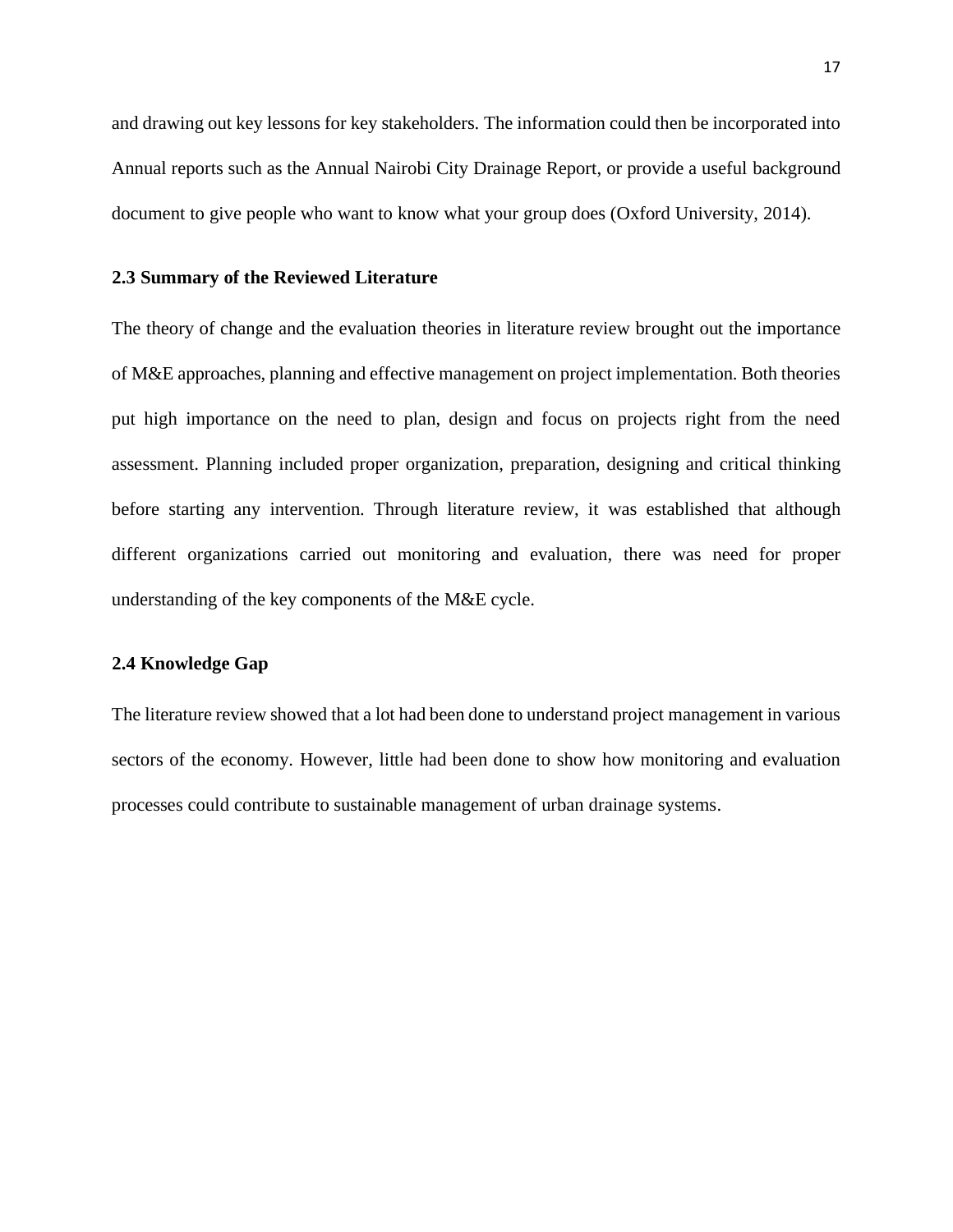#### **CHAPTER THREE**

# **RESEARCH DESIGN AND METHODOLOGY**

This section sought to bring forth the methods that the Researcher used in research design and sampling. It clearly outlined the specific methods and their importance to this particular study during its implementation.

#### <span id="page-29-3"></span>**3.2 Research Design**

<span id="page-29-2"></span><span id="page-29-1"></span><span id="page-29-0"></span>**3.1 Introduction**

Research Design could be considered as the structure of research. It is the "Glue" that holds all of the elements in a research project together, in short it is a plan of the proposed research work (Akhtar, 2016). The Researcher employed the use of descriptive savvy research design which involved characteristics of both qualitative and quantitative methods of data collection. This approach enabled the Researcher to describe various drainage phenomena without actually interfering with their existent state and also collect figurative data to back up the study with measured quantities. This Research Design provided an estimate of the true conditions of the urban drainage systems within the Nairobi Central Business District.

### <span id="page-29-4"></span>**3.3 Research Site and Rationale**

The research site was Nairobi County. The site was chosen because it is arguably the most urbanized city within the Republic of Kenya. It also has the most number of urban drainage systems, being Kenya's largest urban Centre. From existing studies and the Researcher's work experience in urban water management sector, the researcher felt that Nairobi County had a gap in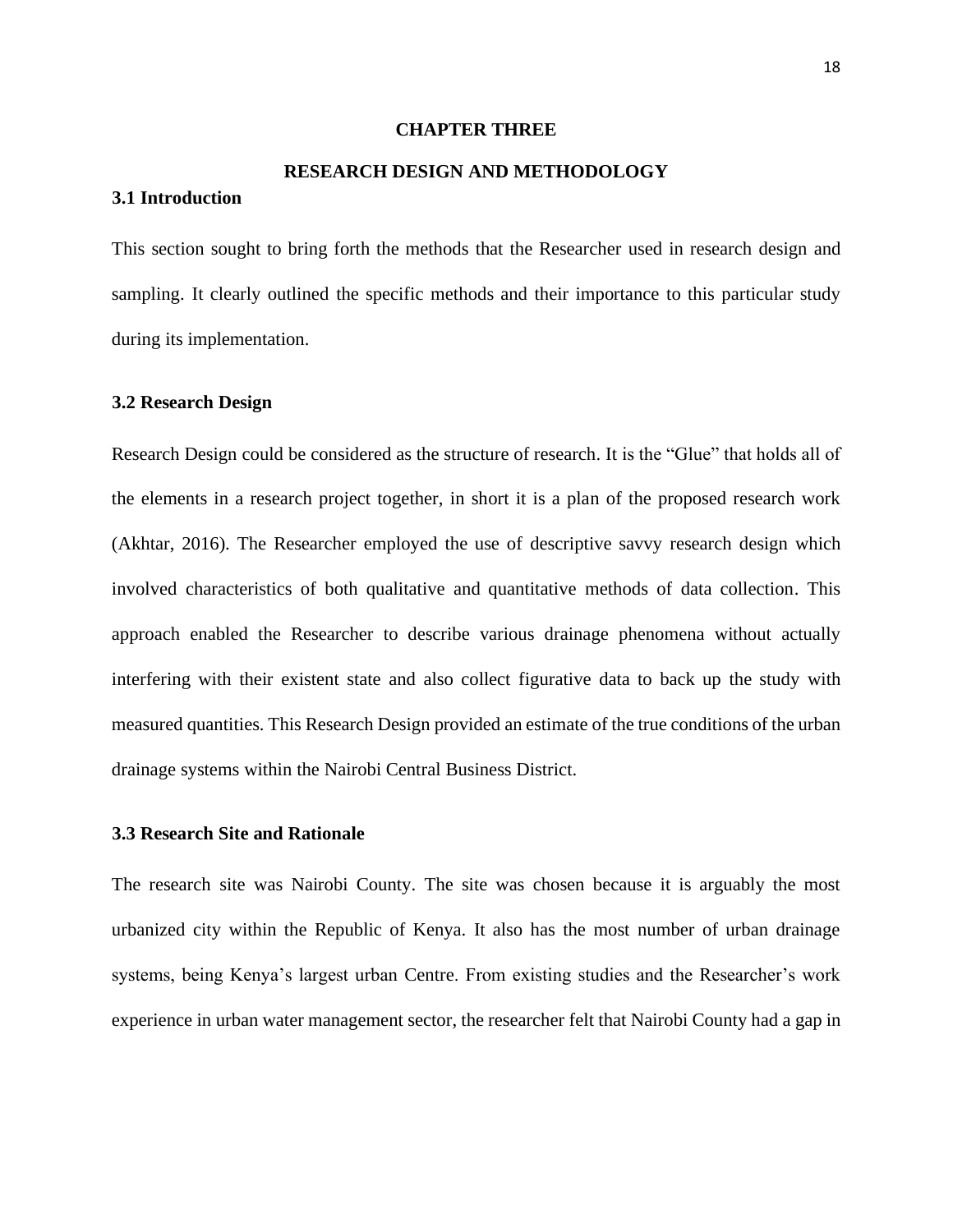management of its drainage systems. The gap needed to be addressed using Monitoring and Evaluation for social programs that were in line with the Sustainable Development Goals (SDGs).

#### <span id="page-30-0"></span>**3.4 Target Population**

Vonk (2017) defined target population as the group of people to whom we wanted our research results to apply, while the study population as the people who met our operational definition of the target population. The target population for this study were those people who worked or lived within Nairobi County. Since studying every single Urban Centre in Kenya would have been tedious and time consuming, the Researcher intended to use the population within Nairobi County as the study population. The target population was obtained from the Nairobi City Council, Department of Environmental Management and the Department of Public Works. This was done by simple random sampling that was found using the proportionate formula proposed by Krejcie & Morgan (1970).

#### <span id="page-30-1"></span>**3.5 Sampling Procedures**

The Researcher adopted the use of probability sampling methods by adopting systematic random sampling method during the research. This provided every variable with a non-zero chance of taking place.

#### <span id="page-30-2"></span>**3.6 Sample Size**

The study population included a total of 150 probable respondents. The Krejcie and Morgan table was used for sample size determination. This provided a total of 94 respondents (Krejcie & Morgan, 1970).The sample size in each category was calculated using the proportionate formula.

Proportionate formula =  $\frac{x}{N} * S$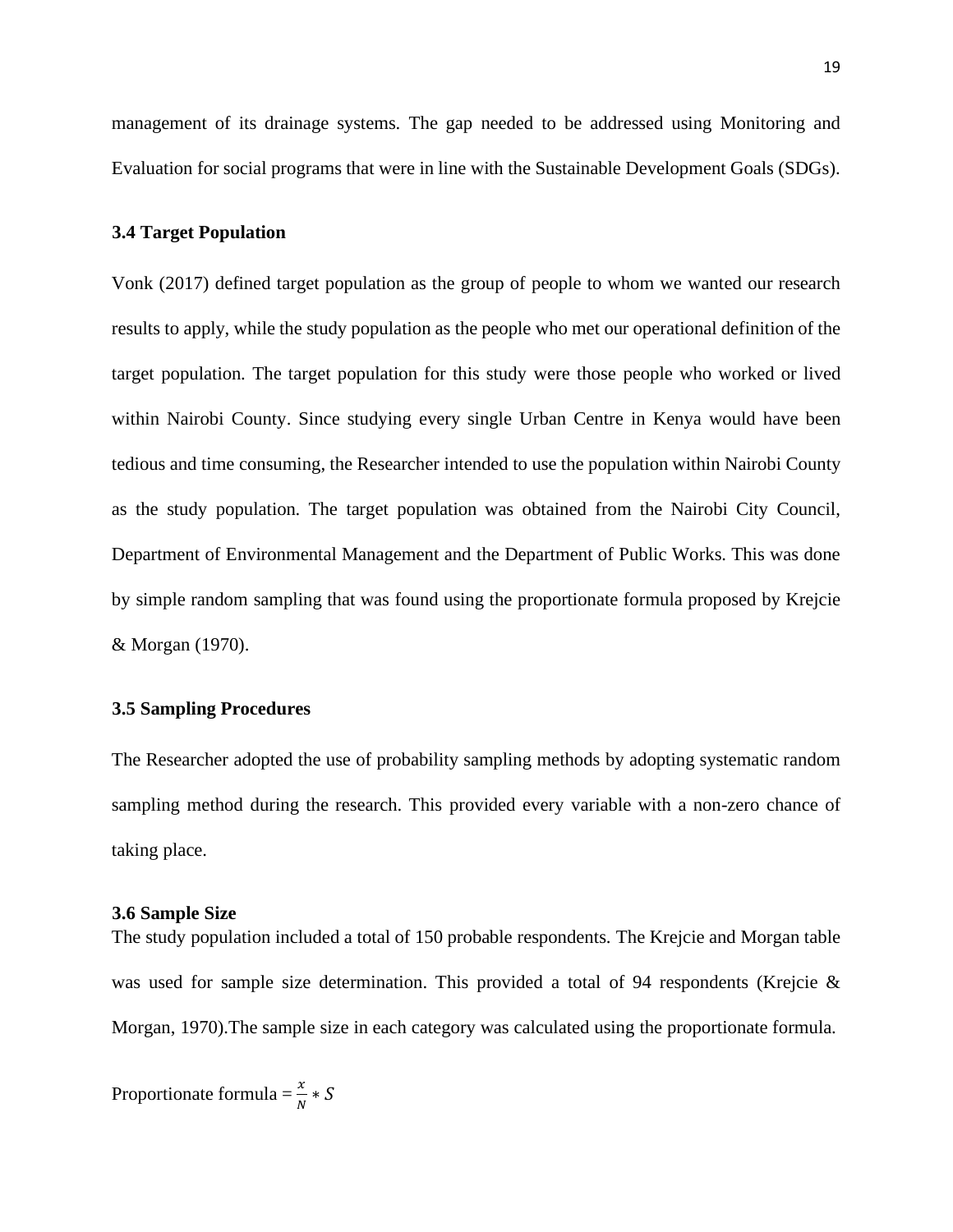Where:

**x** = Intended number of respondents under the given category from the population distribution table

**N** = Total sum of distributed population

**S** = sample size for the total population as per the Krejcie and Morgan table

| Department                  | Number of respondents | <b>Sample Size</b><br><b>Using</b> |
|-----------------------------|-----------------------|------------------------------------|
|                             | $(100\%)$             | Proportionate                      |
|                             |                       | Formula                            |
| Department of Environmental | 20                    | 15                                 |
| Management                  |                       |                                    |
|                             |                       |                                    |
| Department of Public Works  | 20                    | 15                                 |
|                             |                       |                                    |
| General Public              | 110                   |                                    |
|                             |                       |                                    |
|                             |                       |                                    |
|                             |                       | 78                                 |
|                             |                       |                                    |
|                             | 150                   | 108                                |
|                             |                       |                                    |

<span id="page-31-0"></span>

| Table 3. 1 Sample Size |  |  |  |
|------------------------|--|--|--|
|                        |  |  |  |

(Source: Author, 2019)

Where;  $x=$  Number of students in a particular school. N= Total population of respondents in all departments and S is the sample size.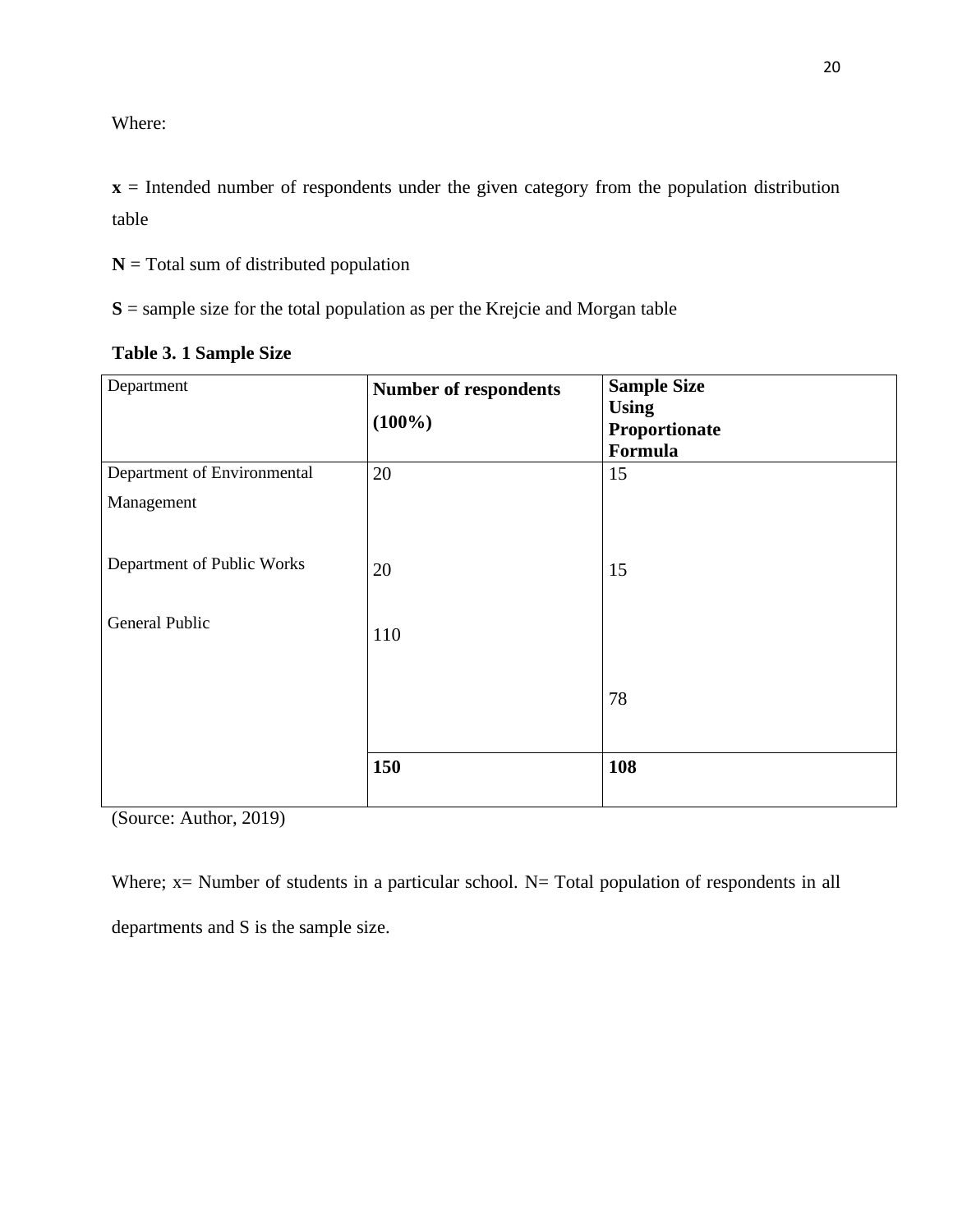#### <span id="page-32-0"></span>**3.7 Data Collection Procedures**

The Researcher sought permission from the relevant authorities within Africa Nazarene University then used it to acquire the required license from the Nairobi City Council and the Ministry of Water, Environment and Natural Resources in order to conduct the Research.

#### <span id="page-32-1"></span>**3.8 Research Instruments**

Data collection instruments were means by which primary data was collected in social research (Kothari, 2010). The Researcher employed the use of questionnaires guide, interview guides and observation guides throughout the study.

#### <span id="page-32-2"></span>**3.8.1 Piloting of Research Instruments**

The Research Questionnaires were pretested using a small representative sample selected from within Nairobi County, based on convenience. This enabled the Researcher to discover the objectivity of the chosen questions and subsequently correct any noted inconsistencies.

#### <span id="page-32-3"></span>**3.9 Data Analysis and Presentation**

The Researcher applied descriptive statistical methods in the analysis of data collected. Such may include percentages that may enable him/her to generate logical conclusions. Analyzed data shall be tabulated.

### <span id="page-32-4"></span>**3.10 Ethical Considerations**

The Researcher managed to abide by all the legal requirements within Nairobi County. The Researcher did this by seeking permission from the various departments within the Nairobi City County Government, before embarking on the data collection exercise. The Researcher also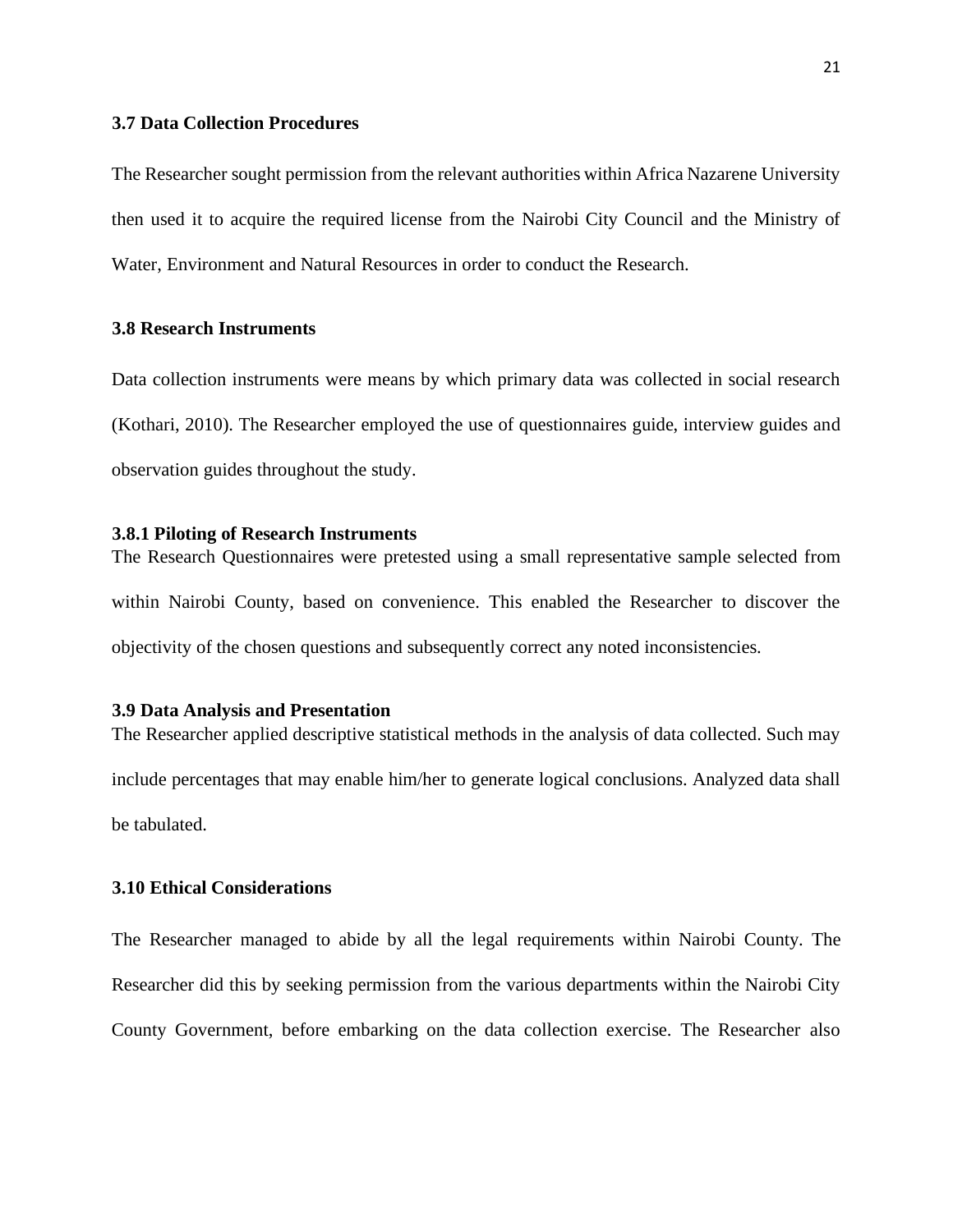ensured that the respondents from the members of the public provided information on the questionnaires willingly

.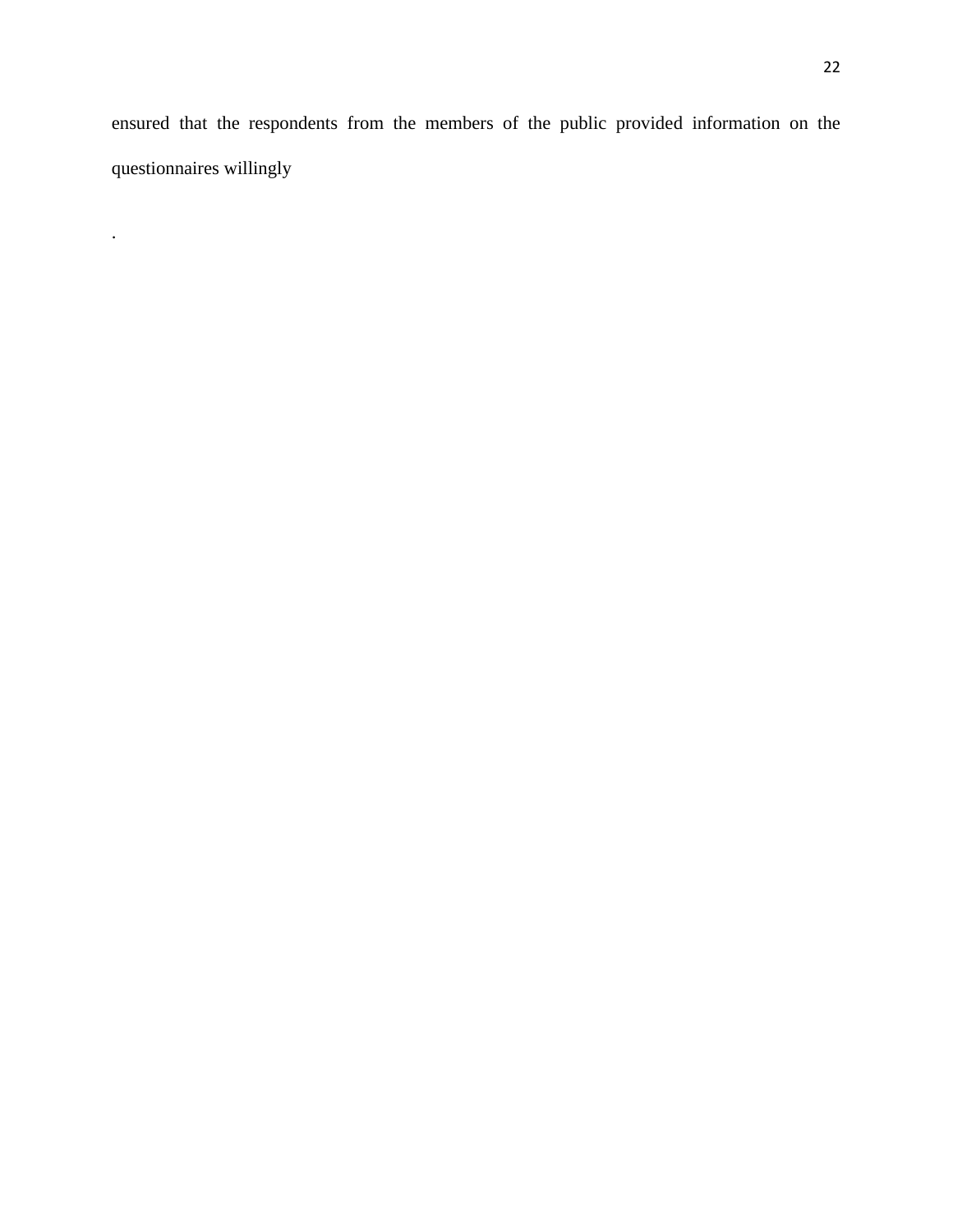#### **CHAPTER FOUR**

#### <span id="page-34-0"></span>**DATA ANALYSIS AND PRESENTATION OF FINDINGS**

#### <span id="page-34-2"></span><span id="page-34-1"></span>**4.1 Introduction**

This chapter contains data analysis of all data collected from the respondents and interpretation of the various results. The Researcher used both open ended and closed questionnaires together with Likert scales to collect the data from the respondents. Data collected was analyzed using advanced MS Excel for both data analysis and visualization.

#### <span id="page-34-3"></span>**4.2 Response rate**

Table 4.1 shows the response rate of the questionnaires.

| Category                                           | <b>Administered</b><br><b>Questionnaires</b> | <b>Successfully</b><br>completed<br>questionnaires | <b>Response Rate</b> |
|----------------------------------------------------|----------------------------------------------|----------------------------------------------------|----------------------|
| Department of<br>Environmental                     | 30                                           | 30                                                 | 100%                 |
| Management<br>Department of<br><b>Public Works</b> | 24                                           | 20                                                 | 83.3%                |
| <b>General Public</b>                              | 40                                           | 35                                                 | 87.5%                |
| <b>Total</b>                                       | 94                                           | 85                                                 | 90.3%                |

#### <span id="page-34-4"></span>**Table 4.1 : Average Response rate**

Source: Author (2019)

Table 4.1 above shows a satisfactory questionnaire response rate (90.3%). This can be accredited to the method used by the Researcher to administer the questionnaires. With guidance from Mugenda &Mugenda (2003) on data collection, the Researcher adopted a one on one approach in the administration of the questionnaires to the respondents, this allowed the Researcher to provide any clarifications regarding the questions raised by the respondents.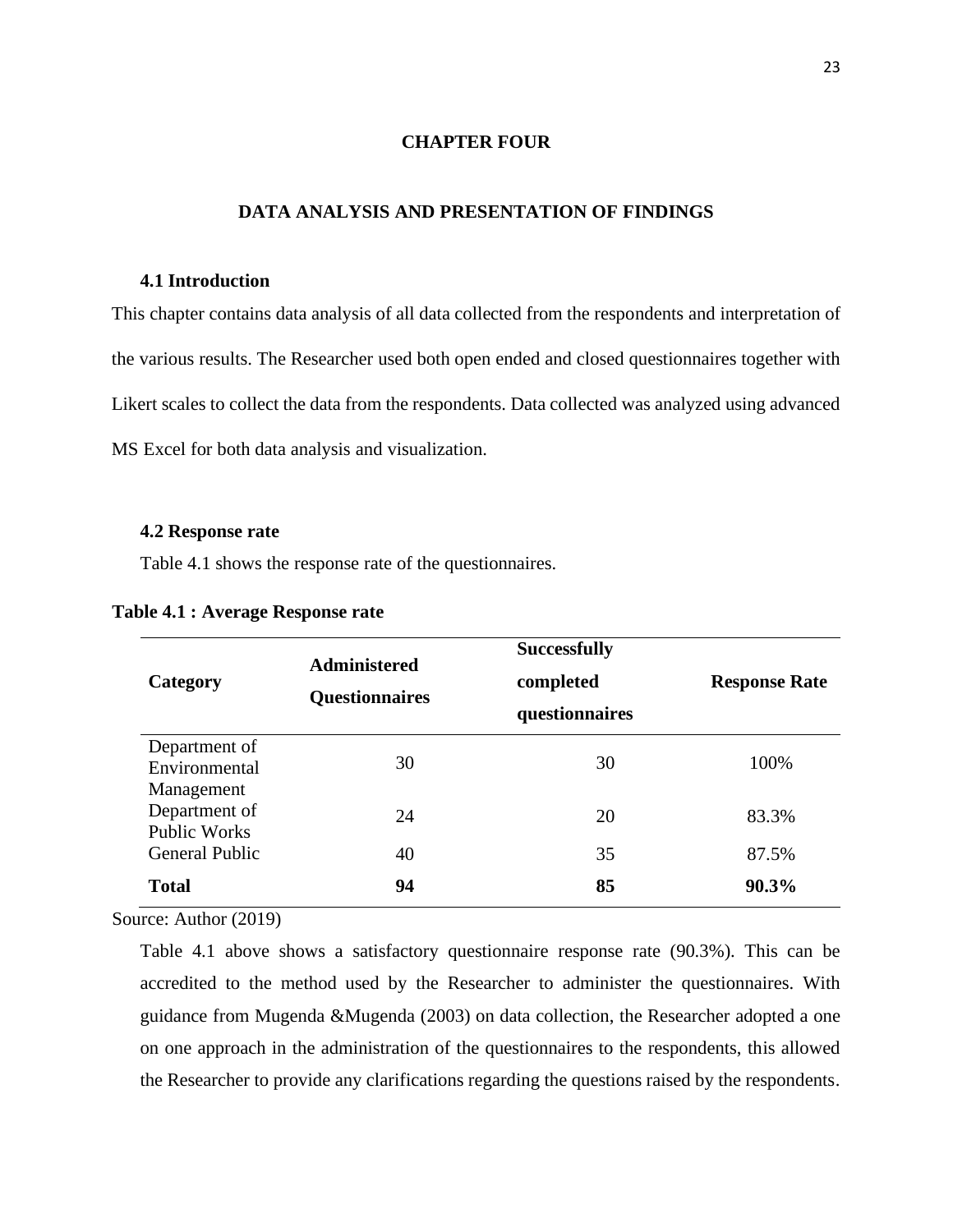#### <span id="page-35-0"></span>**4.3 Demographic Characteristics**

The study sought to incorporate demographic data from the respondents. This study specifically included gender, age, and the level of education of the respondents. These characteristics were important because they helped the researcher to understand the influence of the M&E process on the population depending on the various demographic characteristics. The findings on these are summarized in Table 4.2

#### <span id="page-35-1"></span>**4.3.1Age and gender**

Table 4.2 below shows that male respondents were 38.3% and female respondents were 61.7%. Most respondents fell under the age bracket of 30-39 years. The information in this table shows that the young people in the age bracket of 19-29 years are actively involved in the management of urban drainage systems within Nairobi City County. The high percentage of female respondents indicates that a lot of progress has been done towards gender mainstreaming within the various departments within Nairobi City County.

| Age/ |                       | $19 - 29$ | $30 - 39$ | $40 - 49$    | $50+$ | Percentage |
|------|-----------------------|-----------|-----------|--------------|-------|------------|
|      | <b>Gender</b>         | vears     | years     | <b>vears</b> | years | (%)        |
|      | <b>Male</b>           | 8         | 8         | 8            | 6     | 35.3       |
|      | <b>Female</b>         | 15        | 19        | 15           | 6     | 64.7       |
|      | Percentage $(\% )$    | 27.1      | 31.8      | 27.1         | 14.1  | 100.0      |
|      | Source: Author (2019) |           |           |              |       |            |

<span id="page-35-2"></span>

|  |  | Table 4.2: Age and Gender of the respondents |  |  |  |
|--|--|----------------------------------------------|--|--|--|
|  |  |                                              |  |  |  |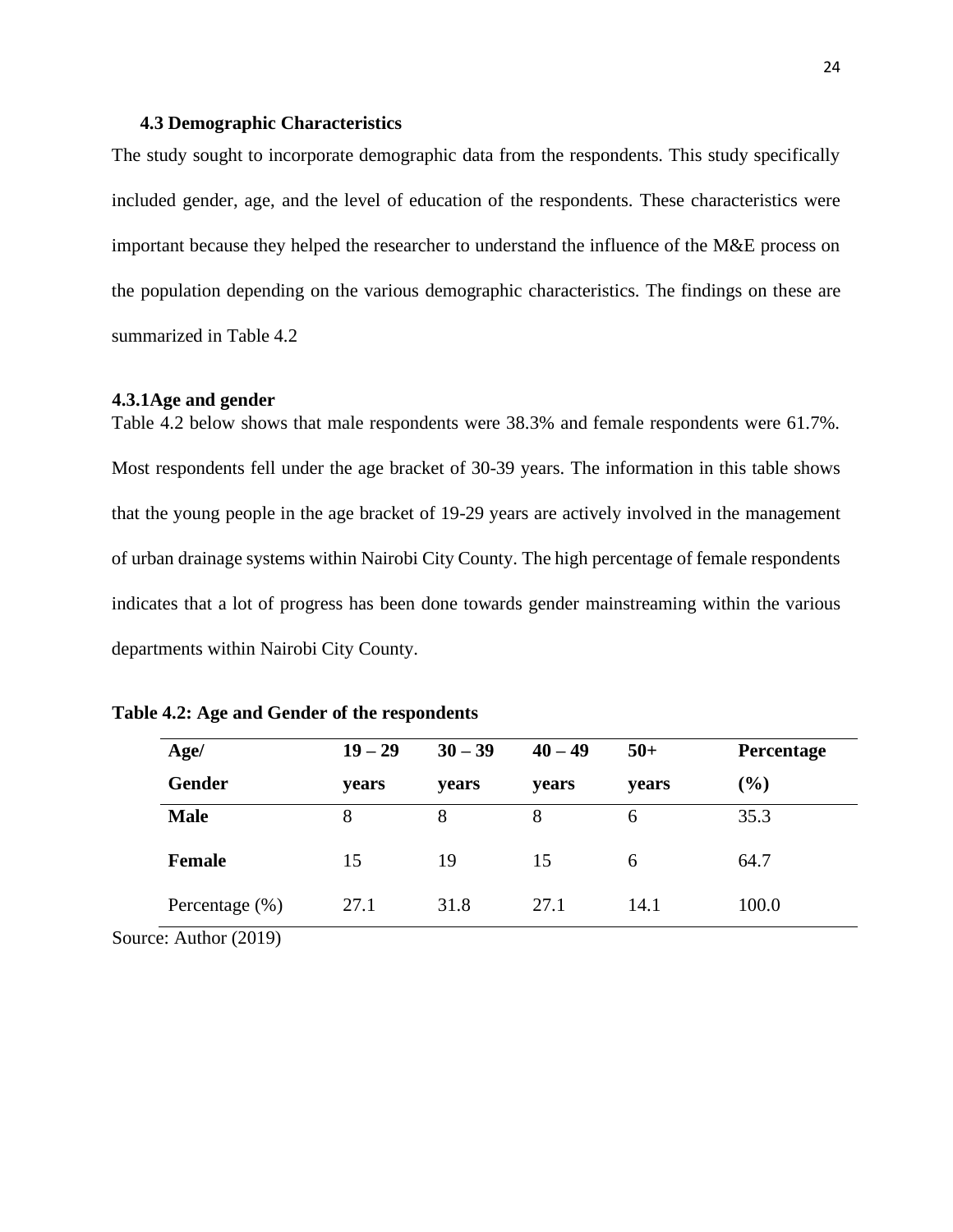### <span id="page-36-0"></span>**4.3.2 Education Level**

The respondents' level of education was analyzed and the result are as indicated in Table 4.3 below

| <b>Number of Respondents</b> | Percentage $(\% )$ |
|------------------------------|--------------------|
| 8                            | 9.4                |
| 12                           | 14.2               |
| 22                           | 25.9               |
| 8                            | 9.4                |
| 7                            | 8.2                |
| 28                           | 32.9               |
| 85                           | 100.0              |
|                              |                    |

<span id="page-36-2"></span>**Table 4.3: Level of education of the respondents**

Source: Author (2019)

As indicated in Table 4.3 above, it is evident that majority; 50% of the staff are well educated with majority of them having qualifications that are beyond a Diploma. The Researcher was interested in knowing how well the staff understands the operations of the drainage systems with and the technical knowledge of continually maintaining and rehabilitating the drainage facilities within Nairobi City County.

# <span id="page-36-1"></span>**4.4 Influence of Planning for Monitoring and Evaluation process on the performance of urban drainage systems within Nairobi City County.**

The study sought to establish the perception of the state of Urban Drainage systems in Nairobi City County. The respondents were requested to comment on the existing state of the drainage systems and the results were as shown in Table 4.4.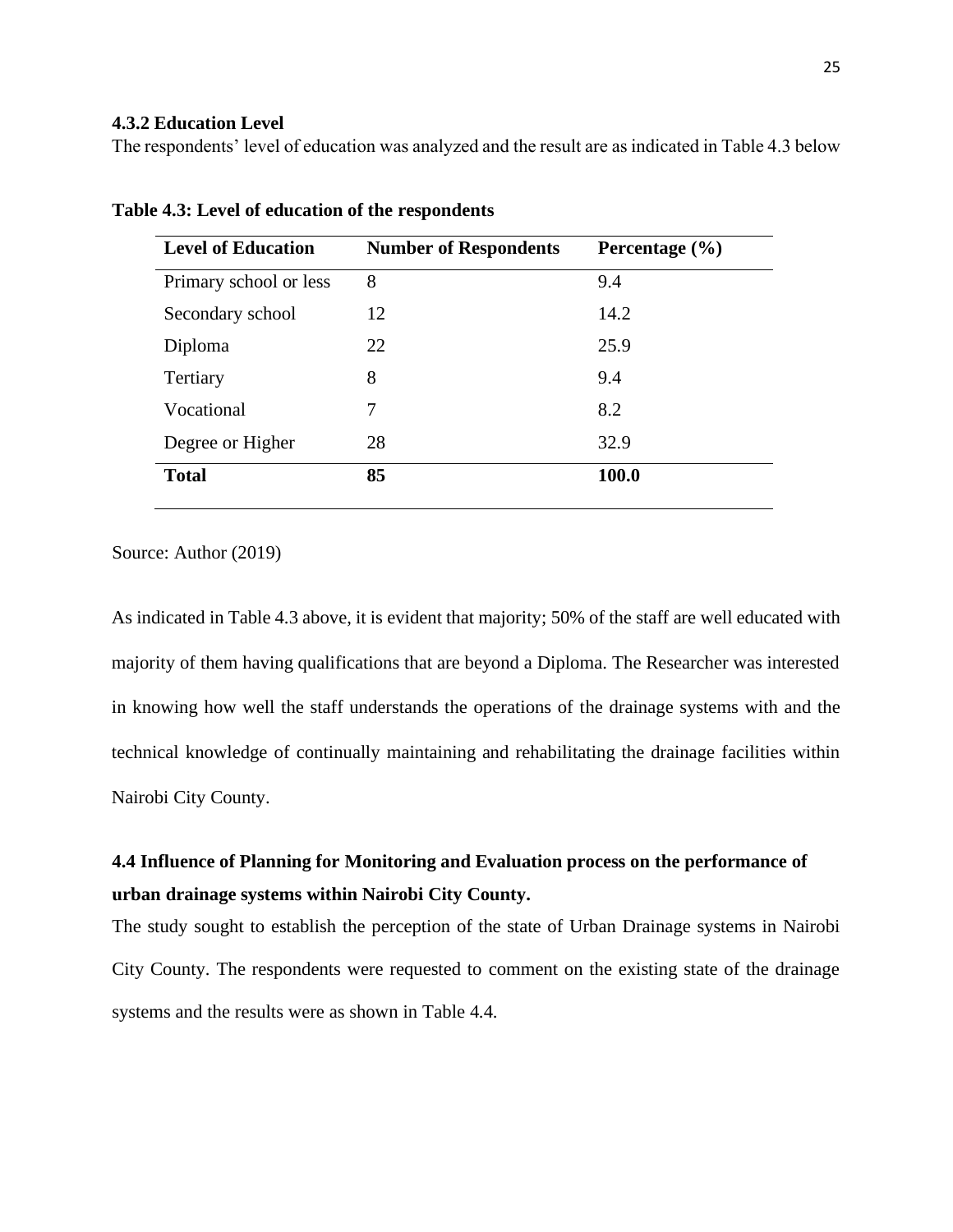#### <span id="page-37-0"></span>**4.4.1 Management of Nairobi Drainage System**

The study sought to establish whether the drainage systems in Nairobi were well managed. The respondents were asked to say what they thought the drainage system within the Nairobi City County was well managed and the results were as indicated in table 4.4.

| <b>Drainage Systems were well Managed</b> | <b>Frequency</b> | Percentage |
|-------------------------------------------|------------------|------------|
| Yes                                       | 17               | 20.0       |
| No                                        | 45               | 53.0       |
| Not Sure                                  | 23               | 27.0       |
| Total                                     | 85               | 100.0      |

|  | Table 4.4 Management of Nairobi Drainage System |  |  |  |  |
|--|-------------------------------------------------|--|--|--|--|
|  |                                                 |  |  |  |  |

Source: Author (2019)

The study established that majority of the respondents that is (45) accounting for 85% perceived that the drainage system in Nairobi City was not well managed, (23) respondents accounting for (27%) felt that the drainage Systems were not sure whether the systems were well managed while (17) accounting for (20%) felt that the systems were well managed. This could be attributed to majority of the respondents having education qualifications of below a university degree and higher. This could have impacted their understanding of the questions being asked and respond to them correctly. The age and gender of the respondents did not have any great effect on how the respondents felt on the management of drainage systems within Nairobi County.

#### <span id="page-37-1"></span>**4.4.2 Frequency of Drainage overflows**

In regard to the frequency of drainage overflows, the study sought to establish how often the residents experienced overflows. The respondents were asked to state how often they witnessed drainage overflows within Nairobi City County and the results were presented in table 4.5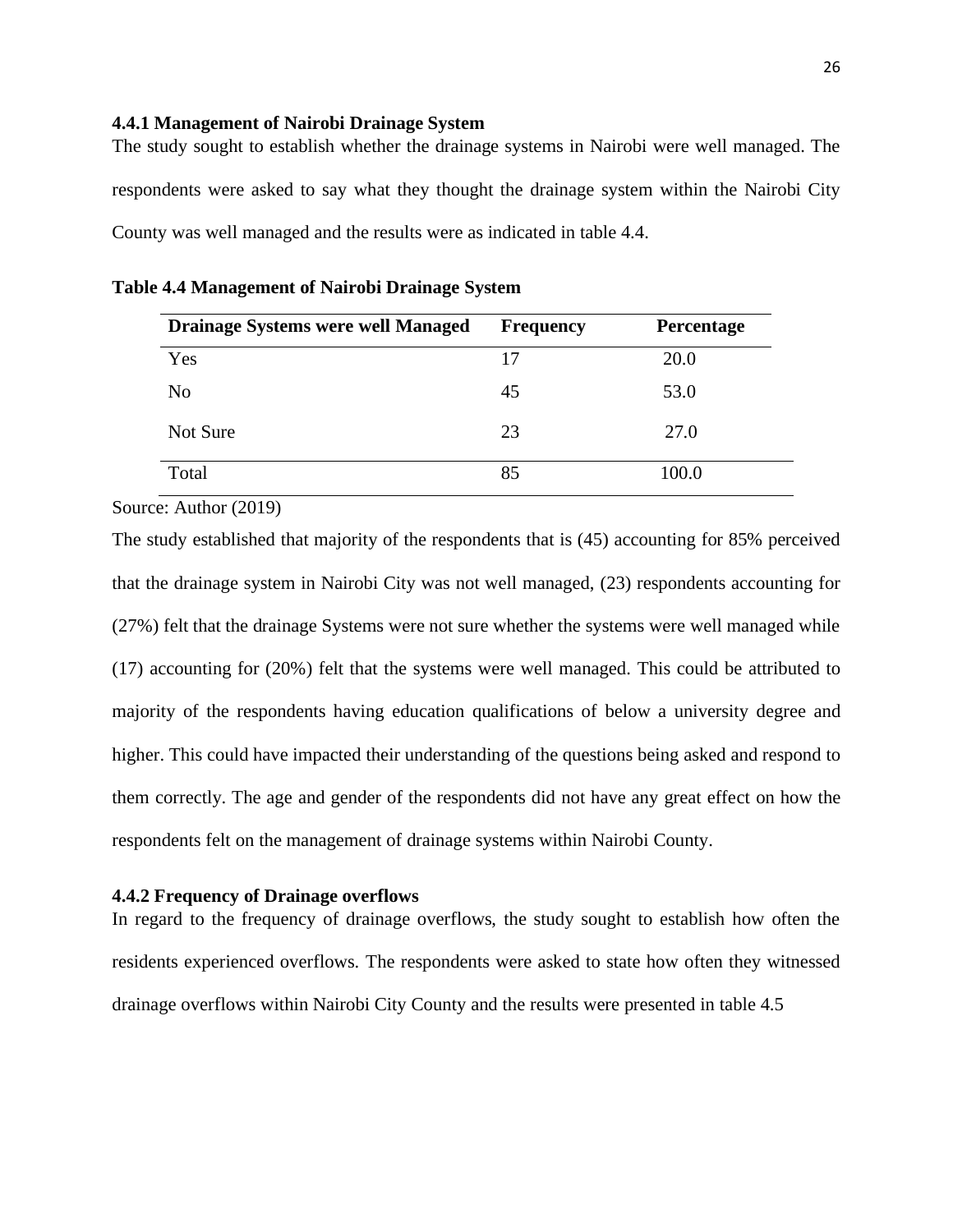| <b>Frequency of Drainage Overflows</b> | <b>Frequency</b> | Percentage |
|----------------------------------------|------------------|------------|
| Never                                  | $\theta$         | 0.0        |
| During Rainy Season                    | 55               | 64.7       |
| Everyday                               | 10               | 11.8       |
| Other                                  | 20               | 23.5       |
| Total                                  | 85               | 100.0      |

**Table 4.5: Frequency of Drainage overflows**

Source: Author (2019)

The study established that majority of the respondents that is (55) accounting for 64.7% perceived that the drainage system in Nairobi City overflows during the rainy season while (10) respondent accounting for 11.8% acknowledged that there were overflows everyday while those who had a mixed opinion accounted for (20) respondents representing (23.5%). The findings could be attributed to majority of the respondents being middle-aged female respondents. This particular demographic group is attributed to be the keenest members within any society and would easily take into account the moments when the frequency of drainage flows within the City increased. This could also be attributed to most of the respondents having educational qualifications that were below a Bachelors' Degree or higher. This could have affected their objectivity while giving their responses.

#### <span id="page-38-0"></span>**4.5 Inferential statistics**

The study sought to establish the influence of monitoring and evaluation process on performance of urban Drainage systems in Nairobi County. The study focused on establishing the extent to which planning for Monitoring and Evaluation process influences the performance of urban drainage systems in Nairobi City County, establishing the extent to which implementation of Monitoring and Evaluation process influences performance of urban drainage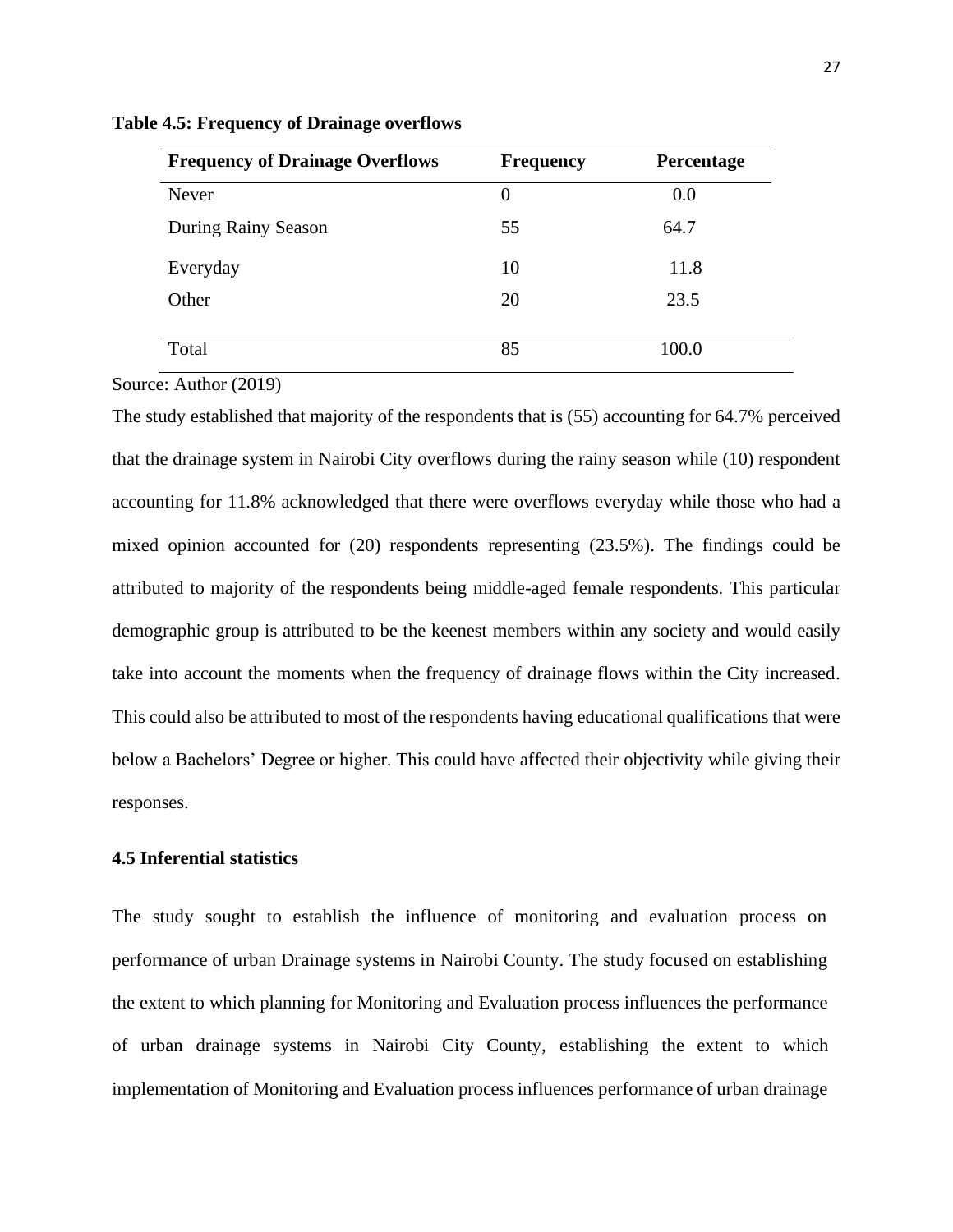systems in Nairobi City County and to assess whether utilization of Monitoring and Evaluation process findings influence the performance of urban drainage systems within Nairobi City County.

## <span id="page-39-0"></span>**4.5.1 Extent to which planning for Monitoring and Evaluation process influences the performance of urban drainage systems in Nairobi City County**

Respondents were required to indicate the extent to which they agreed to the perceived aspects of the extent to which planning and monitoring process influences the performance of urban drainage systems in Nairobi City County. Items that were measured on a three point Likert-Type scale ranging from 1 being "Very little", 2 being averageand3being "Very high" and the result were presented in table 4.6

| <b>Monitoring and Evaluation Process</b>       | Mean | <b>Std. Dev</b> | N  |
|------------------------------------------------|------|-----------------|----|
| Identification of Key Indicators               | 1.21 | 1.31            | 85 |
| Tools and instruments for Data Collection      | 1.28 | 1.10            | 85 |
| People and other resources for Data Collection | 1.37 | 1.30            | 85 |
| <b>Aggregate Score</b>                         | 1.29 | 1.24            | 85 |

#### **Table 4.6 Monitoring and Evaluation Process**

Source: Author (2019)

Means of between 1.21–1.37and standard deviations of between 1.10- 1.30were registered. Generally, the study findings revealed that majority of the respondents were not in agreement to a great extent to various aspects of the Monitoring and Evaluation process with an average mean (M=1.29). Specifically, the findings revealed that people and other resources for Data collection were not considered with a mean  $(M=1.37)$  followed by those who felt that tools and infrastructure for data collection were with a mean of  $(M=1.28)$  while those who felt that identification indicators were not considered had a mean of  $(M=1.21)$ . The findings could be attributed to majority of the respondents having qualifications below a Bachelors' degree. This could have affected their understanding of the Monitoring and Evaluation process and what it entails. The age of the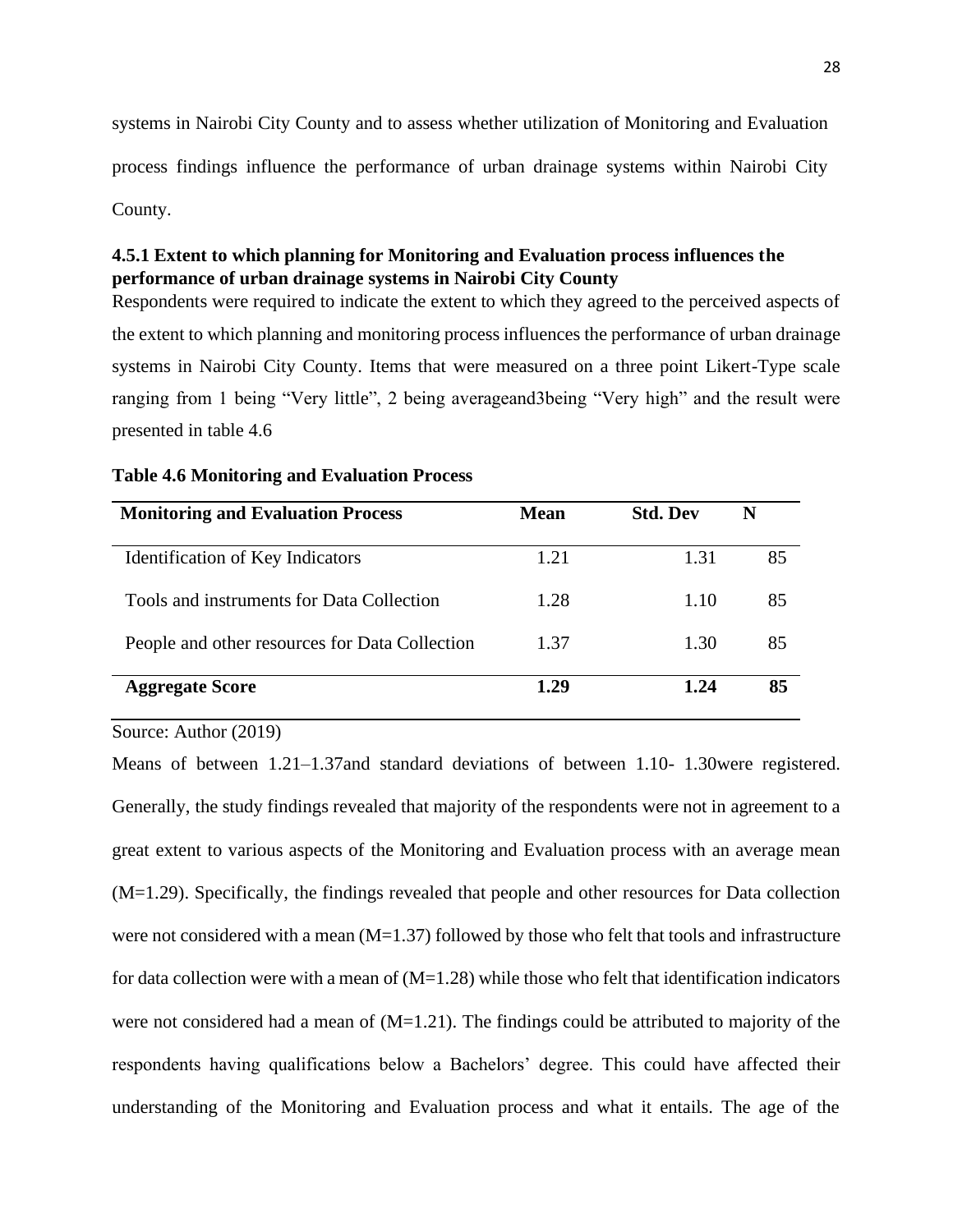respondents could also have been a contributing factor, since most respondents are middle –aged. Monitoring and Evaluation process was introduced in the recent years and they probably had little or no understanding of what it entailed.

## <span id="page-40-0"></span>**4.5.2Extent to which implementation of Monitoring and Evaluation process influences performance of urban drainage systems in Nairobi City County**

In regard to the extent to which implementation and evaluation process influences performance of urban drainage systems in Nairobi County, the respondents were required to indicate the extent to which implementation of monitoring and evaluation processes influenced the performance of urban drainage systems in Nairobi County. Items that were measured on a three point Likert-Type scale ranging from 1 being "Very little", 2 being averageand3being "Very high" and the result were presented in Table 4.7.

| <b>Implementation of Monitoring and Evaluation Process</b> | <b>Mean</b> | <b>Std. Dev</b> | N  |
|------------------------------------------------------------|-------------|-----------------|----|
| <b>Briefing Stakeholders on Projects</b>                   | 1.11        | 1.01            | 85 |
| Number of Respondents Reached                              | 1.20        | 1.03            | 85 |
| Data collection and Analysis                               | 1.35        | 1.06            | 85 |
| <b>Aggregate Score</b>                                     | 1.22        | 1.03            | 85 |

| <b>Table 4.7Implementation of Monitoring and Evaluation Process</b> |
|---------------------------------------------------------------------|
|---------------------------------------------------------------------|

Source: Author (2019)

The study findings revealed that majority of the respondents were in agreement that the selected items of implementation of monitoring and evaluation process had a little influence to the performance of urban drainage systems in Nairobi County with an aggregate mean (M=1.22) with standard deviation (SD=1.03). Specifically, the study established that Data collection and analysis had a mean of  $(M=1.35)$  followed by the number of respondents reached with a mean of  $(M=1.20)$ and briefing of stakeholders on projects with a mean of  $(M=1.11)$ . The findings could be attributed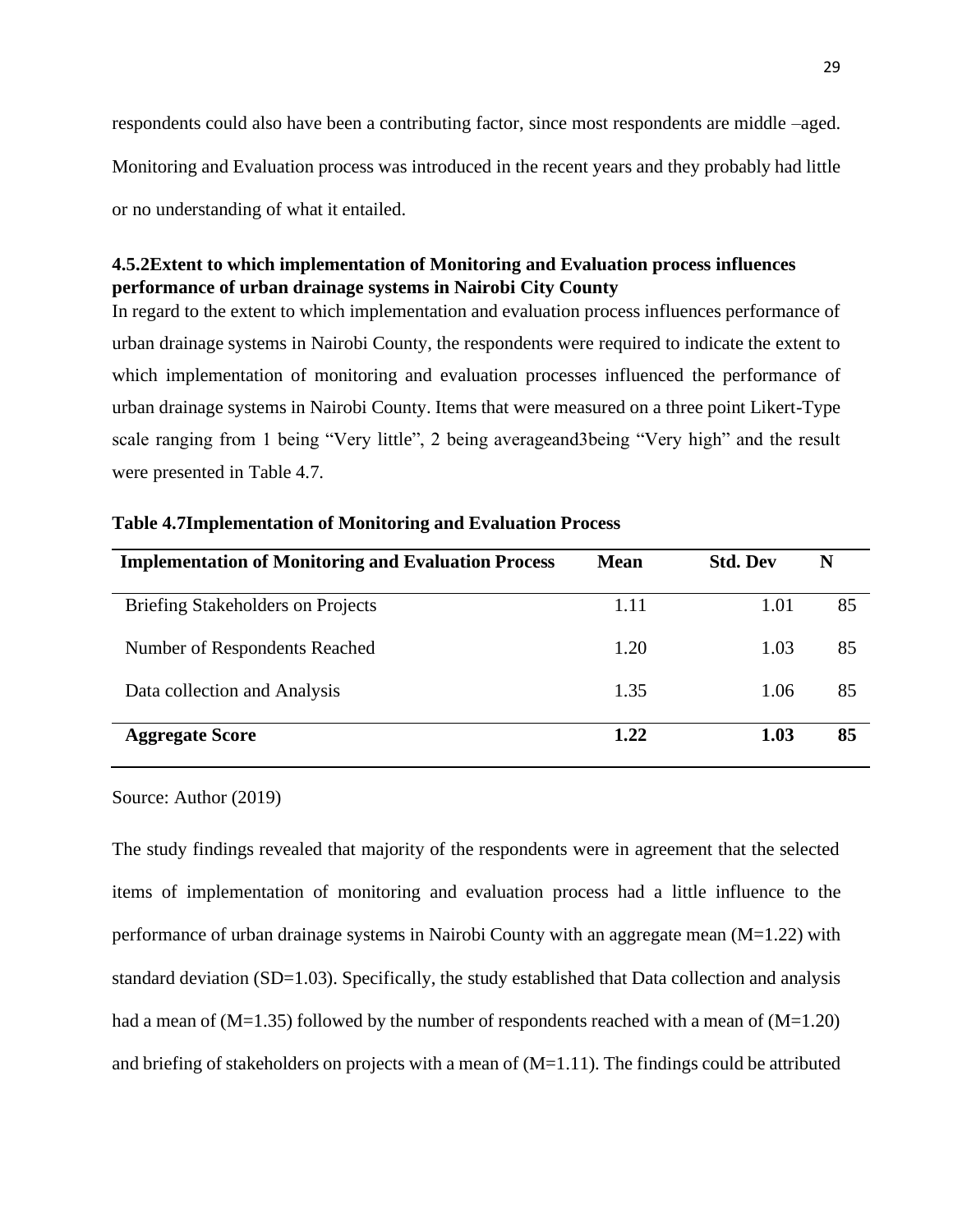to majority of the respondents being middle-aged and therefore were mature enough to understand the questions being asked and respond to them correctly.

# <span id="page-41-0"></span>**4.5.3Influence of Utilization of Findings of the Monitoring and Evaluation process on the performance of urban drainage systems within Nairobi City County.**

In regard to the influence of the findings of the monitoring and evaluation process on the performance of urban drainage systems within Nairobi City County, the respondents were required to indicate the extent to which utilization of findings of the monitoring and evaluation processes influenced the performance of urban drainage systems in Nairobi County. Items that were measured on a three point Likert-Type scale ranging from 1 being "Very little", 2 being "average"and3being "Very high" and the result were presented in table 4.8

| <b>Utilization of the finding of Monitoring and Evaluation</b> | <b>Mean</b> | <b>Std. Dev</b> | N  |
|----------------------------------------------------------------|-------------|-----------------|----|
| <b>Process</b>                                                 |             |                 |    |
| Size of the Target population                                  | 1.22        | 1.10            | 85 |
| Methods used in Utilization                                    | 1.33        | 1.30            | 85 |
| Relevance of findings to the project                           | 1.31        | 1.14            | 85 |
| <b>Aggregate Score</b>                                         | 1.29        | 1.18            | 85 |

Source: Author (2020)

The study findings revealed that majority of the respondents were in agreement that the selected items of utilization of the findings of monitoring and evaluation process had little influence to the performance of urban drainage systems in Nairobi City County with an aggregate mean (M=1.29) with standard deviation (SD=1.18). Specifically, the study established that methods used in utilization had a mean of  $(M=1.33)$  followed by relevance of these findings to the projects with a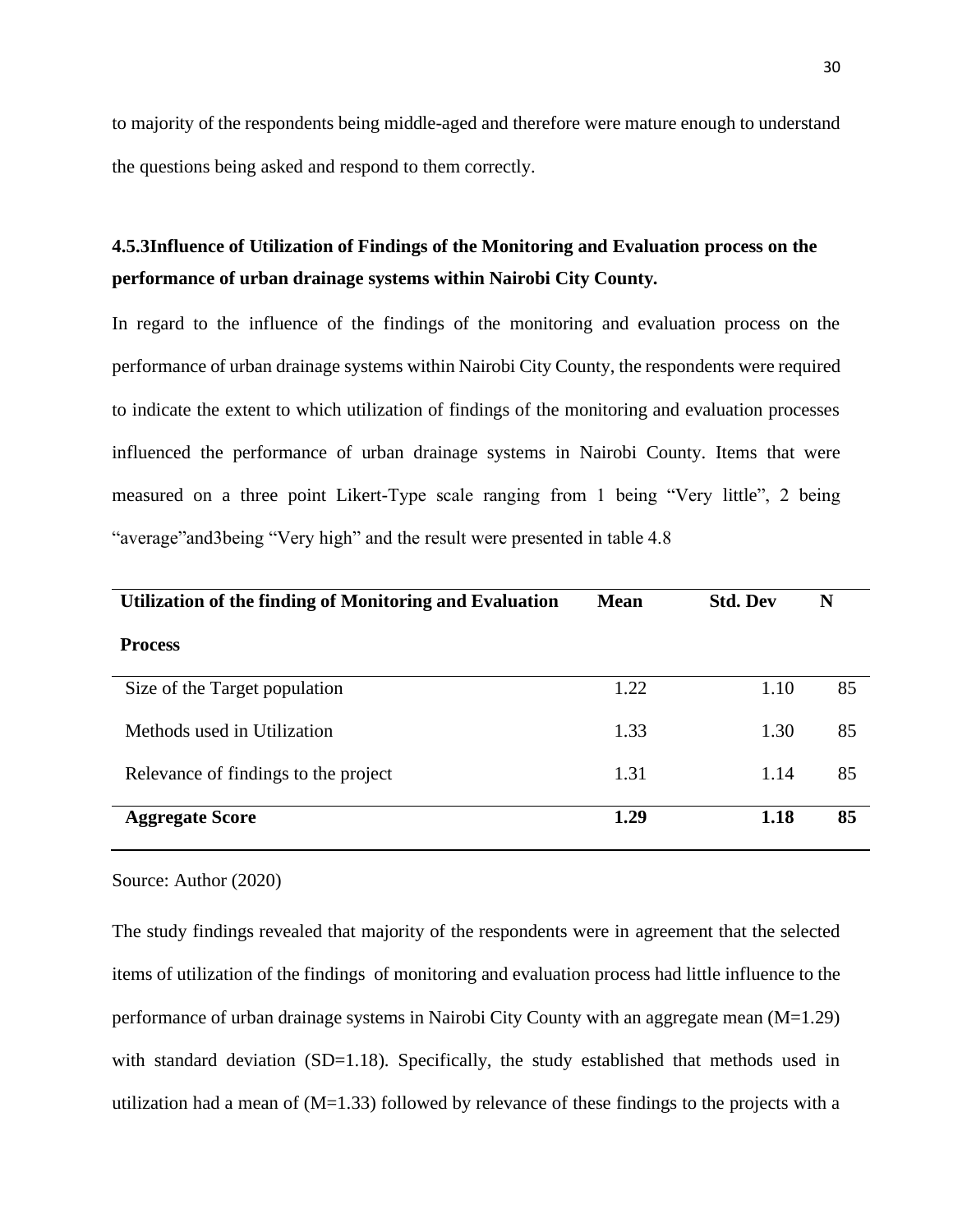mean of (M=1.31) and size of the target population with a mean of (M=1.22). The findings could be attributed to majority of the respondents being middle-aged and therefore were mature enough to understand the questions being asked and respond to them correctly. The education level of the respondents could also have affected their responses. There is a probability that the respondents could have submitted their responses in this way because they had little or no understanding of the monitoring and evaluation process and its impact on the urban drainage systems within Nairobi City.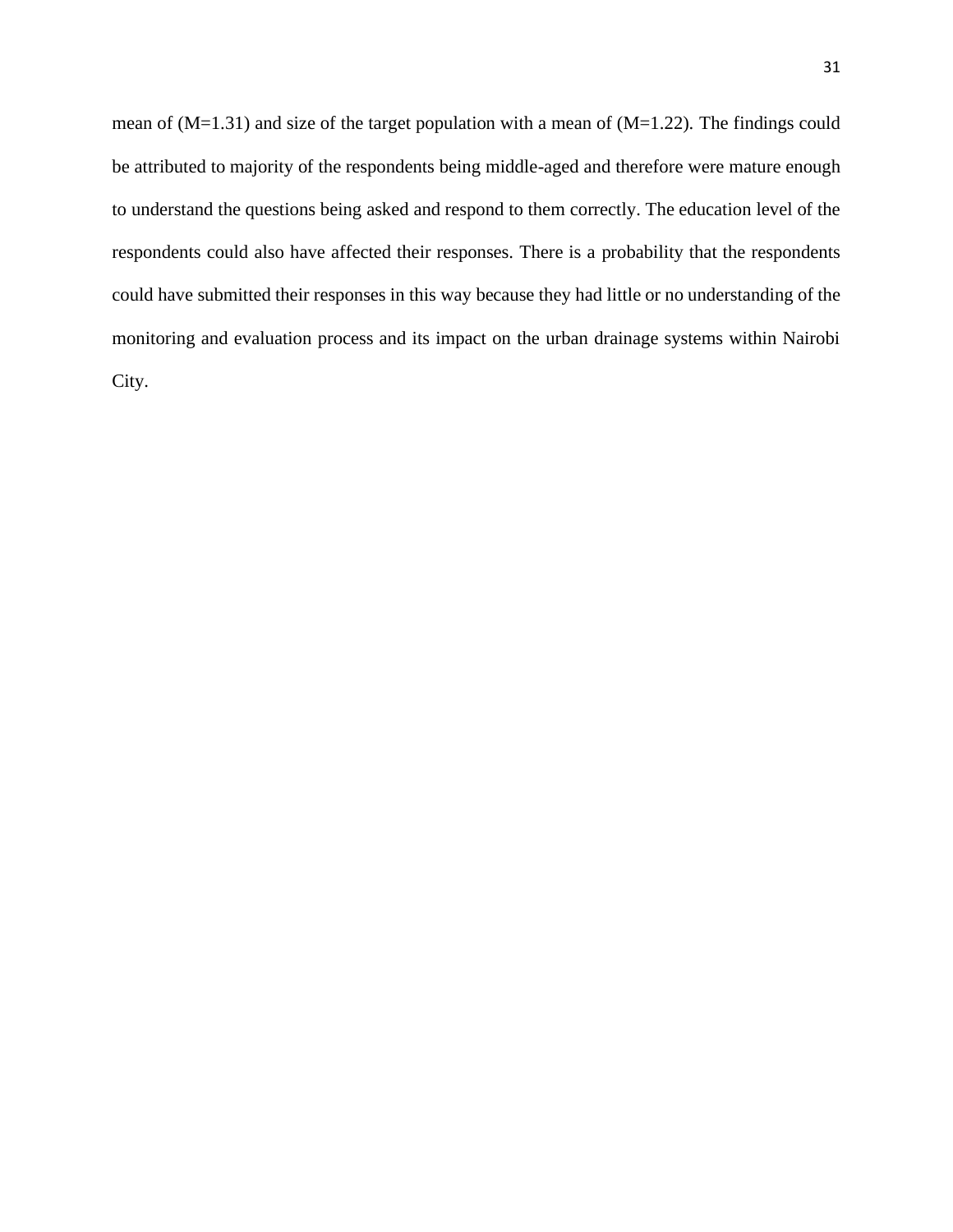#### **CHAPTER FIVE**

# <span id="page-43-2"></span><span id="page-43-1"></span><span id="page-43-0"></span>**SUMMARY OF FINDINGS DICUSSION CONCLUSION AND RECOMMENDATIONS 5.1 Introduction**

This chapter gives a summary of the findings, conclusions and recommendations on influence of monitoring and evaluation approaches in program implementation.

#### <span id="page-43-3"></span>**5.2 Summary of Findings**

The study sort to determine the influence of the Monitoring and Evaluation process on the performance of urban drainage systems within Nairobi City County. The study was guided by the following objectives: to establish the extent to which planning for Monitoring and Evaluation process influences the performance of urban drainage systems in Nairobi County; to establish the extent to which implementation of Monitoring and Evaluation process influences performance of urban drainage systems in Nairobi County and to assess whether utilization of Monitoring and Evaluation process findings will influence the performance of urban drainage systems within Nairobi County.

Based on the findings the monitoring and evaluation process has great influence on the performance of urban drainage systems. This collaborates with the lack of integration between roads and urban water drainage which could be attributed to natural causes. Such causes include: Intense rainfall, flat topography and a slow rate of infiltration into the ground surface (Olukanni et al., 2014).

Planning for M&E process, implementation of M&E process and utilization of findings of the M&E process were identified to be key influences in the performance of urban drainage systems.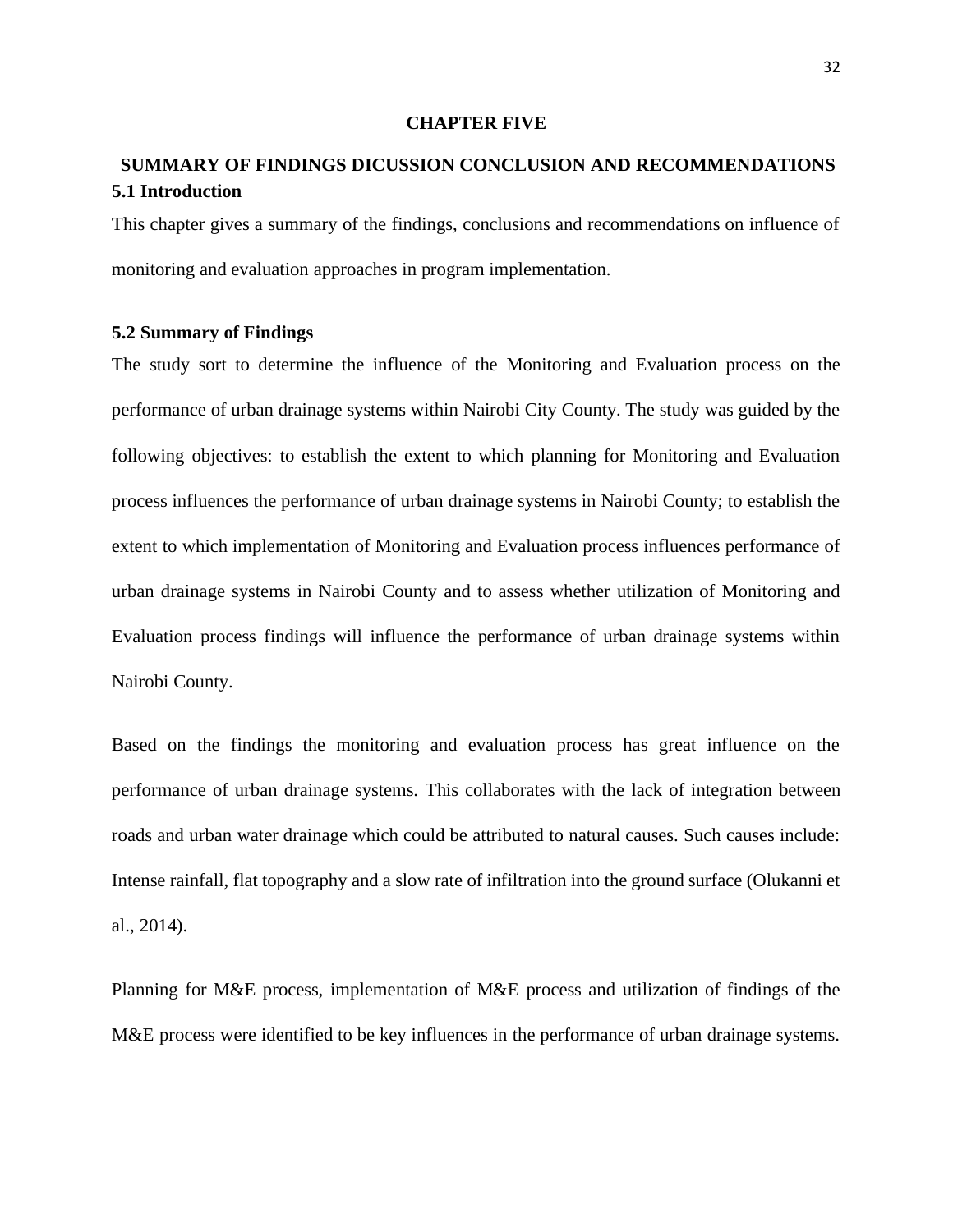The study also found out that females and young people were greatly involved in the management of urban drainage systems.

#### <span id="page-44-0"></span>**5.3 Discussion**

The results of this study showed that there was a significant relationship between the monitoring and evaluation process and the performance of urban drainage systems. Despite the fact that the relationship could be influenced by other factors that could influence the performance of urban drainage systems such as the level of stakeholder involvement and the level of education of the staff that are involved in the maintenance of the urban drainage systems. This collaborates with the theory of change process, which enhances the understanding of stakes and stakeholders, therefore assisting in thinking through the utilization of the M&E data and lessons and increase the consequence awareness (Mayne, 2008)

# <span id="page-44-1"></span>**5.3.1 Influence of Planning for Monitoring and Evaluation process on the performance of urban drainage systems**

Existence of an M&E plan served several main purposes, including: stating how achievements of the project would be measured; documentation of collected data, encouraging transparency and responsibility; guiding implementation of M&E and preserving institutional memory (UNESCO, 2016). Findings from the study indicated that there was insufficient planning for M&E process within Nairobi County and this had a significant influence on the performance of urban drainage systems.

The study established that majority of the respondents perceived that the drainage system in Nairobi City was not well managed. These results could be attributed to inexistence of a department that is solely mandated with planning for Monitoring and Evaluation of the Drainage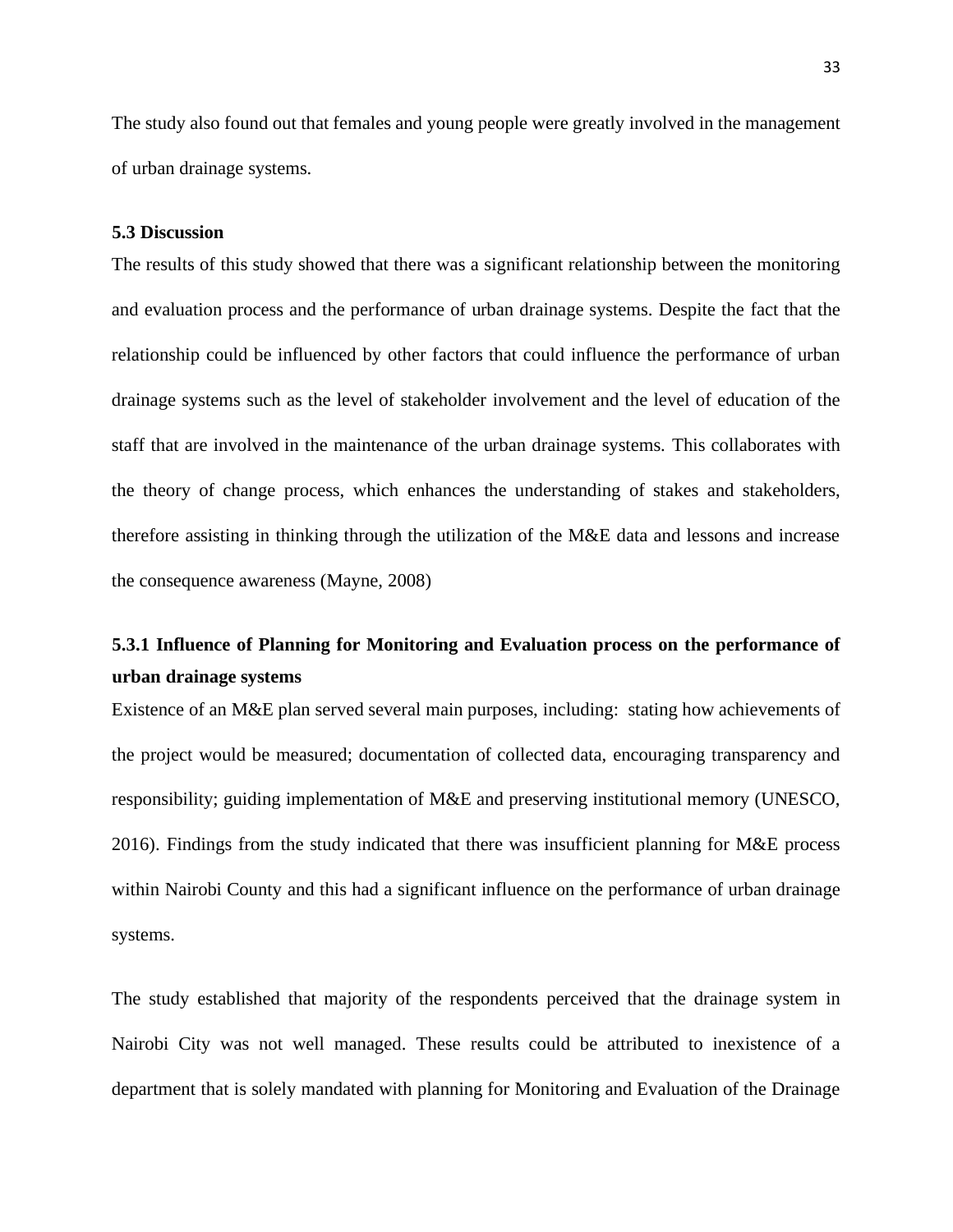systems within Nairobi County. The study results agreed with the knowledge that stated that in preparing an M&E plan, it was important to identify the needs and coordinate the methods, procedures and tools used to meet them; this conserved resources and streamlined M&E planning (WHO, 2014).

# <span id="page-45-0"></span>**5.3.2 Influence of Implementation of Monitoring and Evaluation process on the performance of urban drainage systems**

The study findings revealed that majority of the respondents were in agreement that the selected items of implementation of monitoring and evaluation process had a little influence to the performance of urban drainage systems in Nairobi County. These results showed that most respondents did not understand the need for implementation of the Monitoring and Evaluation process and therefore felt that it had little influence in the performance of urban drainage systems within Nairobi County. This was actually in agreement with the study report from IFAD's concept of the Performance Question to aid in developing indicators and components of the M&E matrix. Using performance questions addressed one of the weaknesses of the log frame matrix and the often-overwhelming focus on target based indicators based on numbers of activities or outputs.

This would be instrumental for the Department responsible for managing the Drainage Systems within Nairobi County once they decide to implement the Monitoring and Evaluation process in manage the drainage systems. Mainly because M&E is an approach to project management that is based on clearly defined results, and the methodologies and tools to measure and achieve them (IFRC, 2011).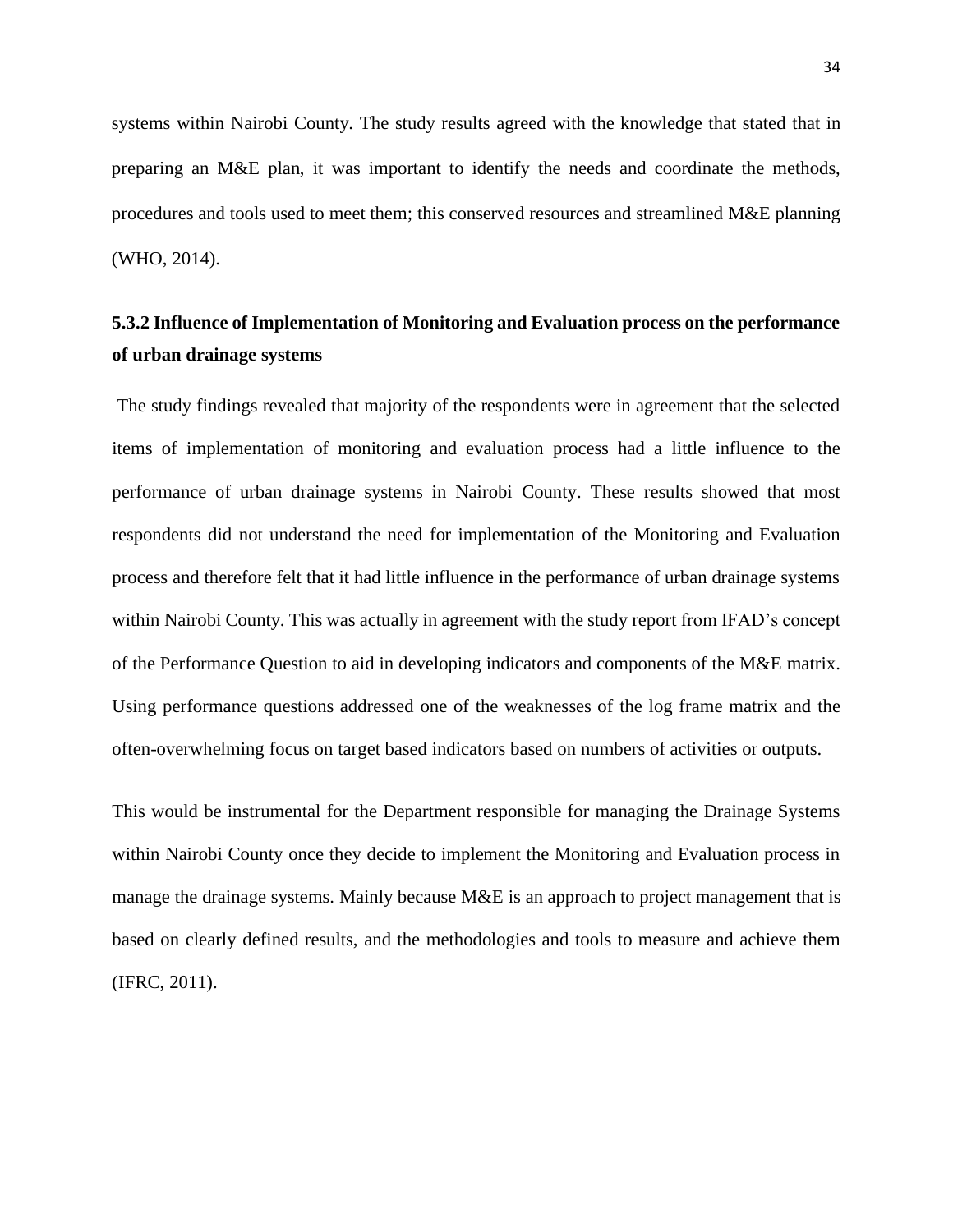# <span id="page-46-0"></span>**5.3.3 Influence of Utilization of Findings of the Monitoring and Evaluation process on the performance of urban drainage systems**

Most respondents from the study showed little understanding of the Monitoring and Evaluation process on the performance of urban drainage systems. This was clearly expressed in the results where the study findings revealed that majority of the respondents were in agreement that the selected items of utilization of the findings of monitoring and evaluation process had little influence to the performance of urban drainage systems in Nairobi City County.

These results supported the argument that M&E could be designed so that the primary beneficiaries themselves were involved in a way that supports the development of their own critical thinking and learning, and the use of any resulting data for their own advocacy communication purposes (Chapman, 2014). Adoption of this mantra would lead to more residents within Nairobi County taking part not only in maintaining of the drainage systems but also in the M&E process for the systems once they understood its importance.

These findings also sought to agree with previous studies that encouraged the involvement of the residents as key stakeholders in the management of the urban drainage systems in Nairobi County; as this could contribute to gathering of useful information from them. That could then be incorporated into Annual reports such as the Annual Nairobi City Drainage Report, or provide a useful background document to give people who want to know what your group does (Oxford University, 2014).

#### <span id="page-46-1"></span>**5.4 Conclusion**

The study established that there was need to establish a robust department that delt with Monitoring and Evaluation within Nairobi County. This department could then start by educating all the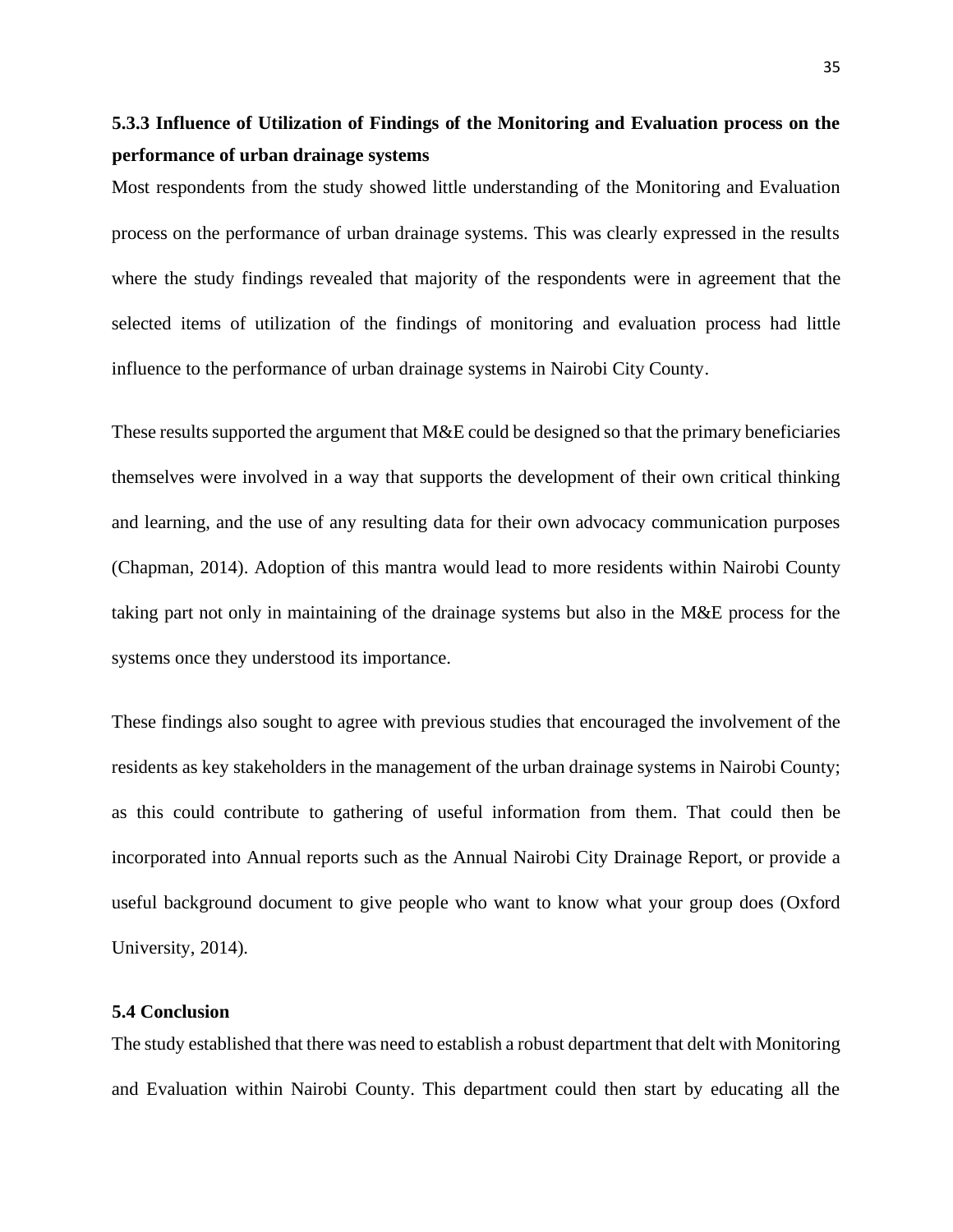stakeholders involved about Monitoring and Evaluation; the planning, implementation and utilization of the M&E data. This could contribute to the stakeholders' understanding of the need for Monitoring and Evaluation and how they can be able to use it to improve the situation of the urban drainage systems within Nairobi County.

It was established that lack of adequate information about the planning for M&E process, implementation of M&E process and utilization of findings of the M&E process, contributed to the respondents feeling that the various components of the M&E process had little influence on the performance of urban drainage systems. It was therefore important to have a well-organized and adequately staffed unit whose purpose is to coordinate the M&E process in the management of urban drainage systems. In resource allocation, it was emphasized that there should be adequate resource channeled towards education of the various stakeholders and the General public on the M&E process. This could encourage them to actively participate in the management of the urban drainage systems within Nairobi County.

#### <span id="page-47-0"></span>**5.5 Recommendations**

The study established that there was equal representation of either gender in the various departments within Nairobi City County. The study recommends that this trend be maintained for successful management of the urban drainage systems. It was noted that most staff members within the various departments were not well versed with the M&E process. This study recommends training to the departmental heads on the M&E process, their key indicators and how they can be used in the management of urban drainage systems.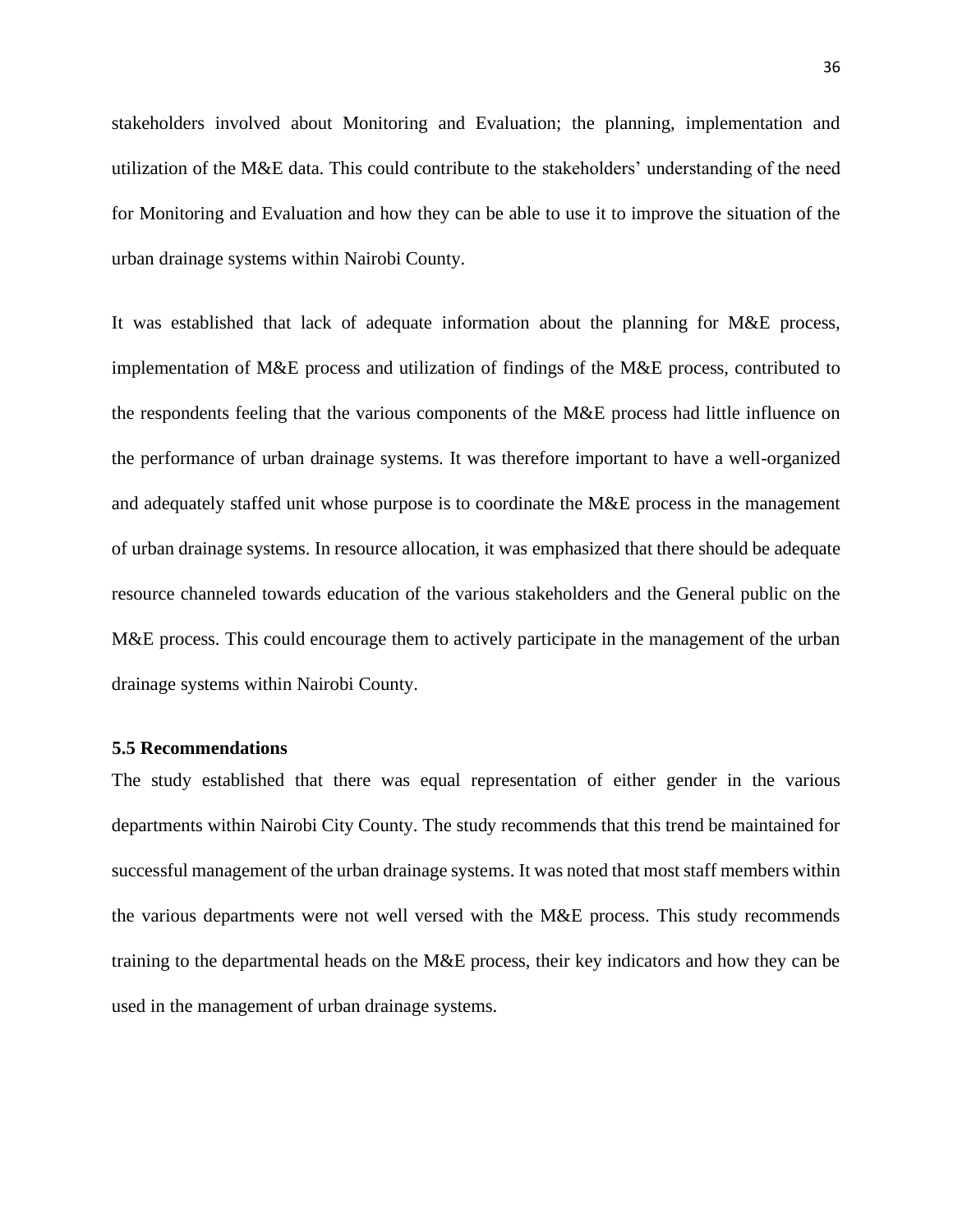The study also established that stakeholder engagement wasn't regarded highly among the respondents. The study hence recommends a more inclusive and wider consultation between the stakeholders and County staff. This will go a long way in ensuring that they all understand their roles and expectations in the management of urban drainage systems. Finally the study recommends that the Nairobi City County management should make program monitoring and evaluation an inherent part of program implementation and thus a mandatory exercise.

### <span id="page-48-0"></span>**5.6 Suggestion for areas for Further Studies**

The study focused on the influence that the monitoring and evaluation process has on the performance of urban drainage systems. The study looked at three variables that is: planning for M&E process; implementation of M&E process and utilization of findings of the M&E process. From the literature review, the researcher established that there exists various other components of monitoring and evaluation approaches that can influence the performance of urban drainage systems. This study therefore recommends further study on how M&E approaches influence the performance of urban drainage systems. The study also recommends similar study comparing two or more state departments or with private and civil society sectors.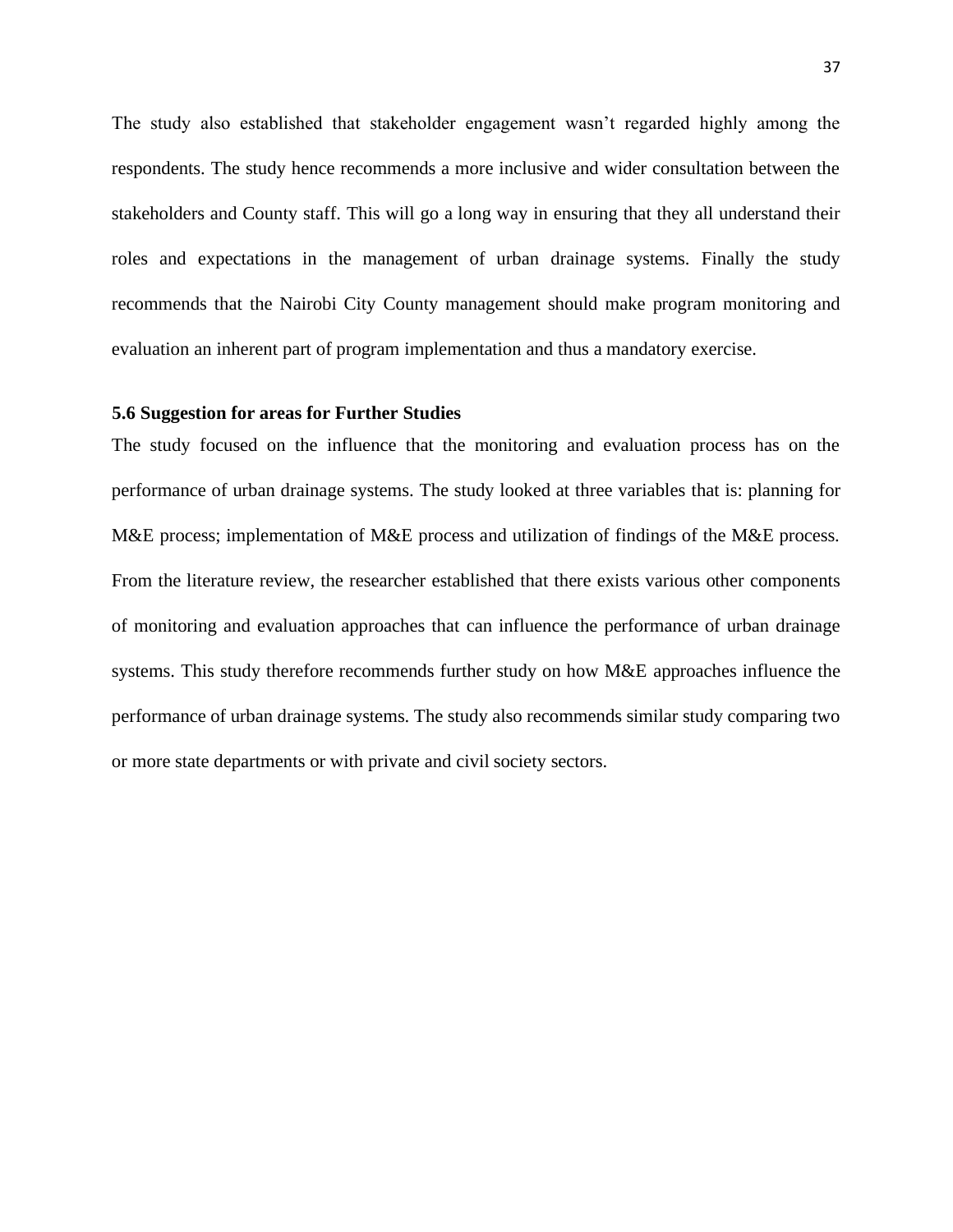#### **REFERENCES:**

<span id="page-49-0"></span>Carlos E.M. Tucci. Urban drainage issues in developing countries.

- Christian Mikovits, Alrun Jasper-Toennies, Matthias Huttenlau, Thomas Einfalt, Wolfgang Rauch and Manfred Kleidorfer (2013). *Dynamic adaptation of urban water infrastructure in response to a changing environment.*
- Cristiano Poleto1 and Rutinéia Tassi. Federal University of Technology Paraná (UTFPR), Federal University of Santa Maria (UFSM), Brazil (2012) *Sustainable Urban Drainage Systems*
- C. Weiss (1995) Nothing as Practical as Good Theory: Exploring Theory-Based Evaluation for Comprehensive Community Initiatives for Children and Families

David Butler & John W. Davies (2004) Urban Drainage, 2nd Edition.

- David Satterthwaite (2017) The Impact of Urban Development on risk in sub-Saharan Africa's Cities with a focus on small and intermediate urban centers.
- David O. Olukanni, Rachael A. Adebayo & Imokhai T. (2014). .Tenebe. Assesment of Urban Drainage and Sanitation Challenges in Nigeria.
- European Commission Civil Society Fund in Ethiopia. *Introduction to Monitoring and Evaluation Using the Logical Framework Approach*. 2017
- Goufrane Mansour, Charles Oyaya & Michael Owor (2017), Situation analysis of the urban sanitation sector in Kenya.
- Ian Douglas, Kurshid Alam, Maryanne Maghenda, Yasmin McDonnell, Louise Mclean & Jack Campbell. Unjust Waters: *Climate change, flooding and the urban poor in Africa.*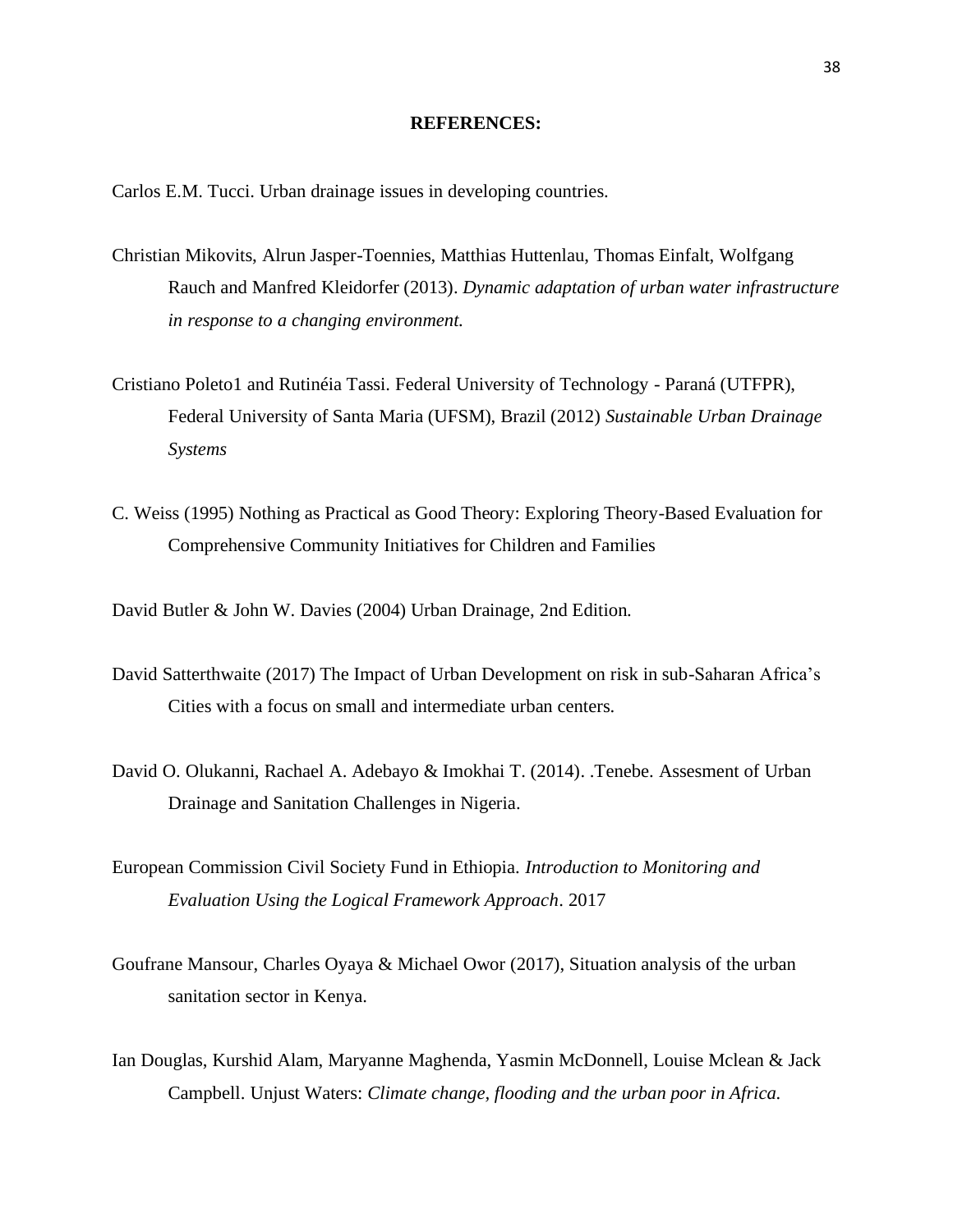- Jennifer Chapman (2014). General MEL Guidance Investing in Monitoring, Evaluation and Learning: *Issues for NGOs to Consider*
- Jonathan Parkinson and Ole Mark (2004). Urban Storm water Management in Developing **Countries**

Juan Pablo Rodriguez Sanchez. Towards Sustainable Urban Drainage systems planning. Kenya Vision 2030 Handbook

Main, H and S W William (1994), Marginal Urban Environments as Havens for Low-income Housing: *Third World Regional Comparisons in Environment and Housing in Third World Cities*

Michael Quinn Patton (2013). The State of Developmental Evaluation in the Early 21st Century

- Monitoring, Evaluation and Learning (MEL) Guide: Using *MEL to strengthen your organizational effectiveness.* NIDOS.
- Mugenda, O. M. & Mugenda, A. G. (2003). Research methods: *Quantitative and qualitative Approaches*. Nairobi: African Centre for Technology Studies.

Nwa, E.U & Twocock, J. G. (1969) Drainage Efficiency in Urban Areas: A Case Study

Parkinson J. (2003) Planning and Design of Urban drainage Systems in Informal Settlements.

- Qianqian Zhou (2014) A Review of Sustainable Urban Drainage Systems Considering the Climate Change and Urbanization Impacts.
- Robert Pitt (2016) Development of a multiscale methodology for sustainable urban drainage systems planning. *Case study: Bogotá, Colombia*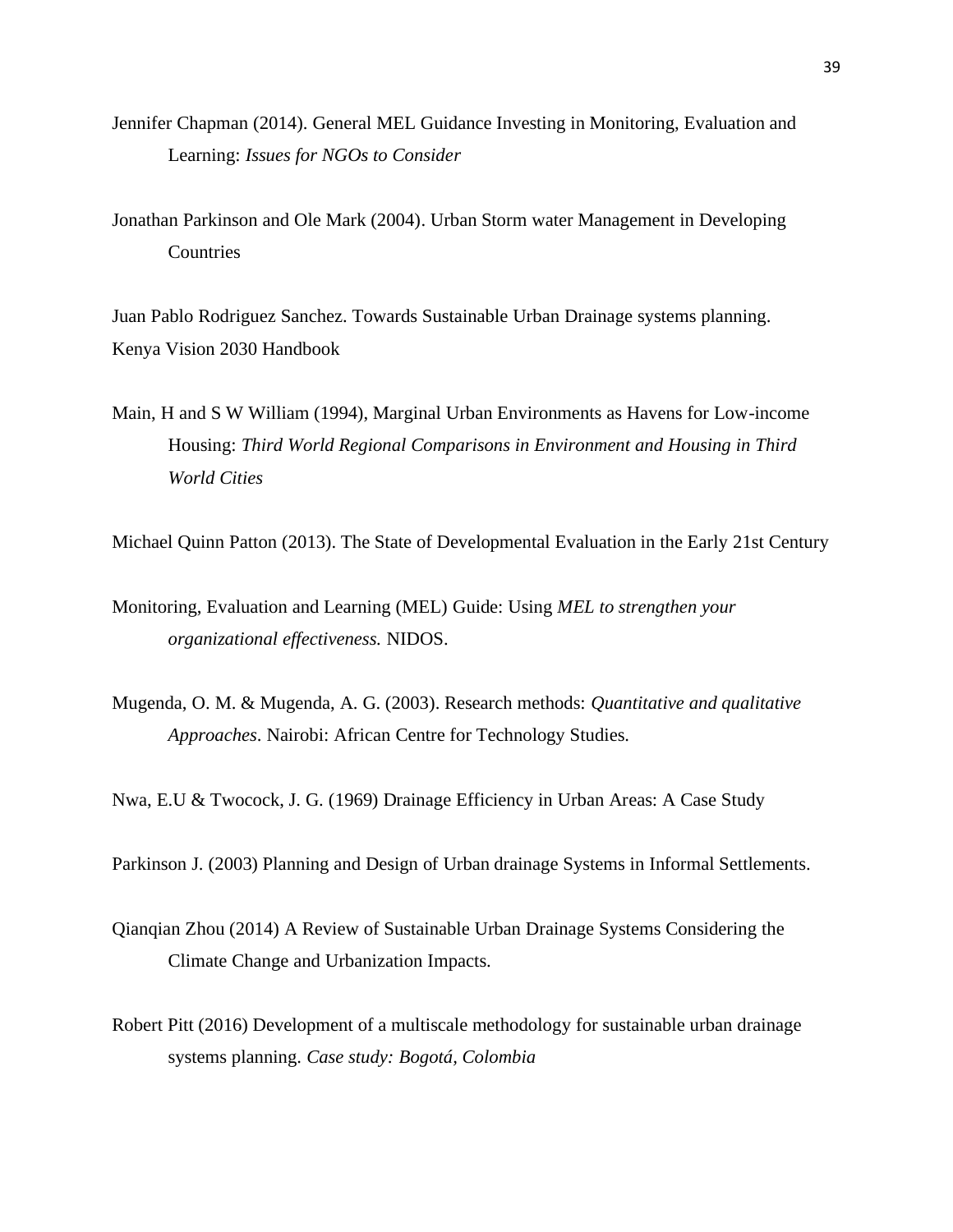- Sam Sturgis (2015) Mass Flooding Exposes Nairobi's Outdated Drainage Infrastructure. Capital News, April 11th 2018, 9.29am.
- Sara Lucía Jiménez, José Alejandro Martínez, Andrés Felipe Muñoz, Juan Pablo Quijano, Mario Díaz-Granados, Luis Alejandro Camacho, Juan Pablo Rodríguez and Alexander Maestre. *Handbook on Planning, Monitoring and Evaluating For Development Results*. United Nations Development Programme. UNDP 2009.
- Shadish, W. R., Cook, T. D., & Leviton, L. C. (1991). Foundations of program evaluation: *Theory of practice.* New York: Sage publications.

Sustainable Urban Drainage Systems (March 2012).

World Bank Group (2013), Design & Implementation: *Monitoring and Evaluation*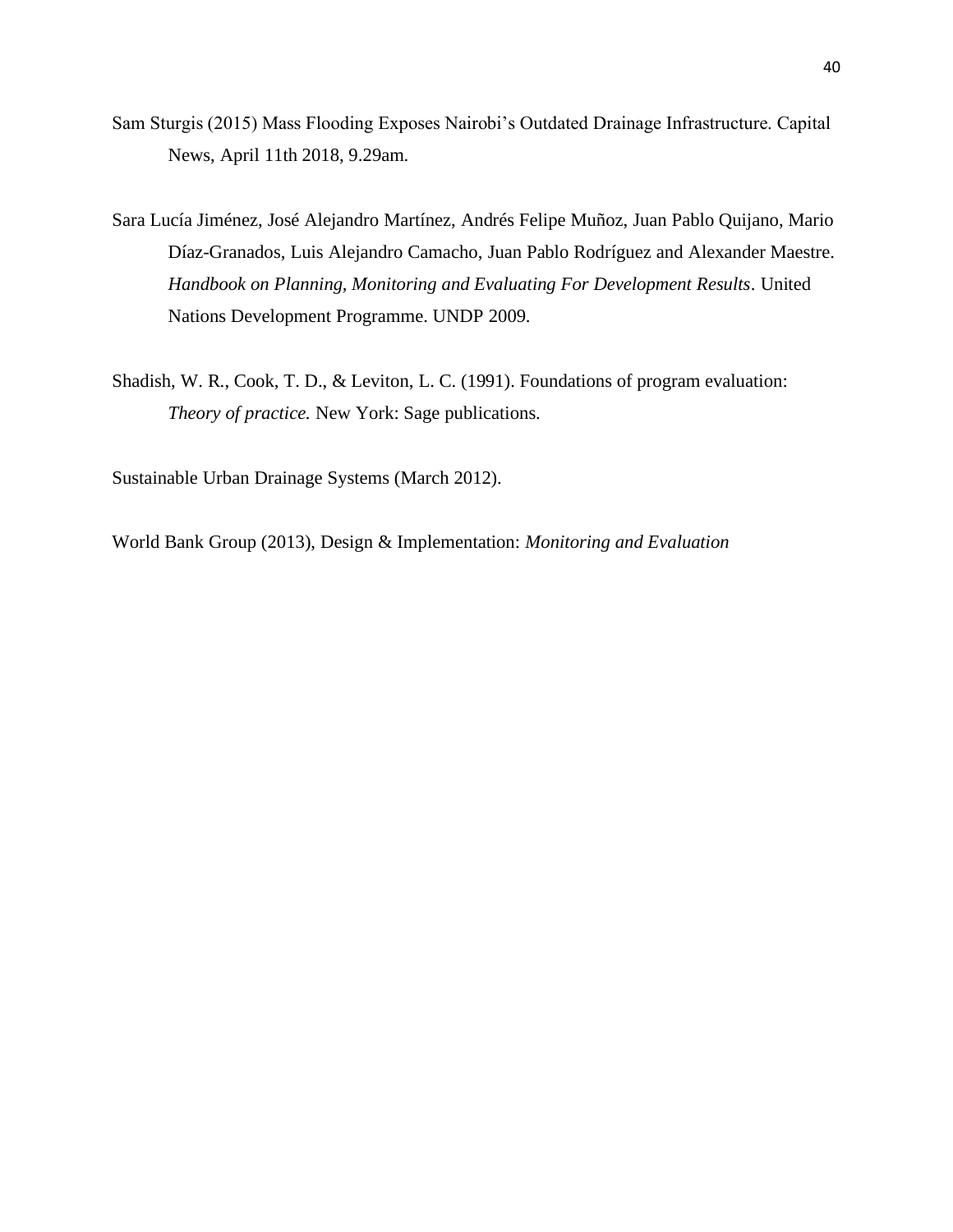# <span id="page-52-1"></span><span id="page-52-0"></span>**APPENDICES: APPENDIX 1: TRANSMITTAL LETTER**

Dear Respondent,

### **RE: REQUEST FOR DATA COLLECTION**

You have been selected to participate in this study which is investigating ― **"Influence of Monitoring and Evaluation on Performance of Urban Drainage Systems: A Case of Nairobi City County"**. I kindly request you to fill the attached questionnaire. This data shall only be used for academic purpose and shall be handled with utmost confidentiality. Please do not indicate your name on this questionnaire. Your assistance and cooperation will be highly appreciated.

Yours Sincerely

---------------------

Medrin Naliaka Kituyi

Africa Nazarene University

School of Business, Monitoring and Evaluation Department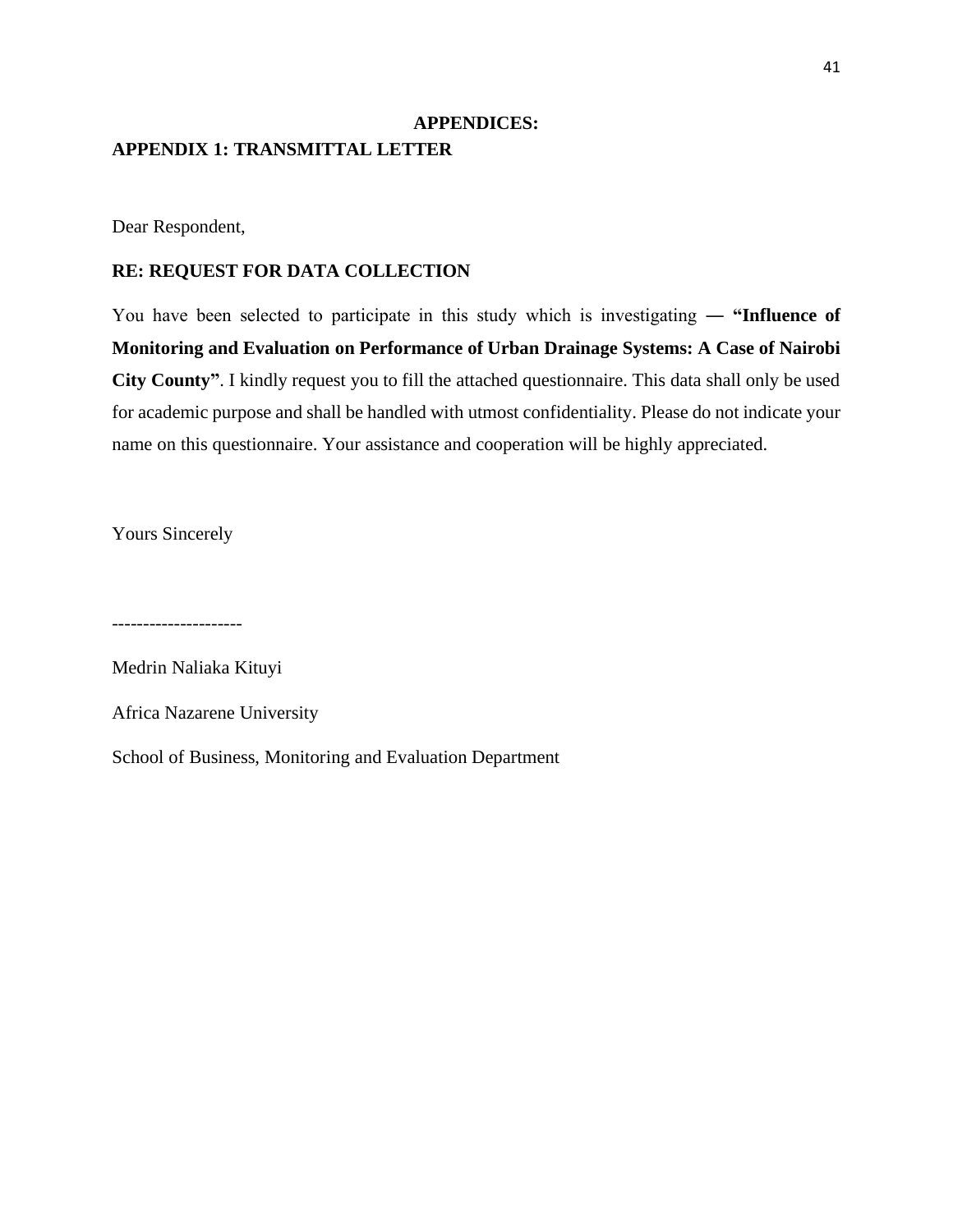# <span id="page-53-0"></span>**APPENDIX II: QUESTIONNAIRE INFLUENCE OF MONITORING AND EVALUATION ON PERFOMANCE OF URBAN DRAINAGE SYSTEMS IN NAIROBI CITY COUNTY.**

### **INSTRUCTIONS:**

Kindly fill in the questionnaire by ticking and writing where appropriate. Any information provided will be treated as confidential and will only be used for purposes pertaining to this research.

### **SECTION A: GENERAL INFORMATION**

- 1.0 Gender Male [ ] Female [ ]
- 2. Age 19 29years [ ] 30– 39 years [ ] 40 49 years [ ] above 50 years [ ]
- 3. What is your highest level of completed education?

### **SECTION B: URBAN DRAINAGE SYSTEMS**

- 1. Would you say the drainage systems within the Nairobi City County are well managed?
	- [] Yes [] No [] Depends on the season
- 2. How often do you witness drainage overflows within Nairobi City County?
	- [] Never [] During Rainy Season
	- [] Everyday [] Other (Explain)
- **3.** In your own opinion with relation to the county M&E management system, what can be done to improve access sustainable urban drainage systems? ---------------------------------- ------------------------------------------------------------------------------------------------------------ ------------------------------------------------------------------------------------------------------------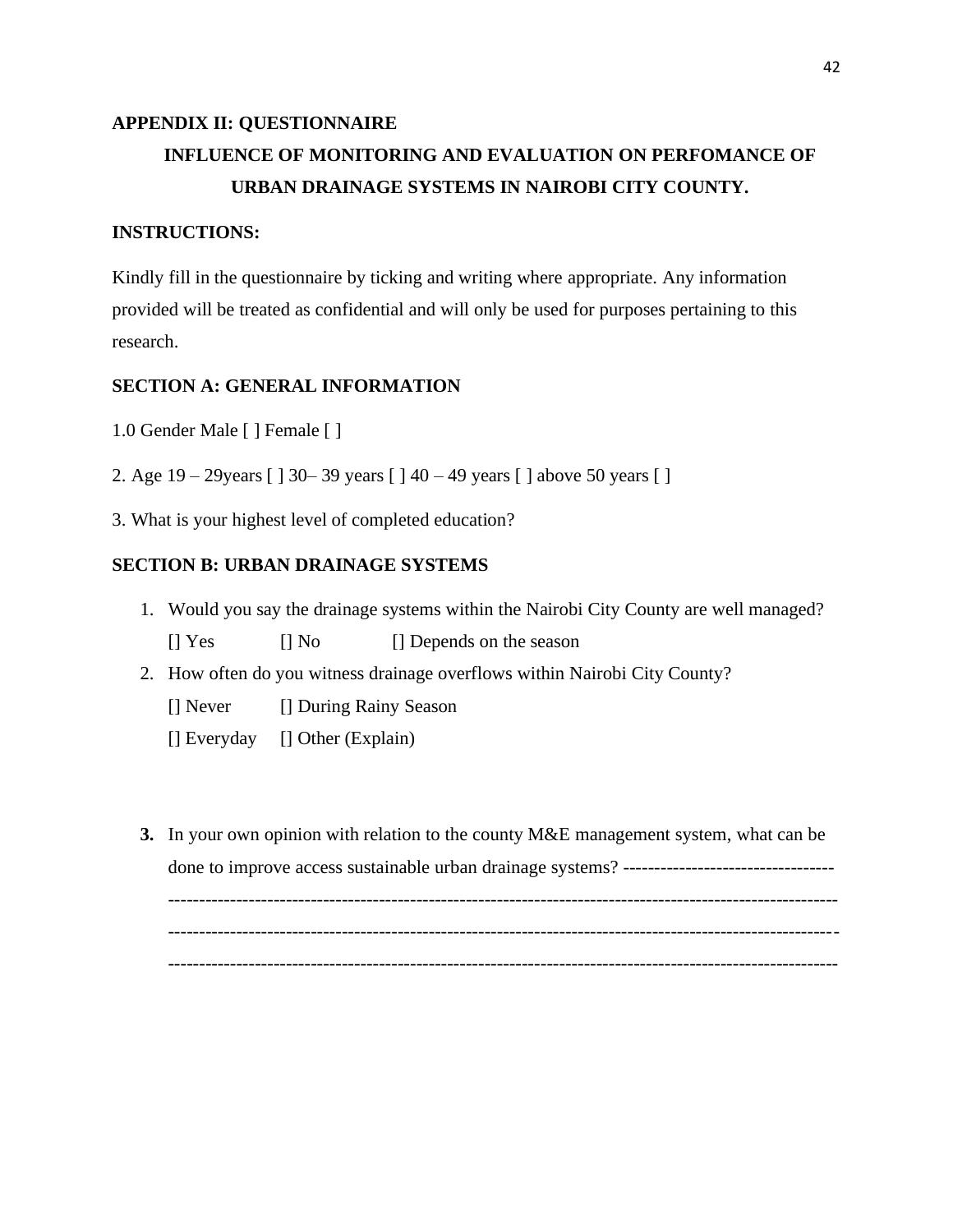## **SECTION C: M&E PROCESS**

| On a scale of 1 to 3 where $1 = \text{Very little}, 2 = \text{Average}, 3 = \text{Very}}$ |  | 3 |
|-------------------------------------------------------------------------------------------|--|---|
| high please indicate by ticking how you feel on what is currently                         |  |   |
| being done about the following attributes                                                 |  |   |
| A. M&E Planning Process                                                                   |  |   |
| Identification of Key Indicators                                                          |  |   |
| Tools and Instruments for Data Collection                                                 |  |   |
| People and other resources for conducting M&E                                             |  |   |

1. In your own opinion please indicate what can be done to improve the planning process of M&E in the urban drainage sector?------------------------------------------------------------------ ------------------------------------------------------------------------------------------------------------- ------------------------------------------------------------------------------------------------------------- ----------------------------------------------------------------------------------------------------

| On a scale of 1 to 3 where $1 = \text{Very little}, 2 = \text{Average}, 3 = \text{Very}}$ | 2 | 3 |
|-------------------------------------------------------------------------------------------|---|---|
| high please indicate by ticking how you feel on what is currently                         |   |   |
| being done about the following attributes                                                 |   |   |
| <b>B.</b> Implementation of M&E                                                           |   |   |
| Briefing stakeholders on the project                                                      |   |   |
| Number of respondents reached                                                             |   |   |
| Data collection and analysis                                                              |   |   |
| In your own opinion please indicate what can be done to improve implementation of M&E     |   |   |

process in the urban drainage sector?----------------------------------------------------------------

------------------------------------------------------------------------------------------------------------- -------------------------------------------------------------------------------------------------------------

-----------------------------------------------------------------------------------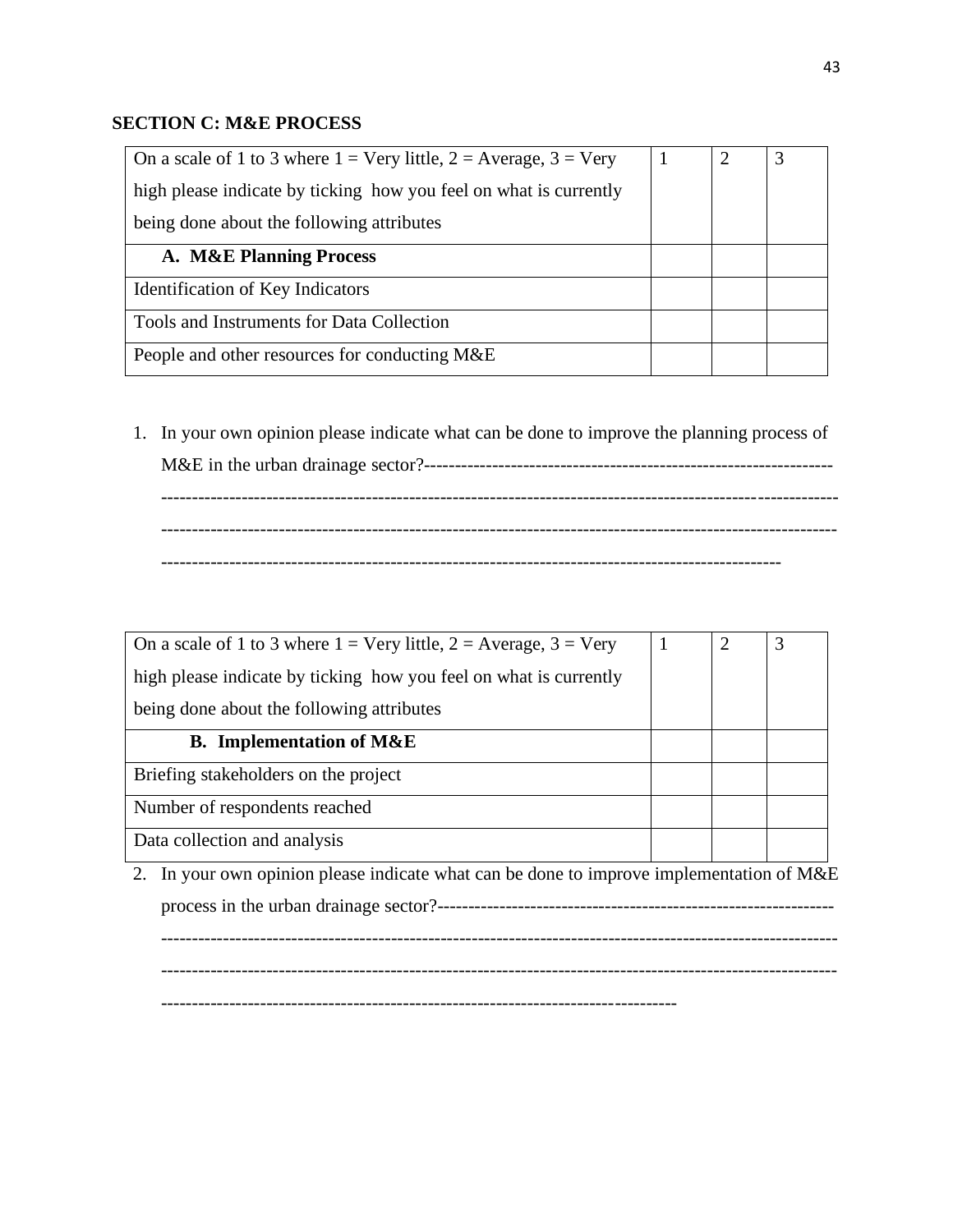| On a scale of 1 to 3 where $1 = \text{Very little}, 2 = \text{Average}, 3 = \text{Very}}$ |  | 3 |
|-------------------------------------------------------------------------------------------|--|---|
| high please indicate by ticking how you feel on what is currently                         |  |   |
| being done about the following attributes                                                 |  |   |
| C. Utilization of M&E process results                                                     |  |   |
| Size of target population                                                                 |  |   |
| Methods used in utilization                                                               |  |   |
| Relevance of findings to the project                                                      |  |   |

3. In your own opinion please indicate what can be done to improve utilization of M&E process findings in the urban drainage sector.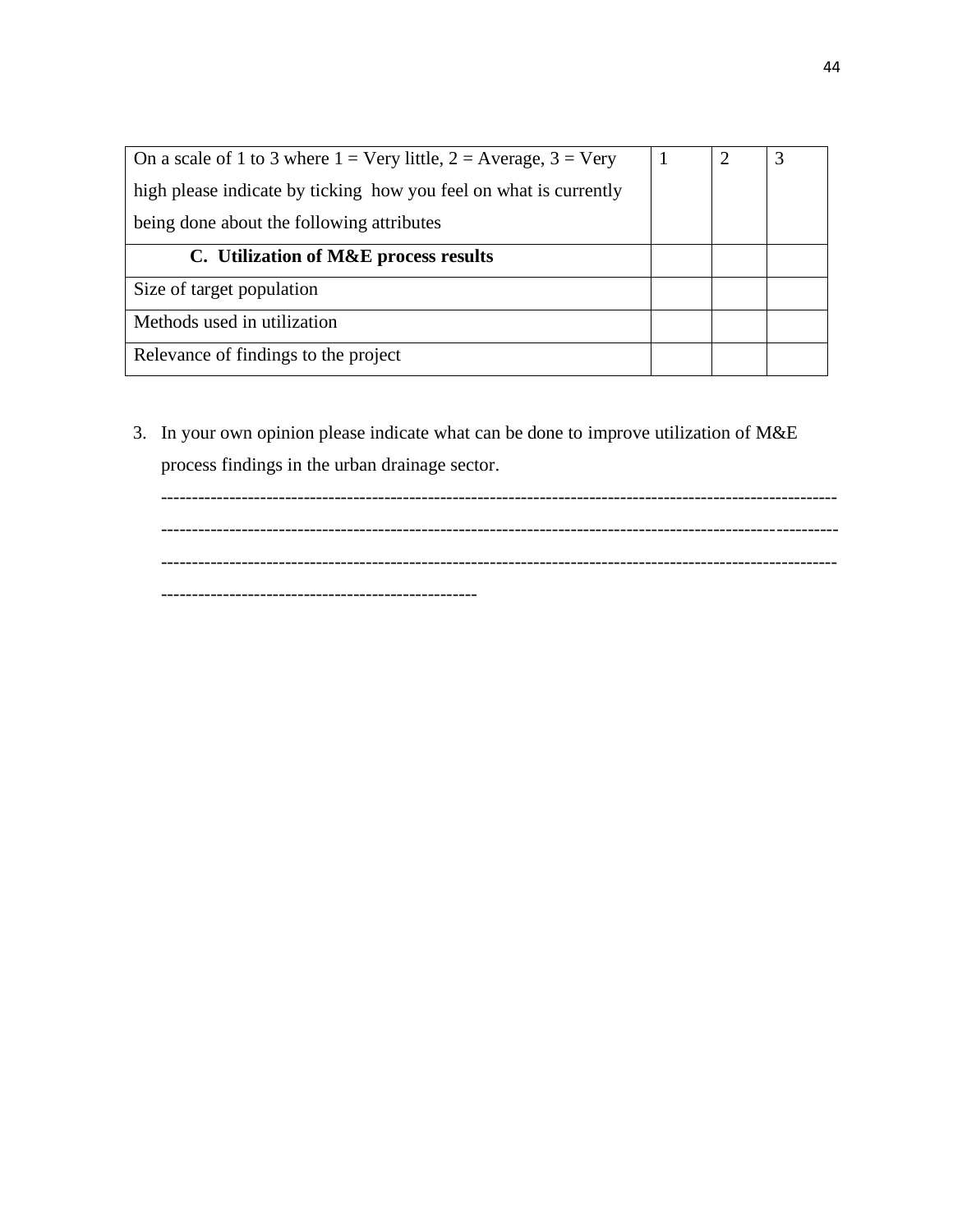# <span id="page-56-0"></span>**APPENDIX III: KREJCIE AND MORGAN TABLE**

*Table for Determining Sample Size from a Given Population*

| $\cal N$ | $\boldsymbol{S}$ | $\cal N$ | ${\cal S}$ | $\cal N$ | $\boldsymbol{S}$ |
|----------|------------------|----------|------------|----------|------------------|
| 10       | $10\,$           | $220\,$  | 140        | 1200     | 291              |
| 15       | 14               | 230      | 144        | 1300     | 297              |
| $20\,$   | 19               | 240      | 148        | 1400     | 302              |
| $25\,$   | 24               | 250      | 152        | 1500     | 306              |
| $30\,$   | $28\,$           | 260      | 155        | 1600     | 310              |
| 35       | $32\,$           | 270      | 159        | 1700     | 313              |
| $40\,$   | 36               | 280      | 162        | 1800     | 317              |
| $45\,$   | 40               | 290      | 165        | 1900     | 320              |
| $50\,$   | 44               | 300      | 169        | 2000     | 322              |
| 55       | 48               | 320      | 175        | 2200     | 327              |
| $60\,$   | 52               | 340      | 181        | 2400     | 331              |
| 65       | 56               | 360      | 186        | 2600     | 335              |
| $70\,$   | 59               | 380      | 191        | 2800     | 338              |
| 75       | 63               | 400      | 196        | 3000     | 341              |
| $80\,$   | 66               | 420      | 201        | 3500     | 346              |
| 85       | $70\,$           | 440      | 205        | 4000     | 351              |
| 90       | $73\,$           | 460      | 210        | 4500     | 354              |
| 95       | 76               | 480      | 214        | 5000     | 357              |
| 100      | 80               | 500      | 217        | 6000     | 361              |
| 110      | 86               | 550      | 226        | 7000     | 364              |
| 120      | 92               | 600      | 234        | 8000     | 367              |
| 130      | 97               | 650      | 242        | 9000     | 368              |
| 140      | 103              | 700      | 248        | 10000    | 370              |
| 150      | 108              | 750      | 254        | 15000    | 375              |
| 160      | 113              | 800      | 260        | 20000    | 377              |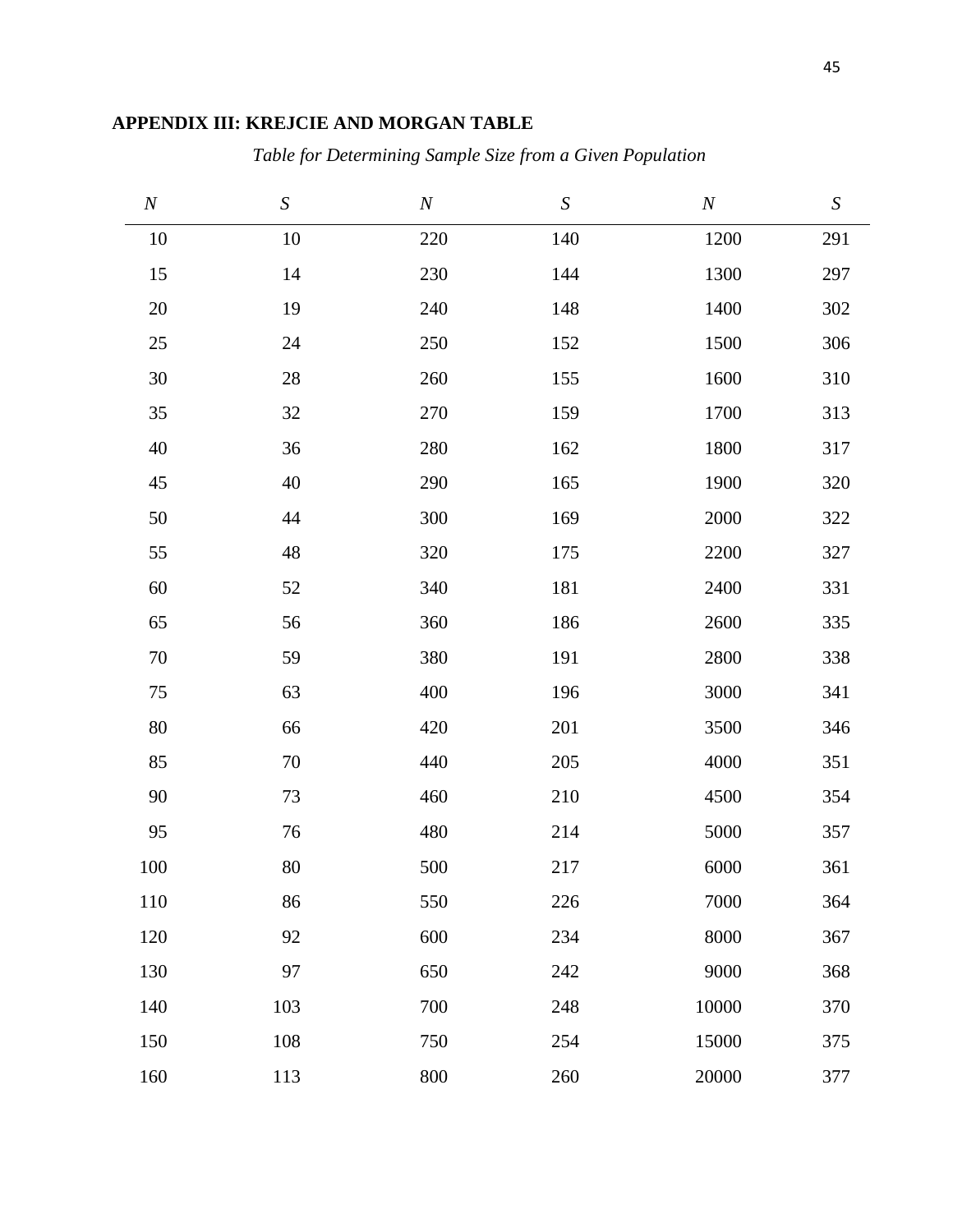| 170 | 118 | 850  | 265 | 30000   | 379 |
|-----|-----|------|-----|---------|-----|
| 180 | 123 | 900  | 269 | 40000   | 380 |
| 190 | 127 | 950  | 274 | 50000   | 381 |
| 200 | 132 | 1000 | 278 | 75000   | 382 |
| 210 | 136 | 1100 | 285 | 1000000 | 384 |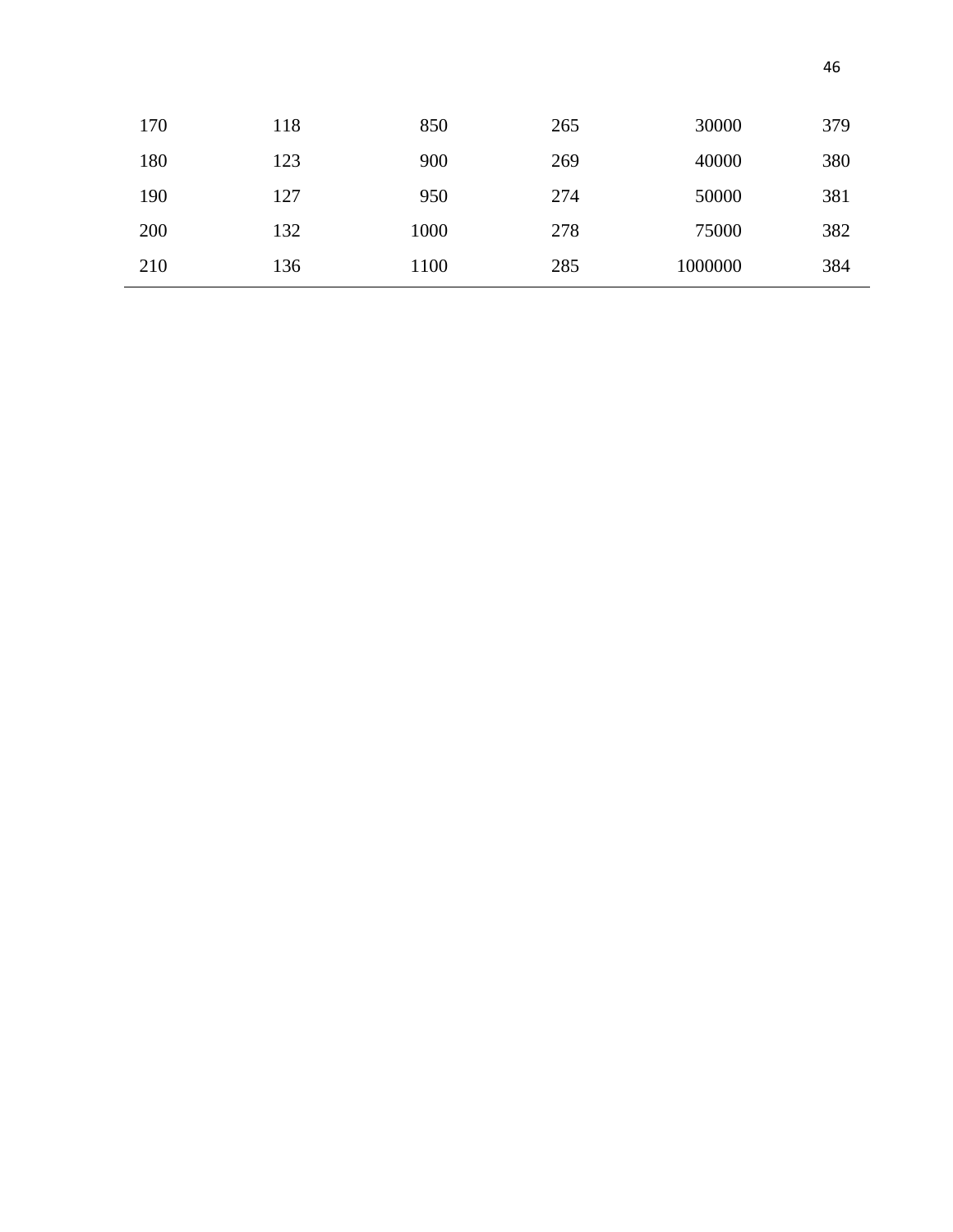# <span id="page-58-0"></span>**APPENDIX IV: RESEARCH TIME PLAN**

| May 2018           | Proposal Writing                             |
|--------------------|----------------------------------------------|
| June $-$ July 2018 | Corrections on Proposal                      |
| August 2018        | Submission of draft proposal for grading     |
| September 2018     | <b>Initial Proposal Defence</b>              |
|                    | Data Collection, analysis and representation |
|                    | <b>Project Presentation</b>                  |
|                    | Submission of final project report           |